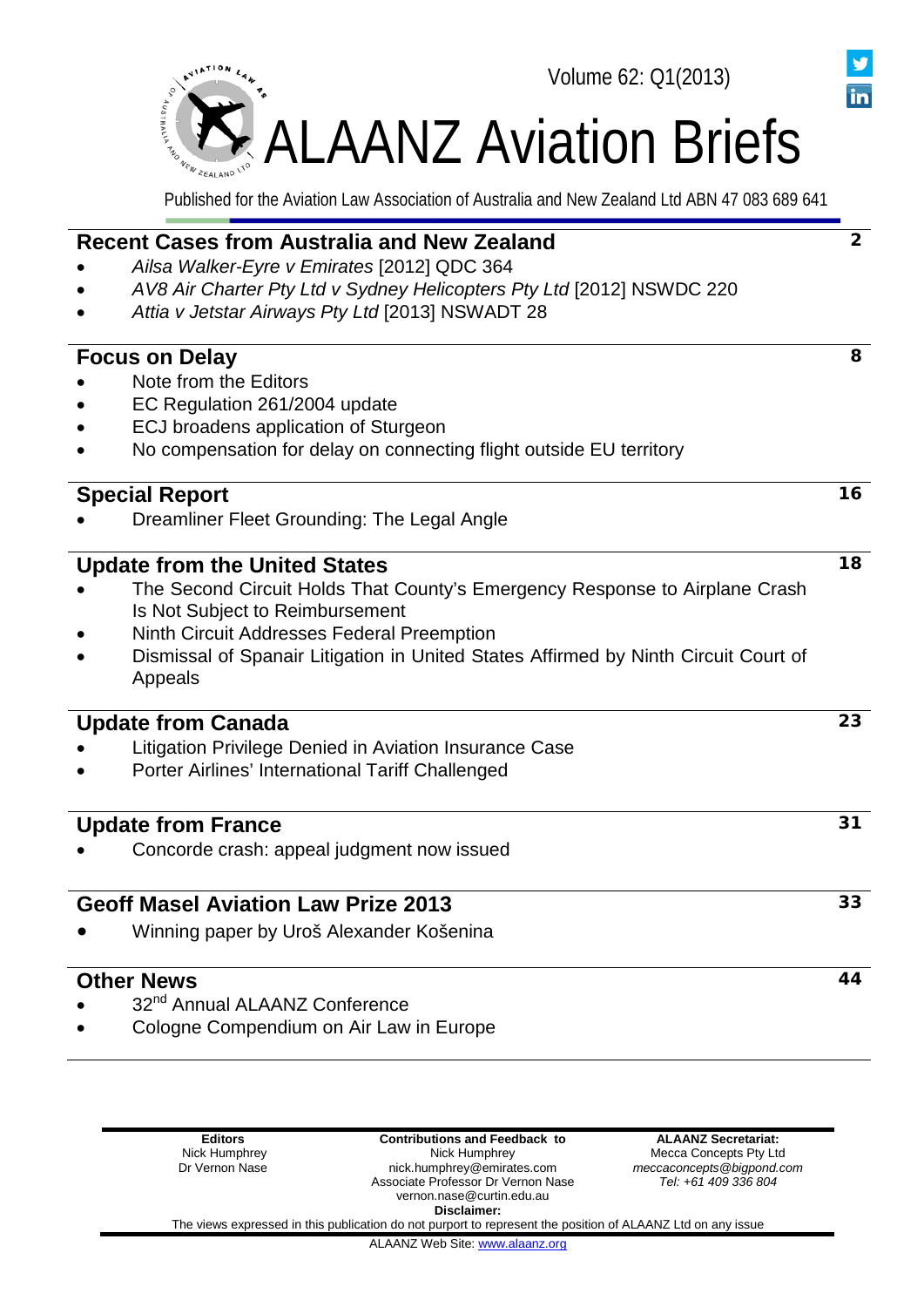# **RECENT CASES**

# **Ailsa Walker-Eyre v Emirates [2012] QDC 364**

In this application before the District Court of Queensland, the Court considered whether the plaintiff's claim for damages under the *Civil Aviation (Carriers' Liability) Act* 1959 (Cth) ("the **Federal Carriers' Liability Act**") was subject to the prelitigation procedures of the *Personal Injuries Proceedings Act* 2002 (Qld) ("**PIPA**").

The question of applicability of the PIPA regime to the Federal Carrier's Liability Act had been a matter without any judicial guidance until the present case.

# **Factual Background**

The alleged accident occurred during the course of an international flight from the United Kingdom to Brisbane, Australia. The plaintiff alleges that on arrival in Brisbane, while waiting to disembark from the aircraft, she was struck on the head by luggage falling from an overhead locker as a result of the actions of another passenger, causing her personal injury.

On 7 November 2011 the plaintiff filed a claim and statement of claim in the District Court of Queensland, claiming damages for personal injuries under the Federal Carrier's Liability Act. The plaintiff did not comply with the requirements of Pt.1 of Ch. 2 of PIPA before doing so on the basis of which the defendant submitted that the claim should be struck out by the Court. Under Pt.1 of Ch. 2 of PIPA, within certain timeframes, a claimant is required to give a prospective respondent written notice in an approved form verified by statutory declaration which sets out the circumstances of the incident giving rising to a personal injury supported by certain documentation.

Under the Federal Carriers' Liability Act, ss9B and 9F give force of law to the 1999 Montreal Convention which applies and governs the liability of the air carrier (if any) to passengers, which would be the applicable Convention in this case. In particular the claim falls to be decided under Article 17 of the Convention which declares the carrier to be "*liable for damage sustained in case of death or bodily injury of a passenger upon condition only that the accident which caused the death or injury took place on board the aircraft or in the course of any of the operations of embarking or disembarking*."

# **Court's Analysis**

District Court Judge Douglas McGill stated that the starting point was that PIPA did not apply of its own force because of s 109 of the Australian Constitution. The relevant question was "*whether and to what extent PIPA is applied to the proceeding by s 79 of the Judiciary Act 1903*." The *Judiciary Act*  provides in s 79(1) that:

"*The laws of each State or Territory, including the laws relating to procedure, evidence, and the competency of witnesses, shall, except as otherwise provided by the Constitution or the laws of the Commonwealth, be binding on all Courts exercising federal jurisdiction in that State or Territory in all cases to which they are applicable*." (Emphasis added).

His Honour viewed the issues as being (i) whether PIPA is applicable in this case, and (ii) whether the Constitution or the laws of the Commonwealth otherwise provide. If PIPA were to be applied, which would depend upon the answers to these questions, it would do so pursuant to s79.

His Honour noted that State provisions "*may be expressed in terms that makes it impossible for them to be picked up*" as in *Commissioner of Stamp Duties (NSW) v Owens (No 2)* (1953) 88 CLR 168 "*where it was held that a state act dealing with something like the appeal costs fund did not permit an indemnity certificate to be granted to an unsuccessful respondent in the High Court*."

Judge McGill then observed that the provisions in PIPA dealing with its scope are "*cast in wide terms*" although its section 6(2) excludes the operation of PIPA in various circumstances where legislation applies. Significantly subsection 6(5) provides that the Act does not affect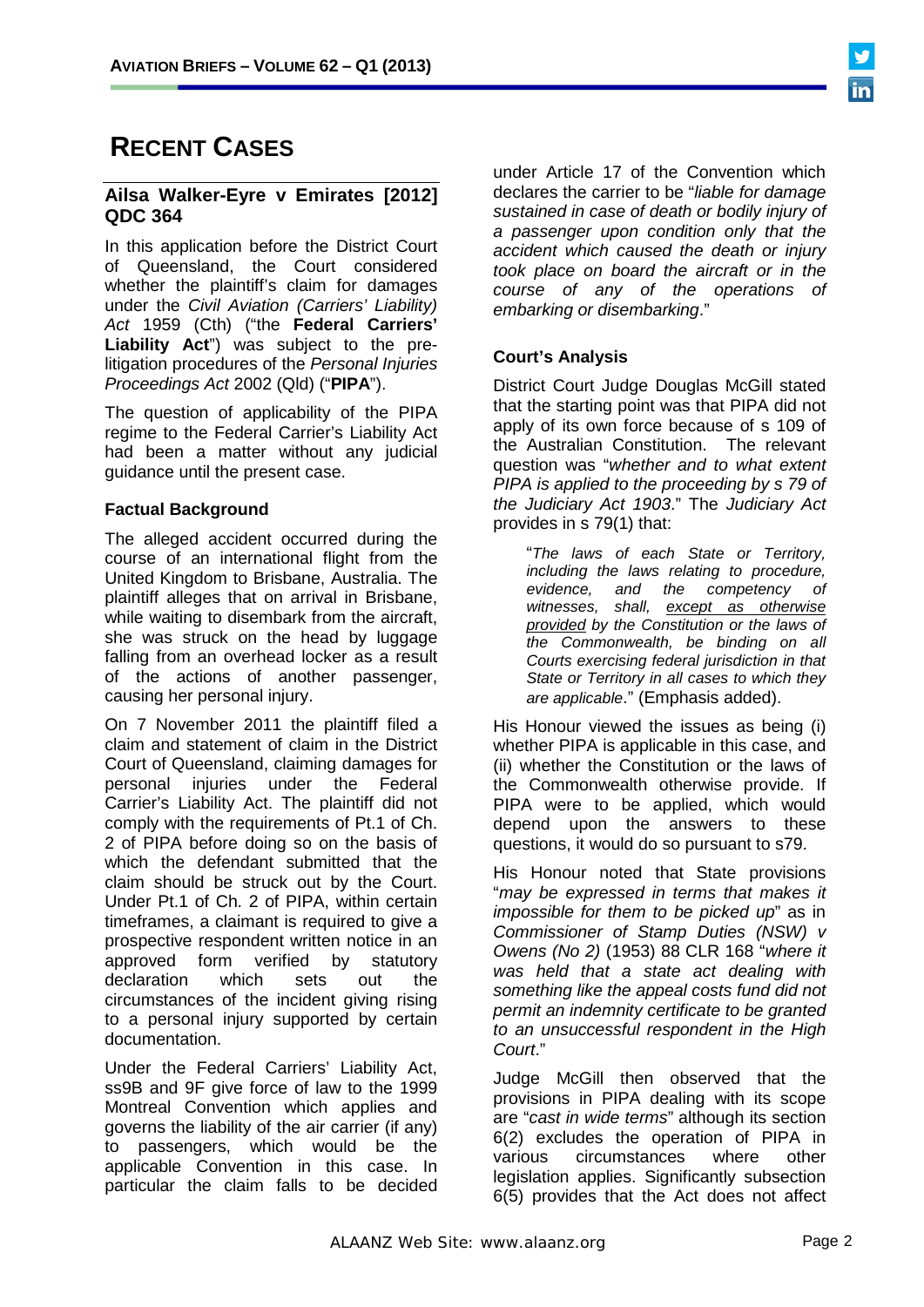"*the seeking, or the recovery or award*" of damages for personal injury arising under four Queensland statutes including the *Civil Aviation (Air Carriers' Liability) Act 1964* (Queensland) **Liability Act***").* His Honour also noted that State Carriers' Liability only applied to carriage entirely within Queensland and is complementary to the Federal Carriers' Liability Act which applies to inter-state and international carriage by air. His Honour concluded that "*the legislature proceeded on the basis that it was appropriate for the application or otherwise of State legislation like PIPA to claims under Commonwealth Acts to be determined by the applicable provisions of the Constitution and federal law*."

Judge McGill further suggested that the exclusion of the State Carriers' Liability Act from PIPA "*strongly suggests to me a legislative assumption that claims for damages in relation to personal injury under the Act would not be subject to PIPA*."

His Honour also examined an argument that "*notwithstanding the terms of s 7, the provisions of Pt I of Ch 2 should be treated as procedural provisions for the purposes of the Convention*." Judge McGill was of the opinion that if s7 provides to the contrary then effect ought to be given to the section. It was felt that section 79 of the *Judiciary Act* would pick up s 7.

Consideration also was given to the issue whether the Federal Carriers' Liability Act "*otherwise provides*" so that this part at least will be excluded from the operation of s 79 of the *Judiciary Act*. The defendant argued that the Act did not "*otherwise provide*" because there would in practice have been no difficulty in complying with the requirements of PIPA and still satisfying the requirements of the Act and the Convention.

In its contemplation the Court referred to an earlier decision of the High Court in *Airlines of NSW Pty Ltd v New South Wales* (1964) 113 CLR 1, where it was held that the provisions of a Commonwealth Act requiring a license for an aircraft to operate within controlled airspace did not have the effect of excluding a requirement under a New South Wales Act in relation to the licensing of aircraft operating solely within

New South Wales. This was because the Commonwealth Act concerned safety, regularity and efficiency of the flight of aircraft, while "*the State Act was concerned with the economic control of transport for reward of passengers and cargo within the State; the two Acts operated in different fields, and served different ends*."

### **The Decision**

Judge McGill conducted an in-depth exploration of the jurisprudence dealing the meaning of the words "*otherwise provides*" from Section 79 of the Judiciary Act. His Honour saw the need to focus on the words of the Federal Carriers' Liability Act, in particular Article 17 of the Convention which it incorporates. In particular, His Honour placed emphasis on the use in Article 17 of the word "only" with the carrier being liable "*for damage sustained … upon condition only that the accident which caused the death or injury took place on board the aircraft or in the course of any of the operations of embarking or disembarking*."

> *"The significant word is "only". Article 17 is I consider expressed so as to require no other condition for the liability of the carrier, and in that way "provides otherwise" than the provisions of State legislation which in its operation has the effect of imposing as a matter of substantive law additional conditions upon the liability of the carrier."*

Alluding to the effective operation of, and "fundamental requirement" that is the two year liability limit under Article 35 of the 1999 Montreal Convention, Judge McGill resolved that the imposition of pre-litigation impediments would "[derogate] from the operation of the Act and the convention."

Judge McGill further concluded that the whole scheme of the Federal Carriers' Liability Act and the Convention did "*otherwise provide*" and that the whole scheme was inconsistent with the operation of Pt 1 of Ch 2 of PIPA. Significantly, the Convention "*imposes no obligation for notice prior to a claim for damages for personal injury*" and this is an important part of the wider scheme it creates. His Honour cited other provisions from the convention in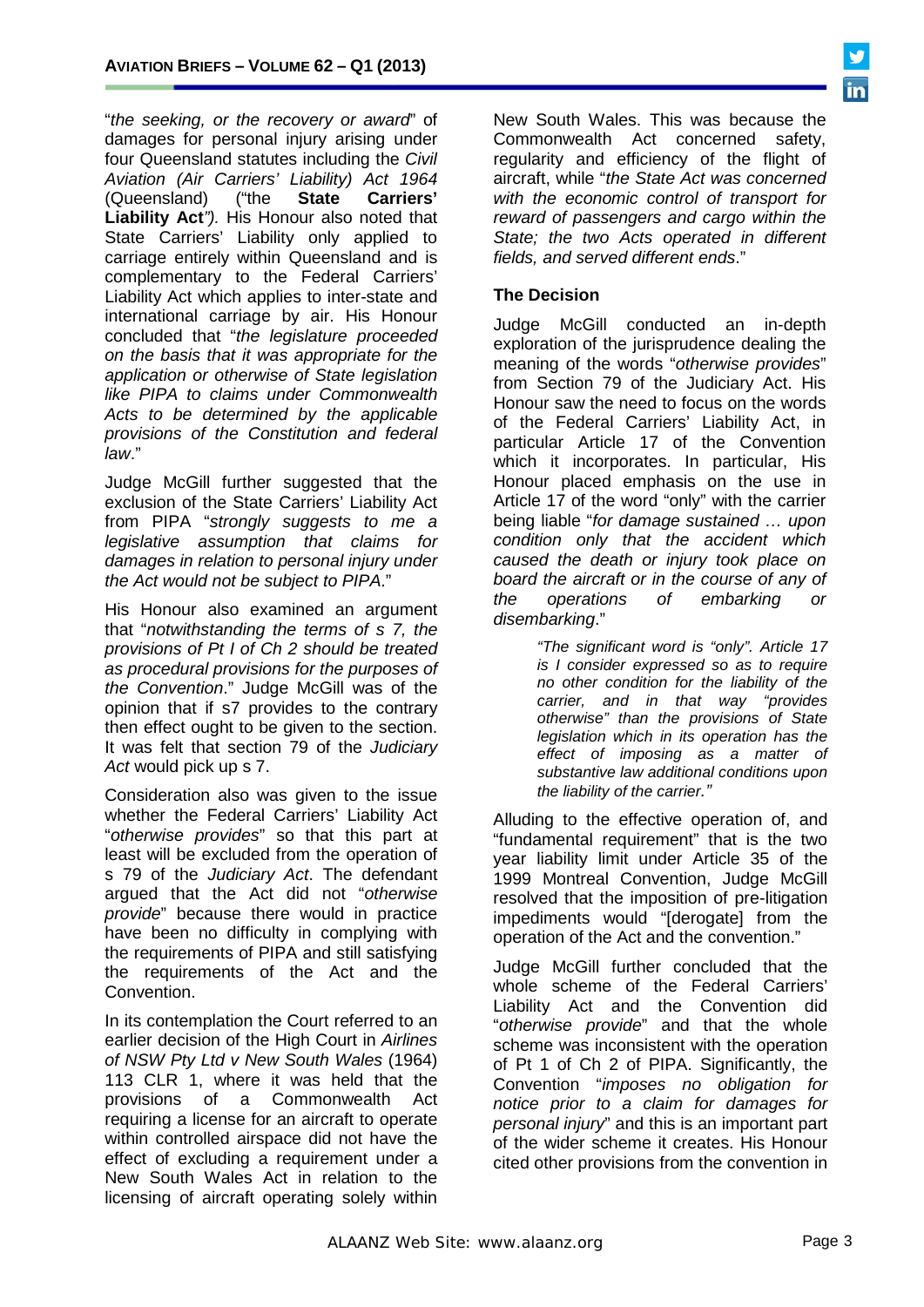asserting its self-contained nature, such as Articles 33, 21 and 23.

After detailing some of the fundamental inconsistencies between the Federal Carriers' Liability Act and PIPA Judge McGill decided as follows:

"*[T]he Act does provide otherwise for the purposes of s 79, so that that section does not make Pt I of Ch 3 of PIPA applicable, and there was no requirement on the plaintiff to comply with those provisions prior to commencing the present proceeding*."

*Editors*.

# *AV8 Air Charter Pty Ltd v Sydney Helicopters Pty Ltd* **[2012] NSWDC 220**

In this proceeding before the District Court of New South Wales, the plaintiff claimed the recovery of damages for economic loss under the *Civil Liability Act 2002* (NSW) ("**CLA**") which arose following the collision of civil helicopter collision with unmarked suspended electricity wire located in a restricted military area.

The plaintiff was the aircraft owner and the defendant was the bailee (or hirer) of the aircraft whose employee, Mark Harrold, was the pilot of the aircraft during the collision.

#### **Facts**

Following a period of negotiations, on 28 January 2009, the plaintiff's EC120B helicopter was delivered to the defendant's heliport at Rosehill.

<span id="page-3-0"></span>The next day, in conditions of deteriorating weather and increasing cloud, while on flight from Scone to Sydney, the pilot, Mr Harrold, decided to descend in order to fly under the cloud. Following a descent below cloud level near Broke, and after several minutes, the helicopter struck an 11kV powerline from Rothbury that was suspended over a valley located in restricted military airspace on Mt Broken Back, near Singleton Army Base, in New South Wales. The presence of the powerline was not indicated on the map comprising the current visual navigation chart ("**VNC**") that was available to the

defendant's pilot. The wire struck the aircraft in the middle of the windscreen breaking through the centre window strut and breaking the Perspex windscreen of the helicopter. The wire then broke when it struck the front window side supports. The pilot managed to land the helicopter safely at a quarry inside the Dochra area. The helicopter was running quite normally on landing and there were no injuries.

In examining the facts Levy DCJ agreed that if it were not for the presence of the unmarked and uncharted powerline, the pilot, Mr Harrold, would have cleared the area without incident.

### **Expert Evidence**

Expert evidence was tendered by four experienced pilots with significant flight time and both military and civilian flying experience. In consideration of this expert evidence, Levy DCJ observed that a *"pilot in the position of Mr Harrold is required to make reasonable aviation and navigational decisions, commensurate with the prevailing circumstances, in accordance with learned theory, applicable regulations,*  and practical training."<sup>[1](#page-42-0)</sup> His Honour further acknowledged that "[t*]he expectation is not that pilots must necessarily always make the correct decision. However, pilots are expected to exercise reasonable skill, care and judgment in all the circumstances to avoid making wrong decisions*." His Honour acknowledged two areas of concern arising out of the expert evidence. They were "*the fact that he flew into the restricted area at all, and, secondly, that he flew into that area in circumstances where the prevailing conditions were considered to be unsuitable for safe flying*."

#### **Breach of contract issue**

The plaintiff argued that the agreement between the parties included a number of implied terms (which had been breached) relating to (i) safe operation of the aircraft by pilots so as to avoid collisions with powerlines; (ii) the pilots would exercise due care and skill; (iii) operation of the aircraft in compliance with the *Civil Aviation Act 1988 (Cth)* (**"CA Act**") and the *Civil* 

 $1^1$  At 141.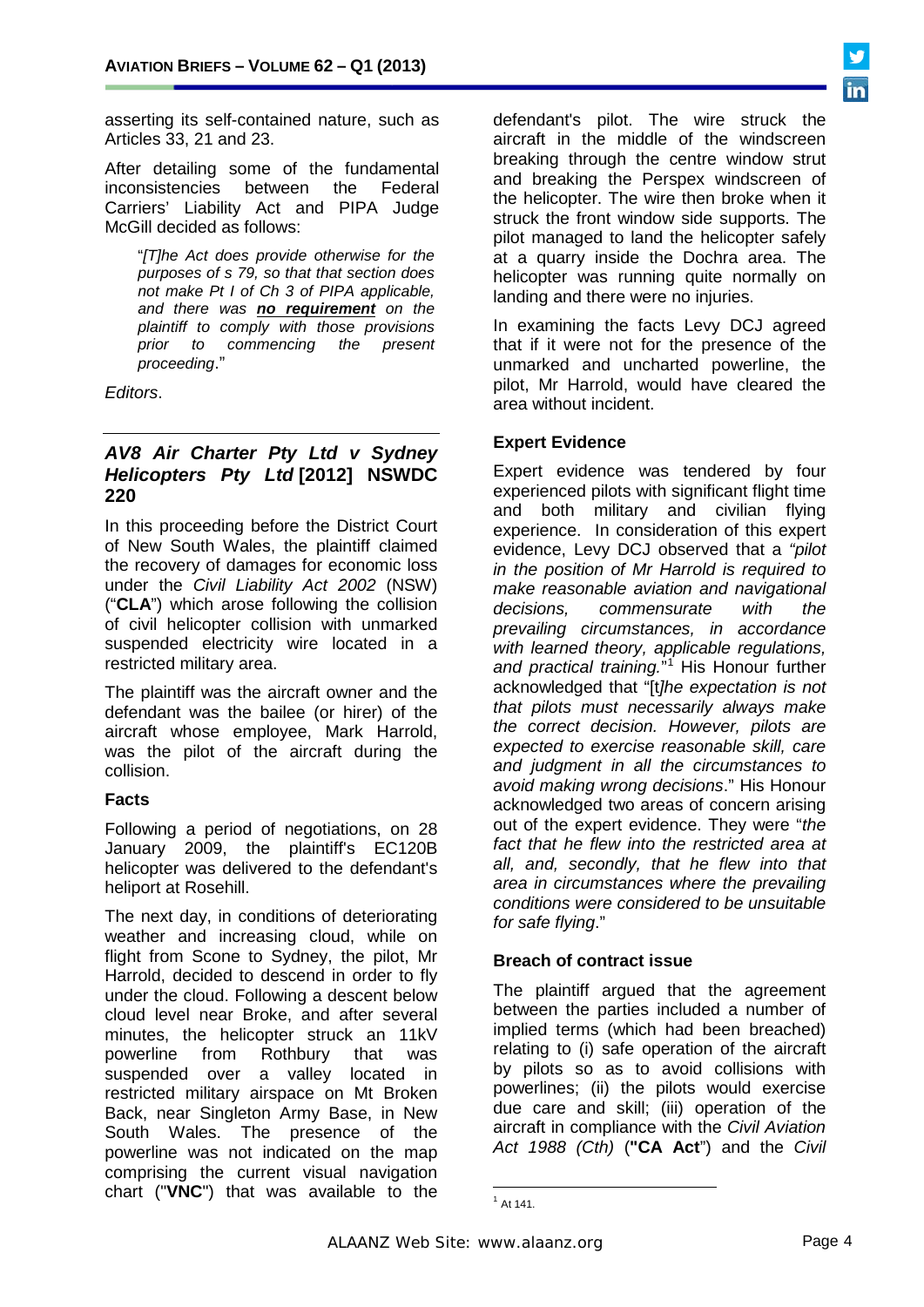

*Aviation Regulations 1988* (Cth) ("**CAR**") and the Civil Aviation Safety Regulations 1998 ("the **Civil Aviation Legislation**"); and (iv) the pilots flying the helicopter in compliance with the Civil Aviation compliance Legislation.

Because the implied terms were examined in the context of a damages claim for breach of contract, which, in his Honours view, was also governed by the *CLA*, (with the exception concerning the onus of proof in the case of a bailment) Levy, DCJ observed that "*there [was] no difference to the claim framed in alleged breach of duty of care arising from contract or from negligence"*. In this context His Honour cited the case of *Booksan Pty Ltd & Ors v Wehbe[2](#page-3-0)* in support of this proposition. As a consequence of this conclusion, His Honour considered "*the claim for breach of implied terms of the contract as part of the evaluation of the claim framed in negligence*."

In these circumstances it was concluded that the onus fell onto the defendant as bailee of the helicopter, to establish that the damage in question did not arise from his negligence.

Given the manner in which the case was conducted, with pilot and expert evidence provided, it was concluded "*that the fabric and structure of the evidence would have been the same on both formulations of the claim, whether framed in bailment or negligence*."

His Honour then proceeded to focus on the requirements of s 5B of the *CLA.*

Section 5B (General Principles) of the New South Wales *CLA* is in its essence about breach of duty of care. It features the classic Ipp Report formulation that the risk needs to be foreseeable, not insignificant and that *"a reasonable person in the person's position would have taken those precautions*". In determining whether a reasonable person would have taken precautions against the particular risk of harm the court then examines the calculus of negligence factors, namely:

(a) the probability that the harm would occur if care were not taken;

- (b) the likely seriousness of the harm;<br>(c) the burden of taking precautions to
- the burden of taking precautions to avoid the risk of harm; and,
- (d) the social utility of the activity that creates the risk of harm.

In application to the facts of this case and engaging in the balancing of risk assessment required by Section 5B, District Court Judge Levy suggested at #165 that the requirements of s 5B(2) of the *CLA* "*amount[ed] to no more than a requirement that [the pilot] take precautions amounting to reasonable care in the circumstances, especially where the risk of serious harm occurring was ever present whilst the helicopter was in the dynamic process of being flown*." In so alluding Judge Levy also noted that the risk of a collision of some kind was an ever-present one, as was the risk of the occurrence of serious harm, if reasonable precautions were not taken to avoid collisions, including a collision involving a wire strike.

In his subsequent analysis of the evidence offered by both sides, including the expert evidence, His Honour emphasised the need to not impose on the pilot a "*counsel of perfection*" that disregarded the "*reasonable prospective judgments Mr Harrold was required to make at the time he was confronted with the problematic circumstances*." In close analysis Judge Levy was of the view that the critical decisions of the pilot were reasonable in the circumstances. In particular it was considered that the pilot was "*in a better position than the experts for the purpose of making judgments concerning the significance of weather observations, including the perceptions of depth, and including the perception that the weather was closing in*." In his analysis Judge Levy emphasised the reasonableness of critical decisions made by the pilot and that he did not have the luxury of time in the circumstances prevailing.

On the issue of the pilot's breach of the prohibition on flying into restricted airspace under CAR 140, Judge Levy placed emphasis on the exigencies of the situation facing the pilot. He observed in the circumstances "that *incursion and* circumstances "*that incursion and regulatory contravention does not confer a private right of action in negligence and, on my analysis of the circumstances, that* 

<span id="page-4-0"></span> $2$  [2006] NSWCA 3 (per lpp JA at [167]).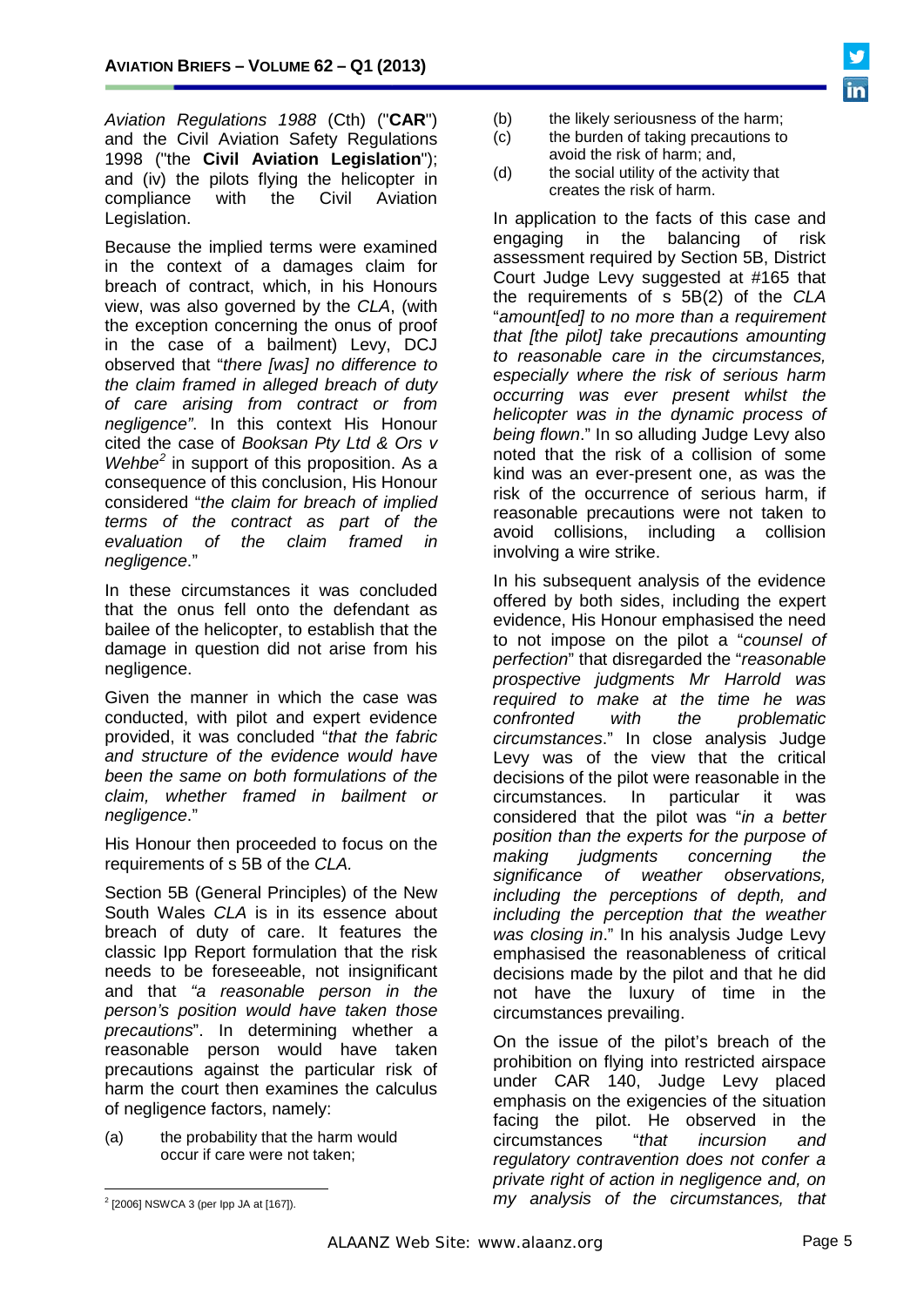*particular of negligence does not survive to sustain the plaintiff's claim of either breach of contract or negligence*."

Under CAR 157 it is an offence for a pilot to fly an aircraft at a height lower than 500m from the highest point of the terrain immediately below the aircraft. It was argued by the plaintiff that the pilot, Mr Harrold, had flown substantially beneath this height. In this context Levy J observed that:

"*I have come to the view that the evidence does not reasonably permit such finely honed arguments in the circumstances in which Mr Harrold found himself*."

His Honour further emphasised that (i) the presence of the helicopter was due to the stress of weather and unavoidable circumstances and (ii) the regulations did not assist the plaintiff's case on breach of contract or negligence. On an argument associated with the alleged excessive speed of the helicopter Levy J emphasised that the speed selected "*was reasonable for the cloud situation he was trying to fly away from*" and that the pilot "*had no notice of the presence of the wire after viewing his VNC map*." Judge Levy concluded that the wire strike was not due to the defendant's negligence.

The Defendant raised a defence under Section 5O of the CLA, arguing that the pilot has acted at a professional statdard precluding him being negligent. His Honour, in cocnsidering what constituted a professional in leading cases such as *Perpetual Trustees Australia Limited v Paladin Wholesale Funding Pty Ltd*, [3](#page-4-0) and *Prestia v Aknar*, [4](#page-5-0) saw the defence as not being available in this case.

#### **Proportionate liability issue**

Notwithstanding his conclusions, Judge Levy briefly dealt with arguments relating to the applicability of proportionate liability under the CLA.

The defendant had claimed that in the event of a liability finding against it, there was proportionate liability due to the acts, neglects and defaults of the electricity supply company, Energy Australia, which

was responsible for the wire. The argument made was that economic loss was an "*apportionable claim*" within the meaning of s 34(1) of the *CLA* and Energy Australia was a "*concurrent wrongdoer*" within the meaning of s 34(2), although not a party to the proceedings, and not an "*excluded concurrent wrongdoer*" within the meaning of s 34A of the *CL Act*. There was also a claim along these lines made against Air Services Australia who were the supplier of the VCN map used by the pilot. In dealing with this argument His Honour concluded that Energy Australia, if sued, would not have been found to be liable for breach of duty of care and negligence in leaving the wire in an unmarked state.

His Honour concluded that it is highly probable that Air Services Australia would have been found liable for that omission, had they been joined in the proceedings. This was particularly so given a prior collision of an aircraft with the wire "which would have drawn attention to the need to have the location of the wires identified on the relevant VNC map." Judge Levy stated that, if his primary liability findings required the entry of judgment in favour of the plaintiff, the damages awardable to the plaintiff against the defendant, would have been reduced by 80 per cent as a result of his findings relating to the proportionate liability.

In accordance with his reasonings above Judge Levy found for the defendant with the plaintiff to pay the defendant's costs.

*Editors.*

 $3$  [2011] FCR 473; (2011) 83 ACSR 140.<br> $4$  (1996) 40 NSWLR 165.

<span id="page-5-1"></span><span id="page-5-0"></span>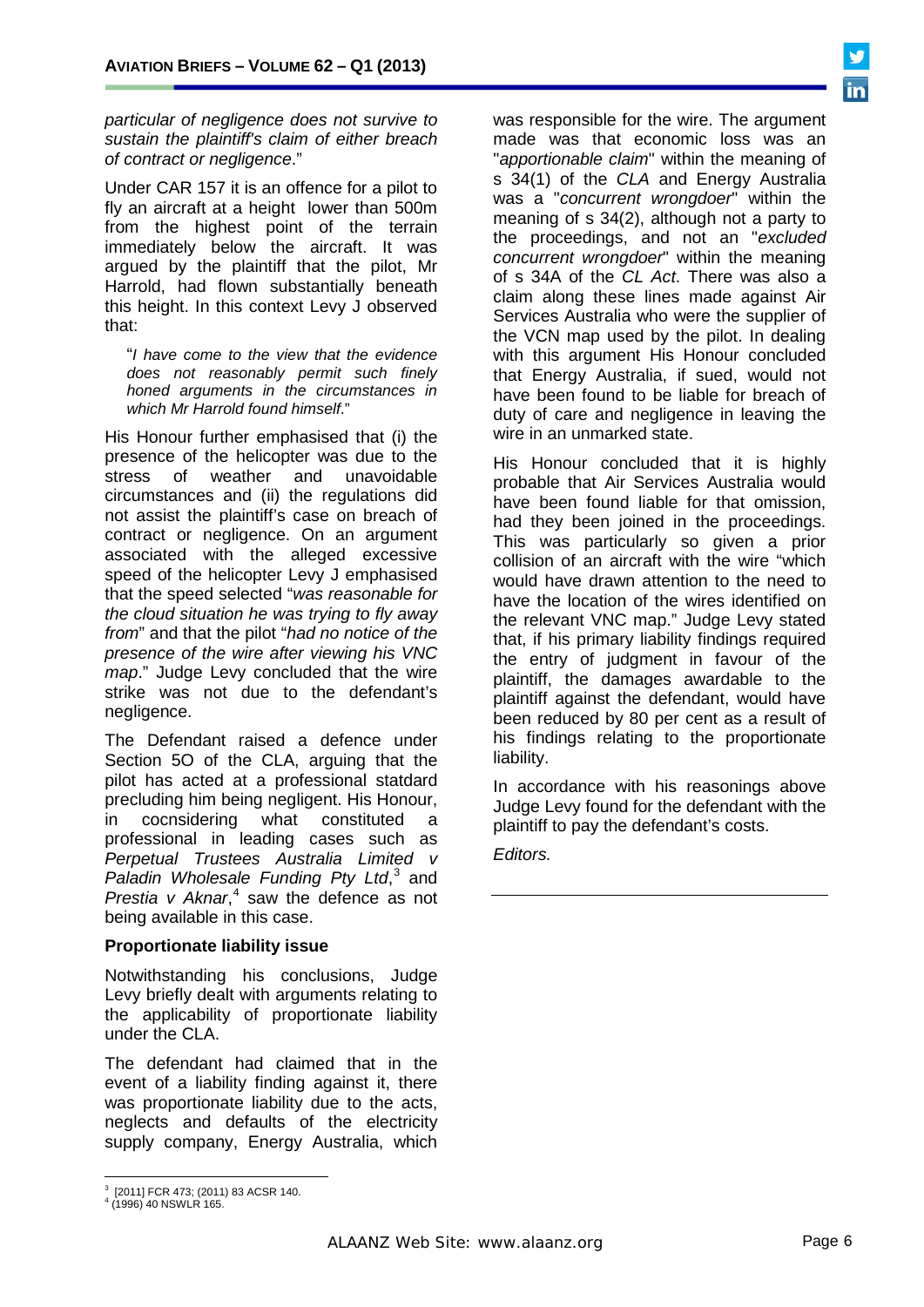# *Attia v Jetstar Airways Pty Ltd* **[2013] NSWADT 28**

#### **Anti-Discrimination Claim Against Jetstar**

The Administrative Decisions Tribunal of New South Wales recently ruled on an application for leave to proceed in the case of *Attia v Jetstar Airways Pty Ltd*. The application resulted from an incident that saw a passenger and his family refused permission to board a Jetstar flight to the Gold Coast.

### **Pre-history**

It was uncontentious that Mr Amir Attia had been denied boarding subsequent to his yelling at an employee of Jetstar Airways. Prior to the proceedings before the Administrative Decisions Tribunal, the Anti-Discrimination Board had declined Attia's complaint of race discrimination as 'lacking in substance.'

#### **Complainant's Version of Incident**

Magistrate Hennessy, in ruling on the application, noted that for the purposes of the present proceedings he fell under an obligation to presume that the complainant would be able prove his account of events.

Mr Attia's version of events was outlined in paragraphs 3-7 of the judgment and, in précis, are as follows:

On 23 January 2012, Attia and his family arrived at the airport for their flight to the Gold Coast. The Attia family joined the queue at Gate 53 but a Jetstar employee, upon looking at their boarding passes, said, "This is not your flight, you are on the next one." Despite Mr Attia's efforts to find out what time his flight was due to depart, the employee said she did not have time to answer. When Mrs. Attia heard an announcement calling on passengers to go to Gate 57 as their flight was ready for departure, the family hurried to the departure gate. Upon arrival there, Mr Attia's mother, who was carrying his infant child, had an asthma attack and collapsed. Attia stated that he advised Jetstar employees of the problem but that no one offered any assistance. Attia's wife asked the attendant at Gate 57 to tell her the name of the Jetstar employee at Gate 53

because she wanted to make a complaint about her behaviour. The attendant indicated that she did not know her name. When Mr Attia asked again the attendant said, "Shhushhh." After Attia complained about her failure to respond to his mother's condition, he was told, "Don't be silly, she's not going to die." Attia felt degraded and humiliated which caused him to yell out, "Why are you treating us like that, we should be treated with the same respect you treat other passengers with."

Shortly afterwards, Attia noticed that a<br>police officer had been called. police Subsequently he was approached by the manager, Anj, who after discussion agreed that Attia and his family could board the flight. Attia offered his apology to the attendant on Gate 57 which was declined. At that point the attendant at Gate 57 started to break up in tears hiding her face under the desk and telling the manager that she will not allow us to board the flight. The manager then reversed her decision and advised Attia that under no circumstances would they be accepted onto the flight.

In response Jetstar alleged, and Attia denied, that Attia swore at staff at Gate 57 and pounded his hand on the counter numerous times in an aggressive manner. Jetstar's policy is that they may refuse to carry a passenger where "the passenger has used threatening, abusive or insulting words towards its ground staff or a member of the crew of the aircraft or otherwise behaved in a threatening manner."

#### **Decision**

Magistrate Hennessy ruled that if Attia was able to prove that his conduct did not justify Jetstar's decision, a Tribunal hearing this case may draw an inference that his race was a factor. Consequently, in the circumstances it was fair and just to allow Attia's complaint to go ahead.

*Editors.*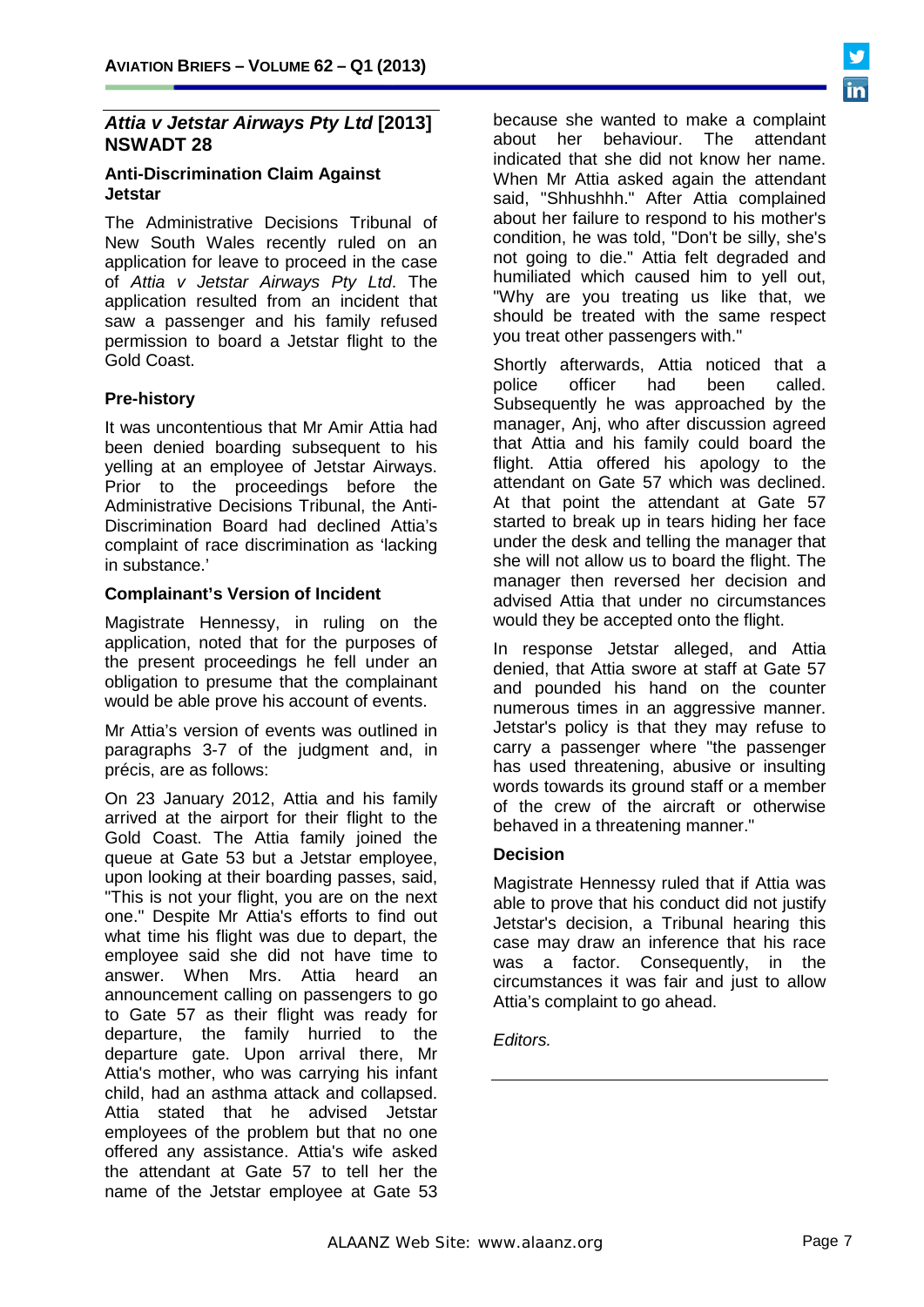

# **FLIGHT DELAYS**

Following on from the previous edition of Aviation Briefs, we continue our analysis on the review of the claims malaise created by<br>the European Court of Justice's the European Court of Justice's interpretation and application of European Union Regulation 261/2004 ("**EC 261**") on flight delay.

The growing trend of EC261 delay claims has most recently motivated the launch of Bott Aviation, which espouses to be a "user friendly" no-win no-fee claims process managed by consumer rights law firm, Bott & Company, and EU flight compensation claim company, EUclaim.

On 13 March 2013, the EU issued a press release which outlines the proposed changes to be introduced to revise EC261 which the EC suggests will:

"*clarify[y] key aspects of EU law which have been a source of difficulty for passengers and air carriers alike. It introduces new passenger rights where necessary. It provides passengers with effective complaint handling procedures and strengthens enforcement, monitoring and sanctioning policies to ensure a better application of all passenger rights. It also ensures that the obligations remain financially realistic. In addition, measures are proposed on price transparency and to enhance passengers' protection in case their airline becomes insolvent*." [5](#page-5-1)

In addition, under an early tabled draft revision to EC 261 which has been viewed by the author, it is proposed that national law and contractual provision may not restrict the air carriers' right to seek compensation from third parties responsible for delays or cancellations. It is purportedly designed to create an economic incentive for third parties such as airports, air navigation service providers, ground handlers, to find ways to reduce delays in particular, the proposed new Article 13 on "*Redress*" provides:

*1. In cases where an operating air carrier pays compensation or meets the other obligations incumbent on it under this Regulation, no provision of EU or of national law and no contractual provisions may restrict its rights to seek compensation for costs incurred under this* 

*regulation from any person, including third parties, in accordance with applicable law.*

- *2. In particular, no provisions of EU or national law and no contractual provision shall restrict the operating carrier's right to seek reimbursement from a tour operator or another person with whom the operating air carrier has a contract. Similarly, no provision of EU or of national law and no contractual provision may restrict the right of a tour operator or a third party, other than a passenger, with whom an operating air carrier has a contract, to see reimbursement or compensation from the operating air carrier in accordance with applicable relevant laws.*
- *3. Paragraphs 1 and 2 shall be immediately applicable to relevant provision of contracts concluded after the date on which this Regulation enters force and shall be applicable to relevant provisions of existing contracts five years after this date. However, paragraphs 1 and 2 shall not be applicable to contractual provisions in cases where contract between the air carriers and the concerned person or third party includes measures for share responsibility such as penalties or other economic incentives for the person or third party to reduce delays.*

Therefore, notwithstanding that an airport or other air service providers may have contractual liability limitation in place, unless the contract also includes some sort of "*penalties or other economic incentives*" to avoid any delay those contractual limitations will not be applicable. In the case of most air service providers contracts, for example, ground handling agreements, the arrangement is most commonly prefaced on a service level<br>agreement which provides financial agreement which provides financial disincentive for events causing delays. However, if this revision proceeds, it will be essential that the provisional are sufficiently robust to avoid the otherwise unforeseen recourse from the carrier.

The at times fractious relationship between the carrier on the one hand and the air service providers on the other may well be further strained should this revision proceed. Furthermore, this is a sign that the pro-passenger interpretation of EC 261 will continue as more pockets of compensation are opened.

The following contributions include a very useful summary of most recent EC 261 decisions and also two more detailed reviews of cases from Germany.

*Editors.*

<span id="page-7-0"></span><sup>&</sup>lt;sup>5</sup> Refer to[: http://europa.eu/rapid/press-release\\_MEMO-13-](http://europa.eu/rapid/press-release_MEMO-13-203_en.htm) [203\\_en.htm](http://europa.eu/rapid/press-release_MEMO-13-203_en.htm) (Last accessed on 8 April 2013).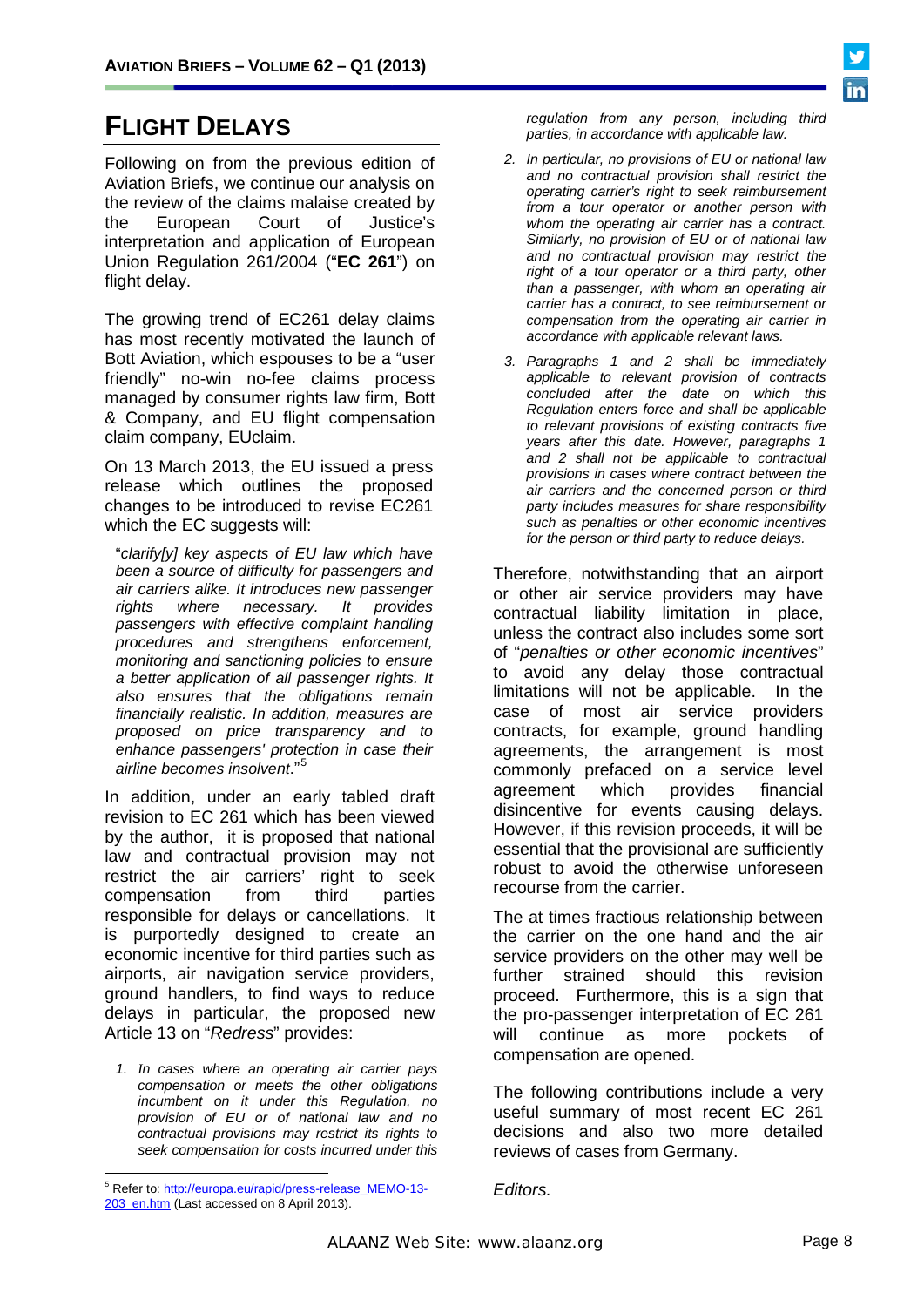# **EC Regulation 261/2004 update**

Holman Fenwick Willan examine below recent judicial decisions on various aspects of EC Regulation 261/2004 (Regulation 261).

#### **Extraordinary circumstances**

In its *Wallentin-Hermann v Alitalia* decision (dated 22 December 2008), the European Court of Justice ruled that a technical problem is not covered by the concept of "extraordinary circumstances", unless that problem stems from events which, by their nature or origin, are not inherent in the normal exercise of the activity of the air carrier and are beyond its actual control.

In a decision of 24 October 2012, a Dutch<br>court in Haarlem did not award court in Haarlem did not compensation to passengers as it considered that technical problems in relation to one of the engines on an aircraft, which caused the cancellation of the flight, had to be qualified as "extraordinary<br>circumstances". Due to bad weather circumstances". Due to conditions, ice which had accumulated in one of the engines caused the tips of the blades within that engine to curl. The engine was examined, and had to be replaced. The Dutch court accepted the air carrier's arguments, and qualified the technical problem as an extraordinary circumstance under Regulation 261. The court decided that the air carrier had provided sufficient evidence to demonstrate that the technical problem had not arisen due to inadequate maintenance of the aircraft. The replacement of the engine and the substitution of another aircraft to operate the flight concerned did not fall under the scope of "reasonable measures" to be taken by the air carrier. The court also referred to the fact that flight safety would be endangered by the technical problem.

In another Dutch case, the Utrecht court held, in a decision given on 24 August 2011, that the air carrier had sufficiently proved that the cancellation of a flight was caused by extraordinary circumstances which could not have been avoided even if all reasonable measures had been taken. On landing, a foreign object damaged the blades in one of the engines, with the result that the aircraft could no longer be operated. Since no spare parts were

available, replacement blades had to be flown in. As the repairs to the engine would take time, the carrier therefore decided to cancel the flight. The Utrecht Court based its decision on the following grounds: the carrier had sufficiently demonstrated that (i) the foreign object damage could not have been avoided by covering the engines, since an engine requires free airflow to function; (ii) repairing the engine was impossible since no spare blades were available; and (iii) no substitute aircraft was available.

The Amsterdam court reached a similar conclusion in its decision of 23 June 2011, when it concluded that FOD incidents have to be qualified as extraordinary and beyond<br>the air carrier's control. This case the air carrier's control. This concerned a flight that was cancelled due to a foreign object puncturing the inner lining of the tyre, eventually leading to tread separation and damage to the body and wing. The Amsterdam court was persuaded that this was an extraordinary circumstance, based on a report of the resulting damage and a report from Goodyear.

#### **Obligation to provide care to passengers**

In *McDonagh v Ryanair*, the Claimant's Ryanair flight from Faro to Dublin on 17 April 2010 was cancelled as a result of the closure of airspace due to volcanic ash. Flights between continental Europe and Ireland did not resume until 22 April 2010 and Ms McDonagh was unable to return to Dublin until 24 April 2010. During the seven days in which the claimant remained in Faro, Ryanair did not provide her with any care. The claimant made a claim under Regulation 261 for the costs of meals, refreshments, accommodation and transport incurred whilst she waited in Faro. Ryanair sought to argue that, whilst care and welfare had to be provided when a flight was cancelled due to "extraordinary circumstances", the airspace closure went beyond that and instead constituted "super extraordinary circumstances" which relieved it of its care obligations under the Regulation.

On referral from the Dublin Metropolitan District Court, in a ruling given on 31 January 2013, the European Court of

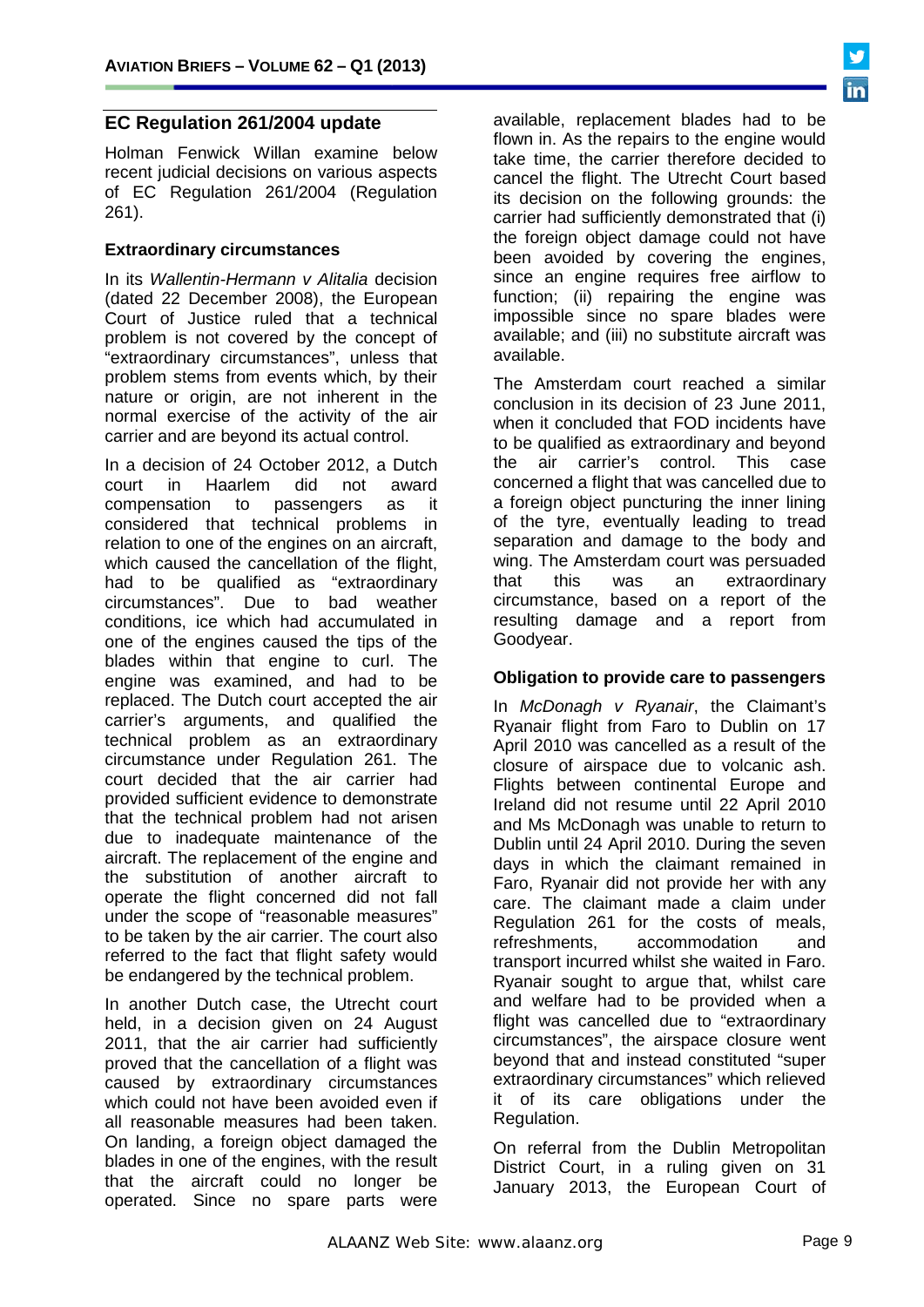Justice held that there is no separate<br>category of 'particularly extraordinary 'particularly extraordinary<br>which would exempt circumstances' which would carriers from their care obligations under Regulation 261. Whilst the closure of airspace due to the volcanic eruption constituted 'extraordinary circumstances' which relieved Ryanair of any obligation to pay standard compensation under Regulation 261 for the cancelled flight itself, it did not relieve Ryanair from the obligation to provide care and assistance in terms of refreshments, accommodation and the like. The Court also confirmed that there is no temporal or monetary limitation on the care obligation (which was recognised to be particularly important when extraordinary circumstances persist over a long time). However, where a carrier does not provide the care required, affected passengers may only obtain reimbursement of costs that are proved to be necessary, appropriate and reasonable.

The European Court also held as a threshold issue (and in line with previous case law) that, in addition to the powers of National Enforcement Bodies to enforce Regulation 261, passengers are entitled to seek reimbursement through the courts of expenses they incur due to a carrier's noncompliance with its welfare obligations.

#### **Limitation period for claims**

In *Moré v Koninklijke* (22 November 2012), the European Court of Justice confirmed the applicable limitation period for bringing claims under Regulation 261. The claimant had reserved a seat with the defendant airline on a flight from Shanghai to Barcelona, scheduled for 20 December 2005. The flight was subsequently cancelled, forcing the claimant to travel the following day. On 27 February 2009, the claimant brought an action under Regulation 261.

The European Court of Justice rejected the defendant's argument that the 2 year limitation period under the Montreal Convention applied. It held that the measures laid out in Articles 5 and 7 of Regulation 261 fall outside the scope of the Warsaw and Montreal Conventions. Since the Regulation did not contain any limitation period of its own, the Court concluded that

the limitation period should be determined in accordance with the domestic limitation periods of the relevant Member State.

Whilst not establishing new principles, this case is an important reminder to carriers of the need to be aware that different limitation<br>periods will apply to claims under apply to claims under Regulation 261 depending on the Member State in which the claim is brought.

# **Limitation of remedies**

In *Graham v Thomas Cook Group UK Ltd*  (23 July 2012), the English Court of Appeal considered a claim made by a claimant who had booked a flight with Thomas Cook, which was subsequently cancelled due to the volcanic ash airspace closure in 2010. Although the claimant was given a refund, he also requested an alternative flight under Regulation 261. This was refused, and the claimant issued proceedings. Subsequently, Thomas Cook offered an alternative ticket as a goodwill gesture, which was accepted. However, the claimant continued proceedings claiming general damages for distress caused by the cancellation, a sum for wasted expenditure incurred by a third party and punitive or exemplary damages.

The Court of Appeal held that there was no right to the compensation which was being sought for a breach of Regulation 261. It concluded that, this being a simple contract of carriage, there could not be any claim for damages at common law for distress resulting from the cancellation of the flight. The Court of Appeal said that damages for disappointment and distress are allowed in contract law only in rare instances, such as there is a breach of contract to provide a holiday.

The judgment in *Graham* confirms that it is not possible to claim for an additional loss caused by a breach of Article 8 of Regulation 261 over and above the remedies which are provided under Article 8.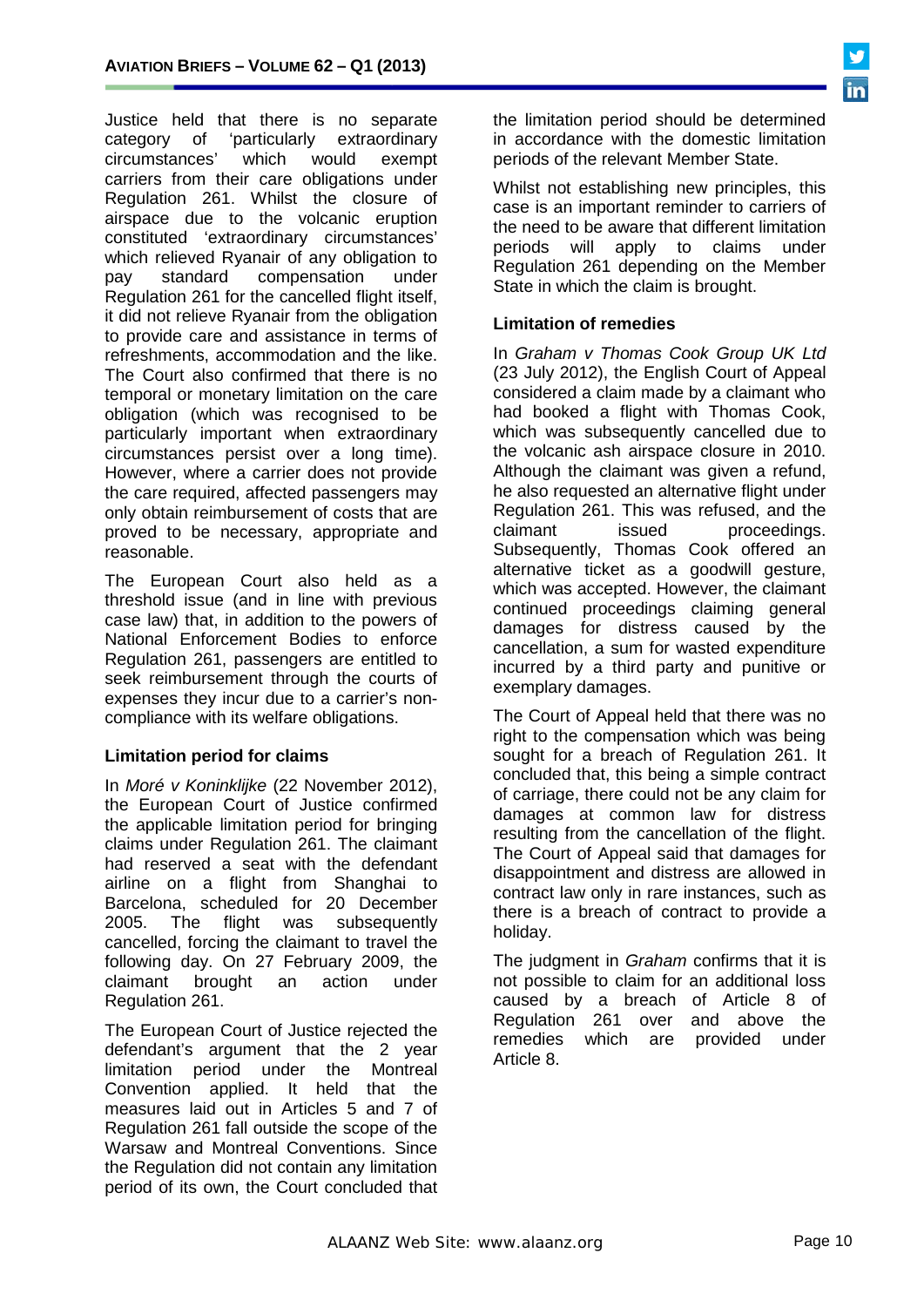### *Air France v Folkerts, European Court of Justice, Grand Chamber, 26 February 2013 [6](#page-7-0)*

In this, the most recent example of the CJEU extending EU 261 beyond its express language and provisions, the Court held Air France liable to pay EU 261 delay compensation for a delay at final destination caused by a missed connection. The passengers were through booked from Bremen to Asuncion via Paris and Sao Paulo. The flight from Bremen took off around two and a half hours late - a delay insufficient to trigger *Sturgeon* delay compensation in its own right (for which a 3 hour delay would have been necessary). The passengers however missed their connecting Air France flight from Paris to Sao Paulo; they were rebooked on a later flight but, as a result of the delay, also missed their subsequent connection from Sao Paulo to Asuncion. Ultimately they arrived in Asuncion 11 hours after their original scheduled arrival time.

The Court determined that, for the purposes of *Sturgeon* delay compensation, the only relevant factor was delay at final destination and it was not necessary for there to have been a delay to the scheduled departure time sufficient to trigger obligations to provide assistance to the passenger under Article 6 of EU 261. That conclusion is not altogether surprising. However the finding of a liability to pay delay compensation for missed connections causing delayed arrival at the conclusion of the passenger's journey is an unwelcome development for airlines. It might be regarded as a logical next step from the flawed legal analysis of the *Sturgeon* and *Nelson* judgments. However it flies in the face of previous CJEU and other EU Member State case law which has held that, in construing to what flights EU 261 applies, the regulation is to be applied on a flight by flight, sector by sector basis and not by reference to the passenger's whole itinerary. The draft proposals to revise EU 261 look set to legislate expressly for liability for missed connections; however in

<span id="page-10-0"></span> $6$  A more detailed review of this case from a German perspective is provided in the next contribution.

the meantime, this latest judgment will receive some significant consideration.

### **Revision of Regulation 261**

Work within the European Commission and governments of Member States on longawaited proposals to amend Regulation 261 is continuing, with draft amendments shortly expected to be published formally. Proposed amendments are likely to be significant and are expected to include: express drafting for delay compensation; an<br>attempt to define "extraordinarv attempt to define "*extraordinary circumstances*" in more detail; and some limitation on obligations in certain circumstances. Once the draft revisions are in the public domain, we will issue further briefings on them but, in the meantime, carriers are urged to liaise closely with their industry associations to ensure that their input is made known to government and the Commission as the revisions are being finalised.

*Sue Barham, Partner, Pierre Frühling, Partner, Elisabeth Decat, Associate, and Stéphanie Golinvaux, Associate, Holman Fenwick Willian*

This article has been reproduced with the kind permission of the authors. For further information refer t[o www.hfw.com](http://www.hfw.com/)

# **ECJ broadens application of**  *Sturgeon*

On February 26 2013 the Grand Chamber of the European Court of Justice (ECJ) handed down its much-awaited judgment in *Air France SA v Heinz-Gerke Folkerts* (C-11/11).

#### **Facts**

Ms Folkerts had booked tickets for flights from Bremen (Germany) to Asuncion (Paraguay) via Paris (France) and Sao Paolo (Brazil). She held boarding cards for the entire journey when departing Bremen. The departure of her flight from Bremen to Paris, operated by Air France SA, was delayed by approximately two and a half hours. As a result, Folkerts reached Paris when her Sao Paolo flight had already departed. She was thus rebooked on a subsequent flight to Sao Paolo and arrived in Sao Paolo later than planned, missing her flight to Asuncion. She had to take another flight and eventually arrived in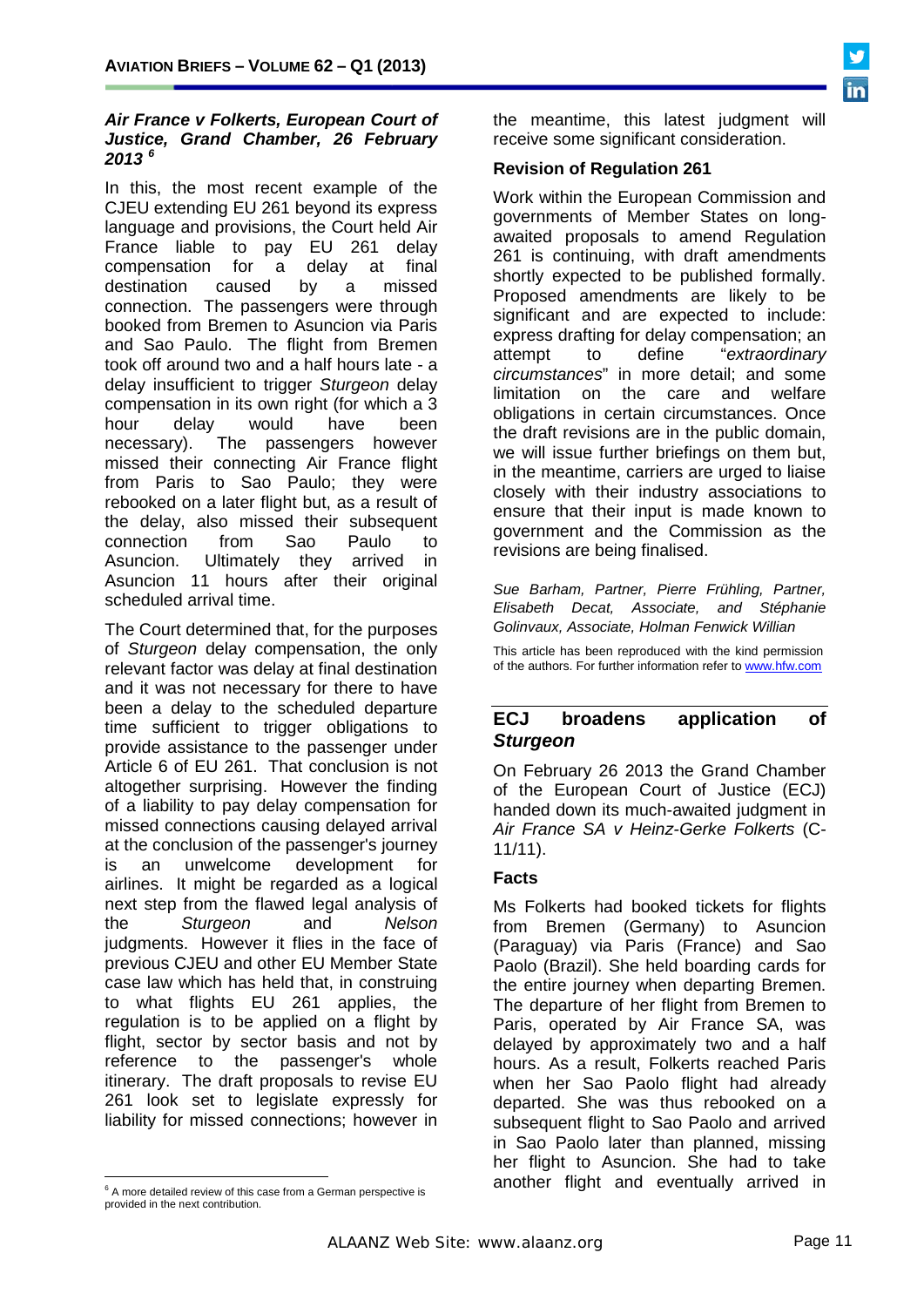Asuncion 11 hours after the originally scheduled arrival time.

Air France was ordered to pay Folkerts damages of €600 at both first and second instance pursuant to Article 7(1)(c) of EU Regulation 261/2004.

Air France appealed to the German Federal Court of Justice, which took the view that Folkerts would be entitled to compensation only if the ECJ case law in *Sturgeon* (C-402/07 and C-432/07) was also applicable to cases in which the final destination was reached three hours or more after the originally scheduled arrival time (although there was no delay in this case beyond the scheduled departure within the terms of Article 6(1) of the regulation). The Federal Court of Justice took the view that this was unclear from *Sturgeon*.

The Federal Court of Justice thus referred the following questions before the ECJ for a preliminary ruling:

> "*1. Does a passenger have a right to compensation under Article 7 of Regulation (EC) No 261/2004 in the case where departure was delayed for a period which is below the limits specified in Article 6(1) of that regulation, but arrival at the final destination was at least three hours later than the scheduled arrival time?*

*2. If the first question is answered in the negative:*

*For the purpose of determining whether there was a delay, within the terms of Article 6(1) of Regulation No 261/2004, in the case of a flight consisting of several stages, should reference be made to the individual stages or to the distance to the final destination?*"

#### **Decision**

After hearing the advocate general decided to announce a judgment without an opinion. This is unusual and could be seen not to bode well for the decision.

As expected, the ECJ once again decided in favour of the consumer.

Regarding the first question, the ECJ held that Article 7 must be interpreted as meaning that compensation is payable to a passenger on directly connecting flights who is delayed on departure for a period

below the limits specified in Article 6, but who arrives at the final destination with a delay of three hours or more.

The ECJ reasoned that the purpose of the regulation is to grant minimum rights to passengers when faced with denied boarding, cancellation or delay. While denied boarding and cancellation are defined in Article 2, delay is not. The regulation contemplates two different types of flight delay: delayed departure pursuant to Article 6 and delayed arrival at the final destination (eq. Article  $5(1)(c)(iii)$ ). destination (eg, Article 5(1)(c)(iii)). Reference in the regulation to different types of delay is compatible with Article 19 of the Montreal Convention.

The ECJ previously held that where flights are subject to a long delay (ie, a delay equal to or in excess of three hours on arrival), passengers are entitled to compensation pursuant to Article 7<br>(Sturgeon and Nelson). Since the (*Sturgeon* and *Nelson*). Since the inconvenience of loss of time with regard to delayed flights materialises on arrival at the final destination, the ECJ held that the delay must be assessed for the purpose of compensation pursuant to Article 7 in relation to the scheduled arrival time at the destination (*Sturgeon* and *Nelson*). In case of directly connecting flights, this is the delay beyond the scheduled arrival time at the final destination only.

Article 6 seeks to establish only the conditions giving entitlement to measures of assistance and care provided in Articles 8 and 9. Thus, fixed compensation, to which a passenger is entitled under Article 7 when his or her flight reaches the final destination three hours or more after the scheduled arrival time is not dependent on meeting the conditions laid down in Article 6. Any other approach would constitute an unjustified difference in treatment, as it would treat passengers on flights arriving at their final destinations three hours or more after the scheduled arrival time differently depending on whether their flights were delayed beyond the scheduled departure time by more than the limits stipulated in Article 6, despite the fact that the inconvenience suffered by those passengers is the same.

Statistical data was presented at the hearing regarding the substantial volume of connecting flights transporting passengers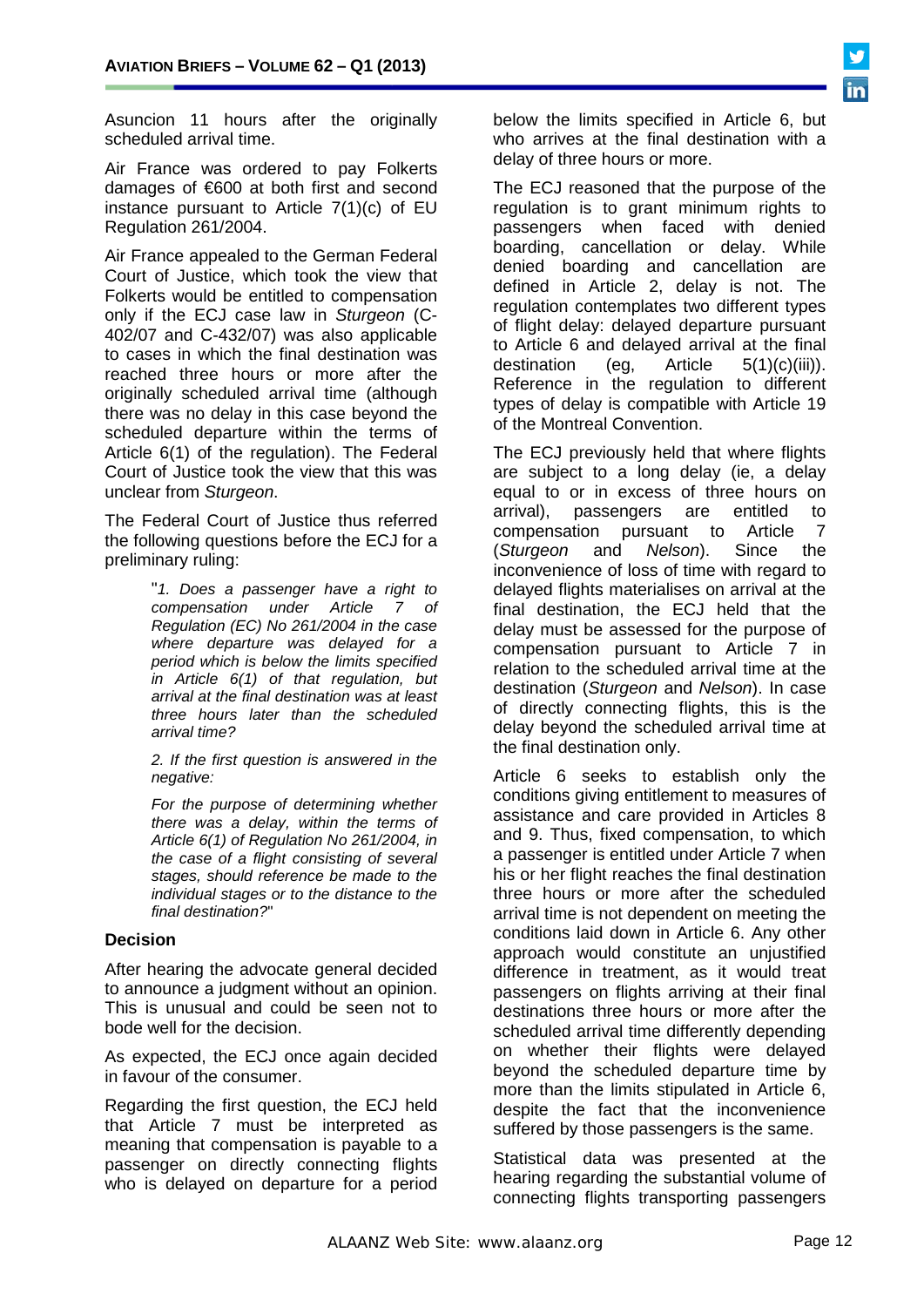through European airspace and the recurrent nature of delays of at least three hours in arriving at the final destination affecting such flights because connections are missed. In this respect, the ECJ acknowledged that the obligation on carriers to pay compensation for long delays entails financial consequences. However, the ECJ emphasised that such financial consequences cannot be considered disproportionate to the aim of ensuring a high level of protection for air passengers. It further stressed that the extent of such consequences is likely to be reduced in light of the extraordinary circumstances defence, the carrier's right to seek compensation from any party that caused the delay - including third parties as well as the fact that the amount of fixed compensation may be reduced by 50% for flights of over 3,500 kilometres where the delay is less than four hours on arrival at the final destination. That aside, case law reveals the importance of the objective of consumer protection, which may justify substantial negative economic consequences for certain economic operators.

Seeing that the first question was answered in the affirmative, the ECJ made no rulings on the second question.

#### **Comment**

There has been a string of successful decisions in Germany at both local and regional court level regarding the requirement of delay on departure within the meaning of Article 6 in order to seek compensation pursuant to the regulation further to *Sturgeon*. This decision - albeit not unexpected - therefore came as something of a blow.

Despite the ECJ's reasoning, it is still believed that it is apparent from the wording of the regulation, as well as from *Sturgeon* itself, that delayed departure (as defined in Article 6) must occur cumulatively with delayed arrival in order for claims for delay to be compensated pursuant to the regulation further to *Sturgeon*.

Article 6 expressly stipulates what qualifies as 'delay'. The regulation therefore lacks the necessary unintended gap in legislation which would allow for an analogous

application of Article 7 in case of compensation claims for delay where no delayed departure occurred.

Further, in *Sturgeon* the ECJ clearly defined the term 'delay':

"*Thus, a flight is 'delayed' for the purposes of Article 6 of Regulation No. 261/2004 if it is operated in accordance with the original planning and its actual departure time is later than the scheduled departure time.*" (C-402/07 and C-432/07, Paragraph 32)."

Therefore, by the ECJ's own definition, a flight is not delayed if its actual departure time is not delayed in comparison to its scheduled departure time. Notably, the Federal Court of Justice followed the ECJ on this point and specifically listed Article 6(1) as a requirement for claims made for compensation for delay pursuant to Article 7 further to *Sturgeon* (Federal Court of Justice, February 18 2010, Xa ZR 95/06). It is therefore clear that 'delay' as defined in Article 6 must occur in conjunction with delayed arrival as stipulated in *Sturgeon*.

It is arguably illogical to ignore the provisions of the regulation for the purposes of defining the term 'delay' within the meaning of *Sturgeon* regarding compensation claims for delay pursuant to the regulation further to *Sturgeon*. Following the ECJ's decision in this case, the regulation will be applied to delay scenarios as a result of *Sturgeon* without even fulfilling the requirements of the decision itself.

#### *[Ulrich Steppler,](http://www.internationallawoffice.com/Directory/biography.aspx?g=fc832671-4eff-47ce-80dc-31f24f94f7dd) Partner, and [Katharina](http://www.internationallawoffice.com/directory/Biography.aspx?g=64165670-0c9e-4e70-be58-6a6e00c0e9ac)  [Sarah Meigel,](http://www.internationallawoffice.com/directory/Biography.aspx?g=64165670-0c9e-4e70-be58-6a6e00c0e9ac) Associate, Arnecke Siebold Rechtsanwälte*

This article has been reproduced with the kind permission of the authors and first appeared in the International Law Office Newsletter on 13 March 2013. For further information refer t[o www.arneckesiebold.de.](http://www.arneckesiebold.de/)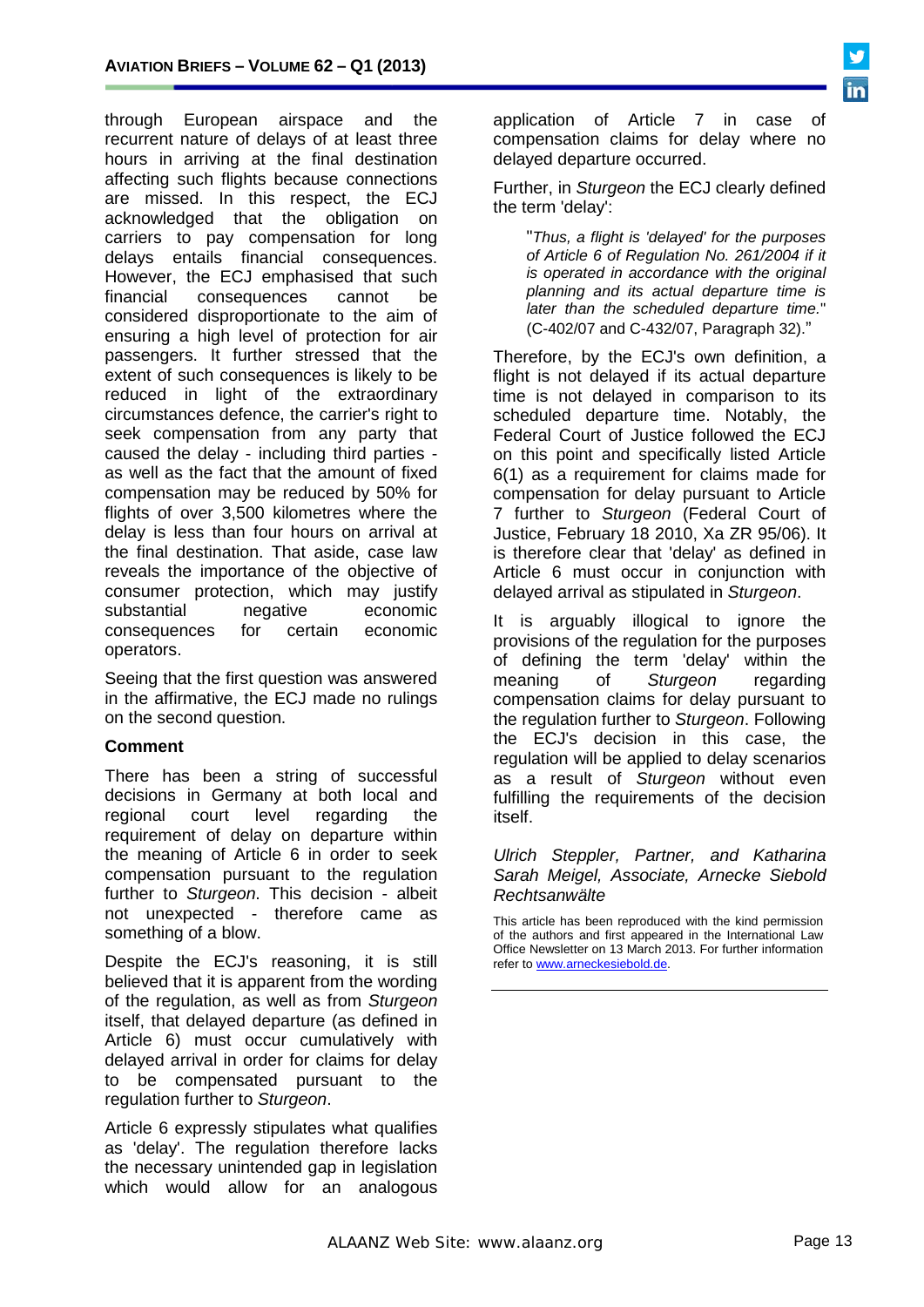# **No compensation for delay on connecting flight outside EU territory**

On January 3 2013 the Federal Court of Justice published its reasoning in the Cases X ZR 12/12 and X ZR 14/12 of November 13 2012. The court held that passengers were not entitled to compensation under EU Regulation 261/2004 if the delay occurred on a connecting flight departing outside EU territory.

### **Facts**

In the first case, the plaintiffs booked flights with a non-European airline from Frankfurt, Germany to Belem, Brazil via Sao Paulo. The flight from Frankfurt to Sao Paulo was operated as scheduled. The connecting flight was not operated as a non-stop flight contrary to the scheduled route - but had a stopover in Fortaleza. The plaintiffs arrived in Belem with a delay of eight and a half hours.

In the second case, the plaintiffs booked flights with a non-European air carrier from Frankfurt to Bangkok, Thailand via Muscat, Oman. While the flight from Frankfurt to Muscat was operated as scheduled, the connecting flight from Muscat landed in Bangkok with a delay of approximately eight hours.

The underlying scenarios are similar and the plaintiffs argued in both cases that they were entitled to compensation for the delay, as the European Court of Justice (ECJ) ruled in *Sturgeon* that passengers on delayed flights have the right to compensation if an arrival delay of more than three hours occurs at the final destination. The plaintiffs argued further that the term 'flight' referred to the concept of journey or travel rather than a single flight segment.

# **Decision**

The court refused the plaintiffs' considerations in both cases with the exact same wording, based on the following arguments.

The court stated that the meaning of the term 'flight' could not be determined by national air law, but was defined autonomously by the regulation. The regulation, in particular Article 2, does not provide for an express definition. In these circumstances, the term 'flight' must be interpreted in light of the regulation as a whole, including the objectives of that regulation (*Emirates v Schenkel*, C-173/07).

An indication to what the term 'flight' means, in the sense of the regulation, is contained in Article 3(1). According to this provision, the regulation shall apply to passengers departing from an airport located in the territory of an EU member state. It will also apply to passengers departing from an airport located in a third country to an airport situated in the territory of an EU member state if the operating air carrier of the flight concerned is a community carrier.

The concept of 'flight' within the meaning of the regulation must be interpreted essentially as an air transport operation, a unit of such transport performed by an air carrier which fixes its itinerary. It follows that an outward and return journey cannot be regarded as a single flight. The fact that the outward and return flights are the subject of a single booking has no effect on the interpretation of that provision (*Emirates v Schenkel*).

The individual journey or itinerary of a passenger cannot be taken into consideration, as the regulation refers to the rights of the passengers on a flight as a collective, rather than to an individual right. Further, in *Emirates v Schenkel*, the ECJ pointed out that irregularities may occur once in connection with each flight. Thus, this finding would be contradicted if delays on the first and second flight had to be construed as a single delay. The passenger's individual itinerary and final destination are relevant only for determining the amount of compensation (ie,  $\epsilon$ 250,  $€400$  or  $€600$ ).

The court concluded that according to Article 3(1), the regulation was not applicable. The plaintiffs did not commence a flight within the EU territory. The court therefore upheld the dismissal of the claim by the lower courts.

# **Comment**

The Federal Court of Justice emphasised that a claim for compensation under the regulation must be rejected under these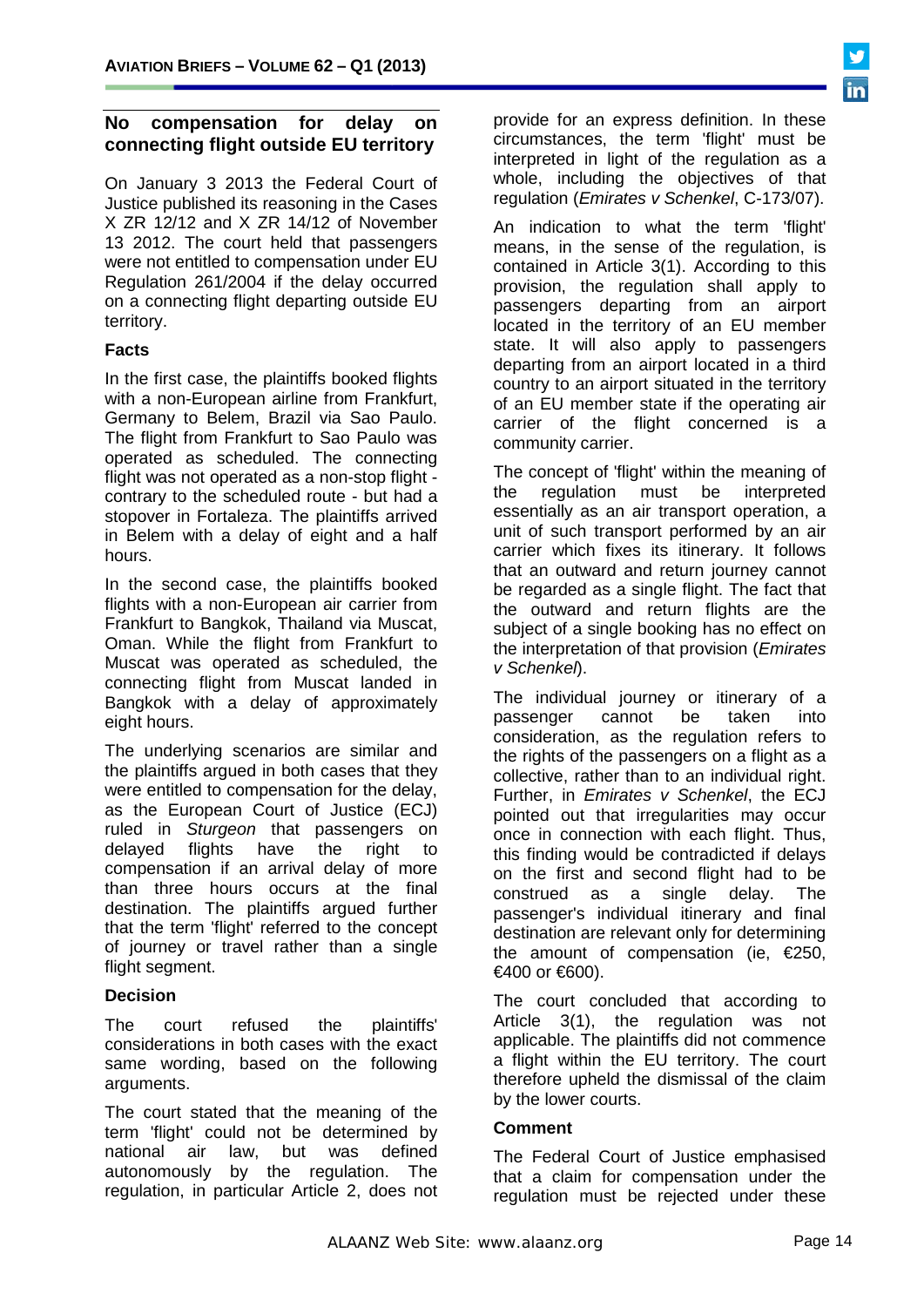circumstances, as even though the first flight of the outward journey departed from Frankfurt, the flights were booked together and were operated by the same air carrier.

If two or more flights are offered by an air carrier and each flight has been assigned a specific flight number for a particular route, then the applicability of the regulation must be determined for each of those flights separately. This segmentation of flights is the logical continuation of the ECJ's considerations in *Emirates v Schenkel*. The ECJ decided that the outbound and return journey were distinct and could not be regarded as one flight in the sense of the regulation. The Federal Court of Justice analysed the principles established by the ECJ and transferred them to the smaller units (ie, each separate flight of the outbound and return journey).

The court's judgment is convincing, as it closely parallels the ECJ's considerations. Further, it is in line with the court's earlier judgments, in particular in BGH Xa ZR 113/08.

With its judgment the Federal Court of Justice has reaffirmed that the applicability of the regulation must be determined for each flight separately, while interpreting the term 'flight' as being the smallest unit of transport performed by an air carrier which fixes its itinerary.

#### *[Katja Helen Brecke,](http://www.internationallawoffice.com/Directory/biography.aspx?g=f4a69935-54d2-4ef5-a343-6b0ad6ecebf2) Associate, Arnecke Siebold Rechtsanwälte*

This article has been reproduced with the kind permission of the author and first appeared in the International Law Office Newsletter on 20 February 2013. For further information refer to [www.arneckesiebold.de.](http://www.arneckesiebold.de/)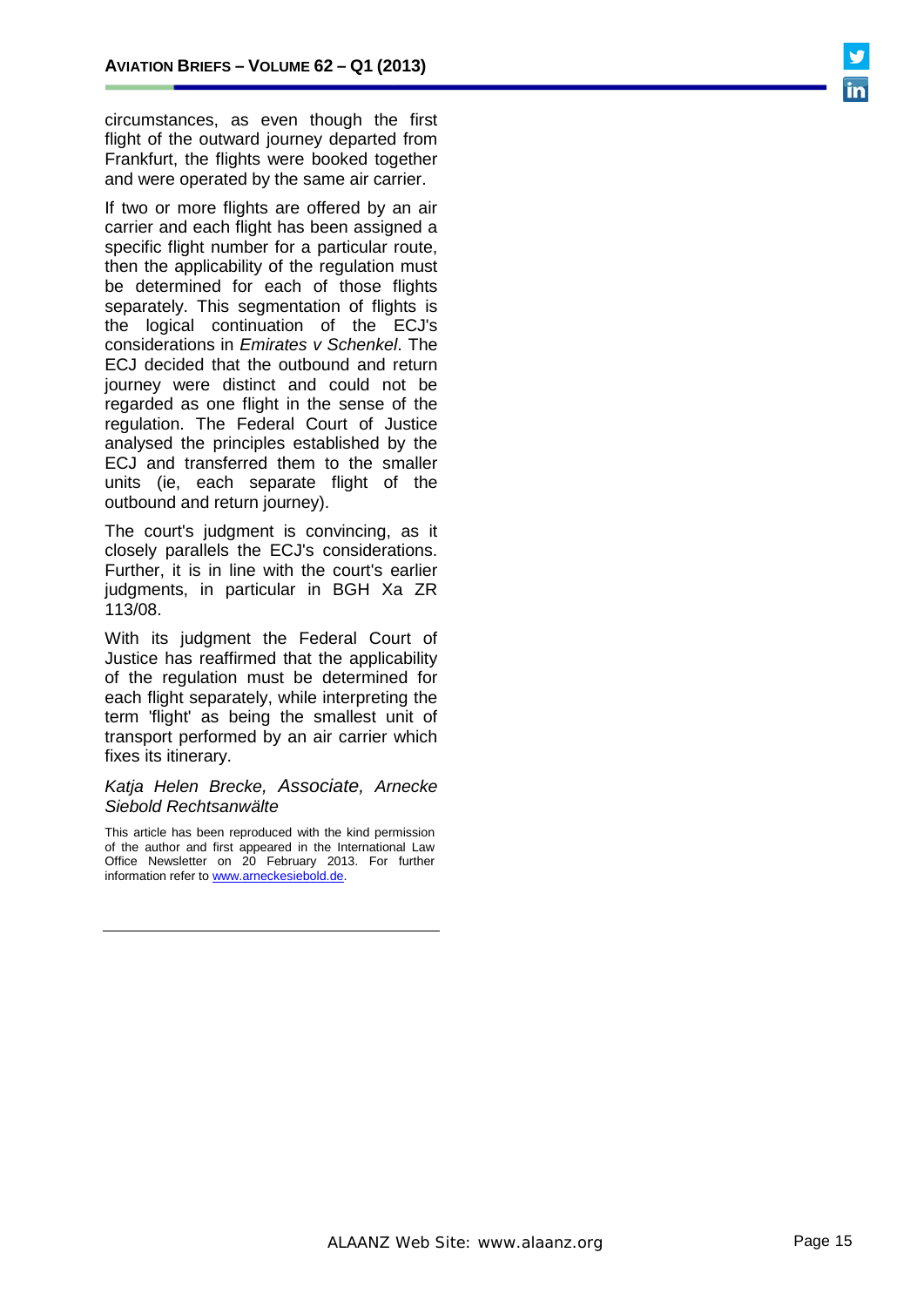# **SPECIAL REPORT**

### **Dreamliner Fleet Grounding: The Legal Angle**

The recent temporary grounding of the world's first all-composite construction airplane, the Boeing 787 Dreamliner, is relatively unusual in that it has affected the worldwide fleet.

We have been watching these developments with interest and discussing the consequences that a fleet grounding of a specific aircraft model can have for aircraft operators, including airlines, and the knock-on consequences for their financiers and lessors.

All new airplanes entering service will at some point experience complications . The 787 Dreamliner is no exception. Since the delivery of the first Dreamliner in<br>September 2011, this technologically September 2011, this advanced aircraft has experienced a number of teething problems in service. These have included fuel leaks, a cracked flight deck window, brake issues and a fire in lithium-ion batteries. The US, European and Japanese aviation authorities have ordered the grounding of all Dreamliners currently in service, until they have completed their investigations into the causes of the problems and are satisfied that they have been resolved.

The grounding of the B787 fleet has affected eight airlines, together operating 49 Dreamliners. There are currently 799 B787-8 and B787-9 aircraft on order.

#### **Mitigating the consequences of a Fleet Grounding**

What contractual and other safeguards should airlines consider to mitigate against the loss of the use of their fleets?

Firstly, this particular occurrence highlights the importance of obtaining from the manufacturer an adequate Guarantee against Fleet Grounding and its commercial consequences. The commercial consequences of grounding an entire fleet of aircraft can be severe in terms of lost use

and revenue, additional costs and damage to passenger confidence. There may also be further costs incurred in making modifications to aircraft to regain a certificate of airworthiness. Every effort must be made to try to match the financial<br>compensation provided under the compensation Guarantee against the likely losses.

When negotiating Fleet Grounding-related Guarantees, care must be taken regarding framing events that qualify as a Fleet<br>Grounding, quantifying remedies and Grounding, quantifying<br>dealing with the aire aircraft operator's obligations to modify the aircraft so that the grounding can be lifted. These<br>modifications often have cost modifications consequences in terms of performance and future direct operating costs, so are of importance to the operator's business model.

Fleet Grounding can also have serious<br>implications for aircraft lessors and aircraft lessors financiers. The economics of financing an aircraft are generally dependent on the income earned by that aircraft. If that income flow is disrupted this may cause a default under the loan documentation, unless the owner makes up the shortfall<br>from an alternative source. Fleet alternative source.<br>ated Guarantees Grounding-related Guarantees can therefore be of importance as financiers look for security for their loans.

Depending on the contract wording, the mandated grounding of an entire aircraft type may entitle the lessee under an operating lease to stop making rental payments to the lessor while the aircraft is grounded. Whilst this is usually resisted by the lessor we have seen such terms negotiated into contracts. This may have serious implications for the lessor's finance arrangements which the lessor may in turn look to mitigate through Fleet Groundingrelated Guarantees.

Dreamliners in use:

- Air India 5
- All Nippon Airways (Japan) 17
- Ethiopian Airlines 4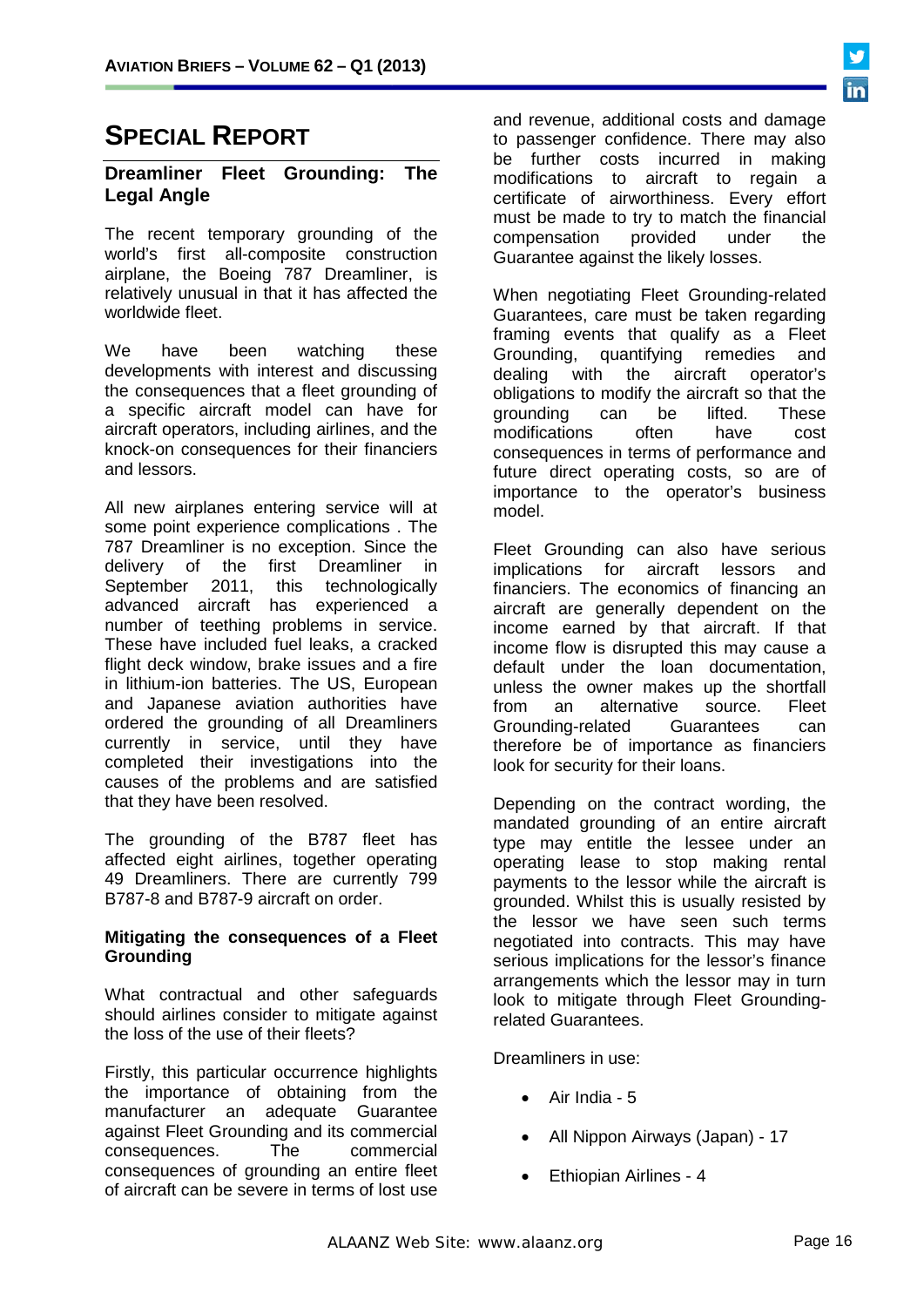

- Japan Airlines 7
- LAN Airlines (Chile) 3
- Lot Polish Airlines 2
- Qatar Airways 5
- United Airlines (US) 6

Total: 49[7](#page-10-0)

Airlines should also consider the potential impact on any chartering and/or code sharing arrangements and whether a fleet grounding would constitute a "force majeure" or other event entitling the airline to suspend or delay performance of its obligations under these agreements.

An airline that has publicly listed shares, bonds or other securities, needs to be ready to make regulatory and public announcements in relation to a fleet grounding. As well as being aware of and ready to comply with its legal requirements, airlines would be well advised to have a communications plan in place in respect of any fleet grounding to seek to manage the public relations (and securities price) impact. Recent events both within and outside the aviation industry amply demonstrate the perils for share price of (inept or) unprepared responses to events with a high media profile.

As a means to resolve any disputes which may arise as a result of the groundings, all the relevant agreements will provide for a dispute resolution clause. This is usually a reference to arbitration which is confidential, rather than a preference for open Court, which is not. It is also now common to have an escalation clause, which sets out a series of agreed steps which the parties may take before commencing arbitration. Those involved can choose whether the escalation clause allows either party to arbitrate at any time, which some think can operate to negate some of the usefulness of an escalation clause; others prefer to require the parties to go through the procedure outlined in the escalation clause as a means of requiring

"jaw, jaw" to take precedence over "war, war".

In our experience the time periods set out in an escalation clause for the relevant personnel of each party to seek to resolve the dispute are often too short to be meaningful. especially if the matter meaningful, especially if the matter requiring resolution is significant. Most claims of this type do get resolved through discussions, although often these can themselves rightly be protracted as the relevant issues are fully explored. It is interesting to note that All Nippon Airways have already said publicly that they will be adopting just this route in relation to their claims against Boeing.

*[Chris Walsh,](http://incelaw.com/ourpeople/chris-walsh) Partner, [Ben Conway,](http://incelaw.com/ourpeople/ben-conway) Senior Associate, and [Stephen Marais,](http://incelaw.com/ourpeople/stephen-marais) Partner, Ince & Co, London*

This article has been reproduced with the kind permission of the authors. For further information refer to [www.incelaw.com](http://www.incelaw.com/)

<span id="page-16-0"></span><sup>7</sup> Source: Boeing.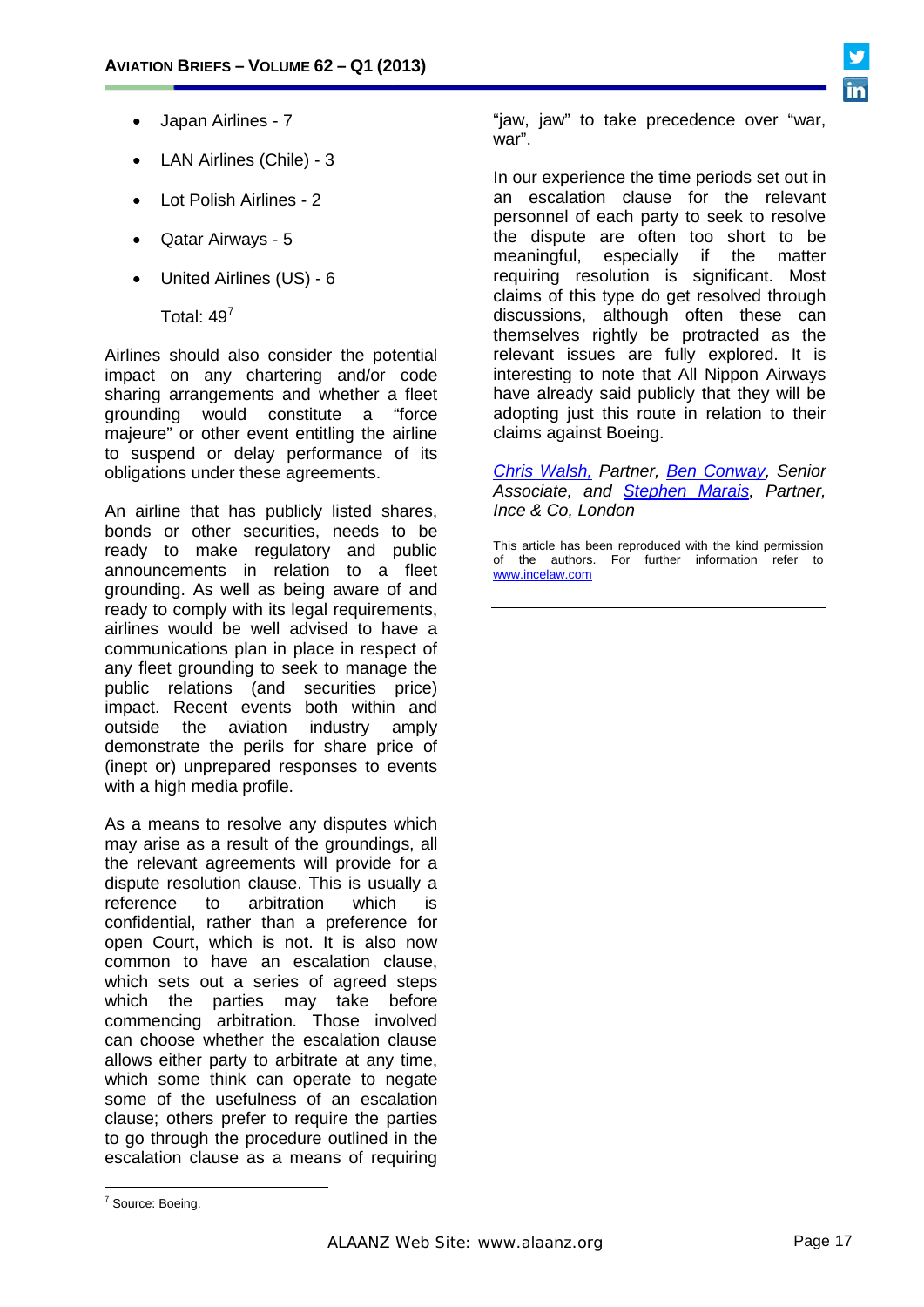# **UPDATE FROM THE UNITED STATES**

#### **The Second Circuit Holds That County's Emergency Response to Airplane Crash Is Not Subject to Reimbursement**

The U.S. Court of Appeals for the Second Circuit recently affirmed the district court's dismissal of the claims of Erie County, New York against Colgan Air, Pinnacle Airlines, and Continental Airlines, seeking to recover costs the County incurred responding to and cleaning up the February 1, 009 crash of Continental Connection Flight 3407, operated by Colgan Air.<sup>[8](#page-16-0)</sup>

The County originally commenced its action against the airlines in the U.S. District Court for the Western District of New York, asserting liability based in negligence and public nuisance. The airlines moved to dismiss the County's action in its entirety based on New York's general rule barring recovery by a municipality for costs incurred in the performance of governmental functions, also known as the Free Public Services Doctrine. In response, the County argued that New York

Public Health Law provides a statutory exception to the Doctrine. Specifically, §1306 of Public Health Law requires a landowner to reimburse a municipality for recovery of costs associated with abating "*a nuisance or conditions detrimental to healt*h."

Judge Skretny of the Western District of New York issued a thorough and wellreasoned decision holding that the County failed to state a claim for which recovery of costs for police, fire, and emergency services could be granted; and further, that the County failed to plead sufficient factual allegations to sustain a cause of action for recovery of expenses incurred to abate a so-called nuisance. Accordingly, Judge Skretny granted the airlines' motion to dismiss. The County appealed the dismissal.

On appeal, the Second Circuit noted that the Free Public Services Doctrine is a matter of local law and New York precedent has upheld the Doctrine as barring recovery by a municipality for costs associated with such events as a city-wide blackout, a nuclear accident, an oil spill, and the dumping of a large quantity of tires. Courts recognize that the public policy behind the Doctrine is that the cost

of public services in responding to fire or safety hazards should be borne by the public as a whole, not the tortfeasor who may have created the hazard.

The Second Circuit then addressed "[t]*he heart of the County's theory on appeal*," *i.e.*, that an exception to the Free Public Services Doctrine resides in either a general exception for public nuisance or a statutory exception under New York Public Health Law §1306. The Second Circuit, agreeing with Judge Skretny, declined to recognize a general exception to the Doctrine for public nuisance because the exception would swallow the rule.

As to Public Health Law §1306, the Second Circuit also agreed with Judge Skretny in declining to find the crash or its immediate aftermath to be a public nuisance within the meaning of New York law: a nuisance is a conscious and deliberate act involving continuity or recurrence and some degree of permanent harm.

The Second Circuit made clear that "*an accidental airplane crash is entirely different*" from the concept of nuisance. Unlike abating a nuisance, where a municipality performs the duty of the landowner in the interest of public safety and thus is entitled to reimbursement by that landowner, when responding to an emergency, a municipality performs its own duty and thus is not entitled to reimbursement.

Finally, the Second Circuit rejected the County's argument seeking recovery of<br>costs incurred abating "conditions costs incurred abating "*conditions detrimental to health*." The court interpreted the phrase "*conditions detrimental to health*" within the context of Article 13 of the New York Public Health Law, which deals with nuisances and sanitation, and found that "*conditions detrimental to health*" deals with the same kinds of circumstances addressed by nuisance. Ultimately, the

<span id="page-17-0"></span> <sup>8</sup> *County of Erie, New York v. Colgan Air, Inc.,* Docket No. 1-1600-cv, slip op. at 1 (d Cir. March 4, 013) (Wesley, C.J.).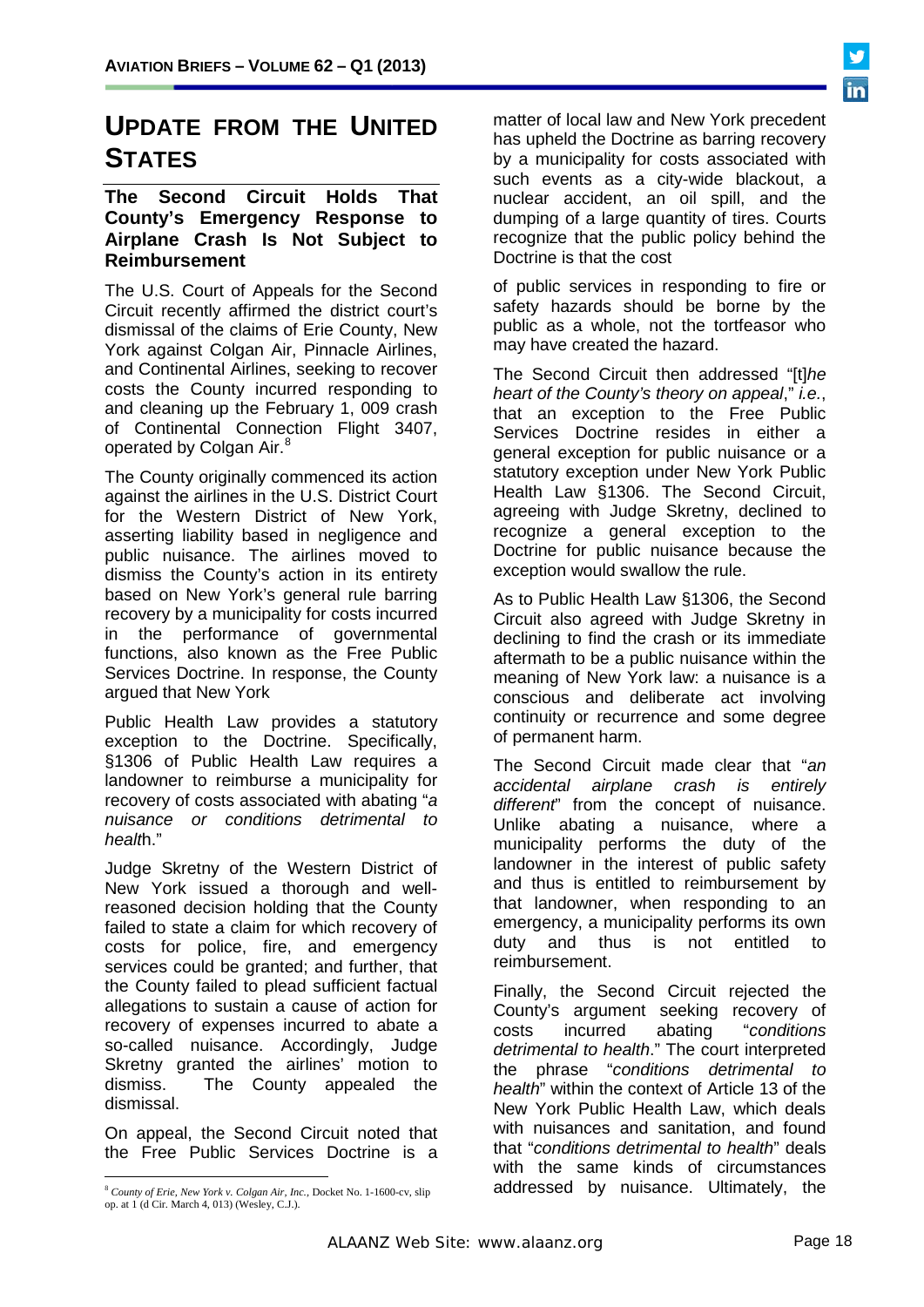Second Circuit was not persuaded by the County's attempt "to shoehorn the immediate results of a catastrophic accident into this limited category."

In affirming Judge Skretny's dismissal of the action, the court concluded, "*public services in response to an emergency are just that – public services – and therefore are not subject to reimbursement*."

#### *David J. Harrington and Allison M. Surcouf, Partners, Condon & Forsyth LLP*

This article has been reproduced with the kind permission of the authors and first appeared in the Condon & Forsyth LLP's March 2013 Client Bulletin. For further information refer t[o www.condonlaw.com](http://www.condonlaw.com/)

#### **Ninth Circuit Addresses Federal Preemption**

In a recent decision, *Gilstrap v. United Airlines, Inc.,[9](#page-17-0)* the Ninth Circuit addressed the scope of preemption of the *Air Carrier Access Act* ("**ACAA**") of 1986, which is an amendment to the *Federal Aviation Act* ("**FAA**") and was enacted to extend certain federal prohibitions to air carriers relating to discrimination against the disabled. The Court held that where the FAA has pervasively regulated a particular field of aviation safety and commerce, those regulations will establish the applicable standard of care, but not the other elements of a negligence claim or the remedies available to the plaintiff.

<span id="page-18-1"></span><span id="page-18-0"></span>The plaintiff in *Gilstrap* alleged that she requested wheelchair assistance from the airline because she was unable to walk long distances or stand in line due to osteoarthritis and various degenerative back conditions. She further alleged that the airline failed to provide the requested wheelchair services, forced her to stand in line, ridiculed her, and accused her of exaggerating her disability. Plaintiff claimed that, as the result of the airline's failure to provide her with adequate wheelchair assistance, she sustained severe pain, necessitating an epidural injection, and also suffered emotional distress.

Plaintiff brought several causes of action against the airline under California tort law, including negligence, negligent misrepresentation, intentional infliction of emotional distress, and negligent infliction of emotional distress.

Although she did not attempt to bring a private cause of action under the ACAA,<sup>[10](#page-18-0)</sup> plaintiff cited to the ACAA in her Complaint as evidence of the standard of care for her state law negligence cause of action. Plaintiff also brought one additional federal cause of action for violation of Title III of the Americans with *Disabilities Act* ("**ADA**").

The district court dismissed plaintiff's Complaint on the grounds that her claims were completely preempted by the ACAA. The district court first concluded that Congress intended the FAA administrative enforcement scheme to be the exclusive remedy for violations of the ACAA, and that to allow state personal injury lawsuits against airlines for failure to provide services to those with disabilities would conflict with that Congressional intent. The district court also concluded that the plaintiff's claims were preempted by the comprehensive ACAA regulations pertaining to wheelchair assistance and dismissed plaintiff's claim for violation of the ADA on the ground that that statute expressly excluded airports from its application.

After a lengthy discussion of the history of the ACAA and its enforcement scheme, as well as prior Ninth Circuit decisions interpreting FAA preemption of state law personal injury claims, the Court of Appeals concluded that the FAA, which includes the ACAA, preempts state law **standards of care** with respect to circumstances under which airlines must provide assistance to passengers with disabilities in moving through the airport, and thus the FAA may be dispositive of the "duty" issue in a negligence claim.

However, the Court also held that the ACAA does **not** preempt any state remedies that may be available when airlines violate those standards. The Court



<sup>&</sup>lt;sup>10</sup> The Ninth Circuit has not decided whether or not the ACAA provides a private cause of action in addition to its administrative enforcement scheme, and declined to address that issue in the *Gilstrap* decision.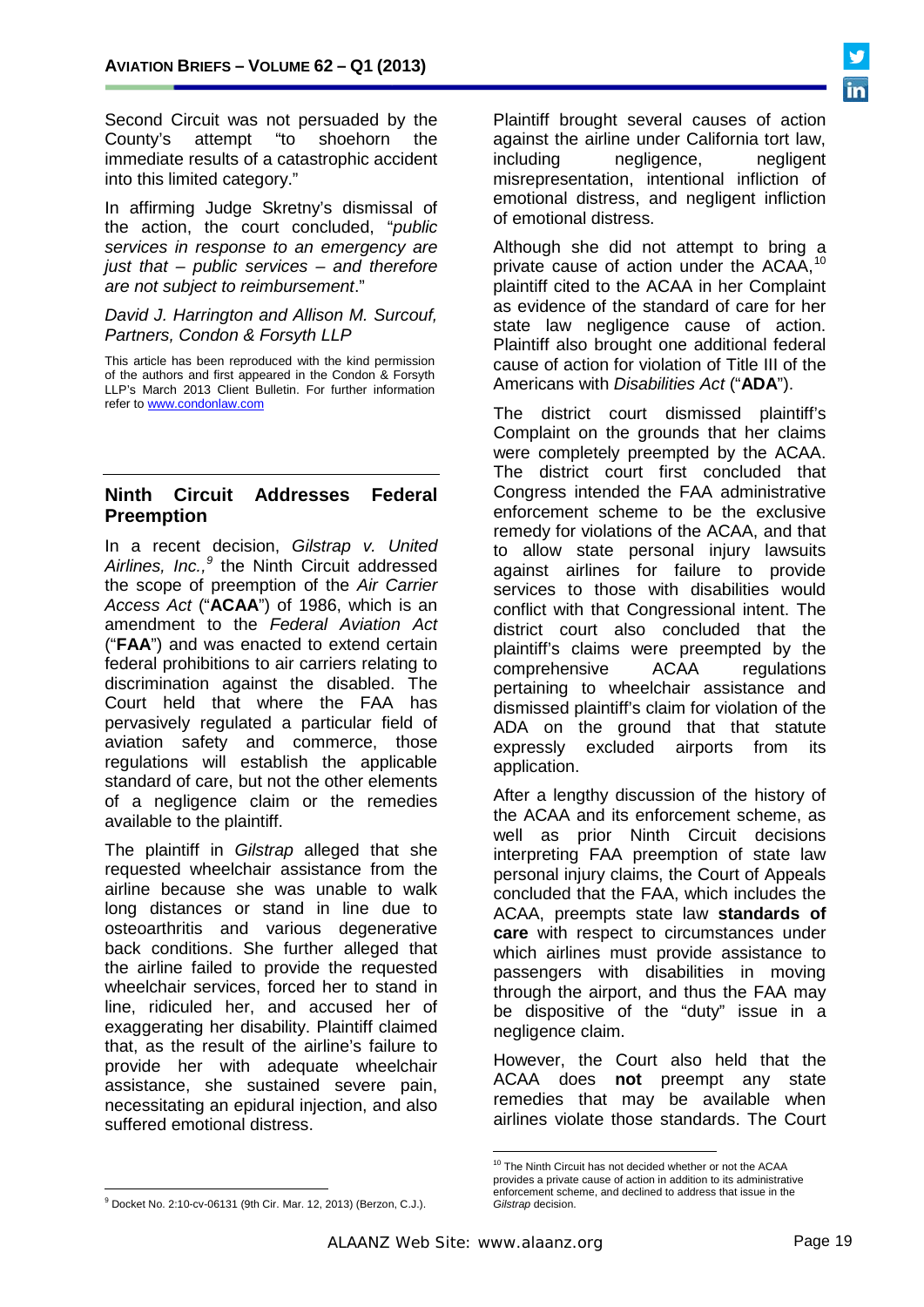of Appeals explained that in evaluating whether a given personal injury case is preempted by the FAA, it first must be determined whether the particular area of aviation commerce and safety implicated by the lawsuit is governed by "pervasive federal regulations." If so, then any applicable state standards of care are preempted. Even in those areas, however, the scope of field pre-emption extends only to the standard of care; state law still governs the other negligence elements (breach, causation and damages), as well as the choice and availability of remedies.

Applying the above framework to the plaintiff's case, the Court of Appeals held that the FAA, and specifically the ACAA, pervasively regulates the instances in which<br>carriers must provide wheelchair carriers must provide wheelchair assistance, and thus preempted the standard of care applicable to plaintiff's state law causes of action. However, the Court held that the plaintiff could rely on California tort law to prove the other elements of her state law claims, and remanded the case for further proceedings. The Court also noted that it was unclear whether a court applying California law would hold that the state law provides a tort remedy for the largely dignitary injuries alleged by the plaintiff.

The Court of Appeals also held that the ACAA would not preempt state law claims involving how airline agents interact with passengers with disabilities who request assistance in moving through the airport, and noted that the plaintiff's causes of action for negligent and intentional infliction of emotional distress would be decided entirely under California law.

The Court upheld the dismissal of plaintiff's claims under the ADA, on the grounds that the statute explicitly excludes airports from the definition of "public accommodations" falling within the ambit of that statute.

<span id="page-19-0"></span>*Gilstrap* clarifies previous Ninth Circuit case law, which had been unsettled regarding the FAA's scope of preemption. However, *Gilstrap* could be problematic for airlines because it appears to allow personal injury plaintiffs to bring state law claims that at least were arguably preempted by the FAA under the Ninth Circuit's old interpretations. This decision means that cases implicating

the FAA will remain in state court, unless an alternative basis for federal jurisdiction exists.

#### *Ivy L. Nowinski and Evan Kwarta, Partners Condon & Forsyth LLP*

This article has been reproduced with the kind permission of the authors and first appeared in the Condon & Forsyth LLP's March 2013 Client Alert. For further information refer to [www.condonlaw.com](http://www.condonlaw.com/)

# **Dismissal of Spanair Litigation in United States Affirmed by Ninth Circuit Court of Appeals**

On August 20, 2008, a Boeing MD-82 aircraft operated by Spanair crashed on takeoff from Madrid-Barajas Airport, killing 154 people and injuring 18 others. While the injured and deceased were domiciliaries of various countries, none were United States citizens or residents. Nevertheless, some 204 plaintiffs, principally Spanish citizens, brought wrongful death and personal injury actions in various United States federal courts against the Boeing Company, the manufacturer of the aircraft, and several component manufacturers. The complaints alleged that a takeoff warning system was defective in that it failed to alert the Spanair crew as to the misconfiguation of the plane's wing flaps and slats, failures which the plaintiffs contended caused the plane to crash, resulting in the deaths of and personal injuries to all aboard the aircraft. Significantly, plaintiffs did not sue Spanair, the operator of the aircraft. After the accident, Spanair filed for bankruptcy in Spain.

Boeing filed a *forum non conveniens* motion in the Central District of California (Los Angeles), arguing that the courts of Spain were an adequate alternative forum and that the private interest and public interest factors to be considered in determining where a case should be tried favored trial of the actions in Spain rather than the United States. The District Court agreed and the Circuit Court of Appeals for the Ninth Circuit, after hearing oral argument on the appeal, affirmed the dismissal by the District Court.<sup>[11](#page-18-1)</sup>

<sup>11</sup> *Fortaner v. The Boeing Company*, No. 11-56179 (9th Cir., Jan. 10, 2013).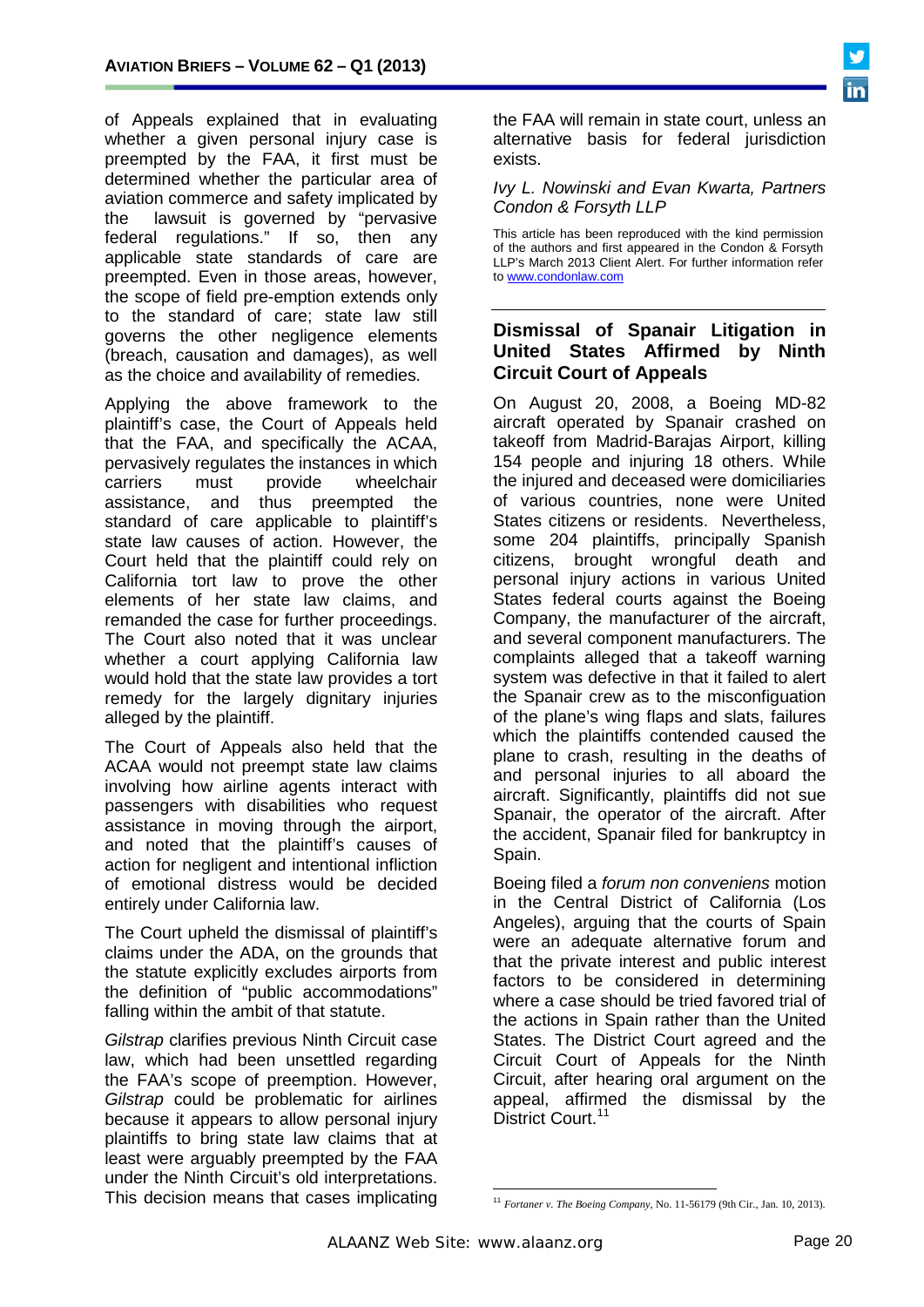In deciding a *forum non conveniens* appe al, the Court of Appeals considers whether the DistrictCourt properly exercised its discretion in weighing the private interest and the public interest factors. The Ninth Circuit found that there was no abuse of discretion by the District Court.

The first inquiry in determining a *forum non conveniens* motion is whether there is an adequate alternative forum to the United States. Boeing agreed to litigate and defend these cases in Spain, a concession which ordinarily makes the foreign forum an adequate alternative forum. While Boeing made such a concession in this case, plaintiffs argued that Spain would not be an adequate alternative forum because the civil proceedings could be stayed during the pendency of criminal proceedings arising from the crash. However, the Court found that plaintiffs' concern was unjustified since the criminal proceedings in Spain arising from the accident had been concluded and that issue was now moot. After finding that Spain was an alternative adequate forum, the Court then went on to the weigh the private interest and public interest factors of *Gulf Oil Corp. v. Gilbert[12](#page-19-0)* which the courts have determined must be evaluated in determining a *forum non conveniens*  motion.

The private interest factors to be considered include the residence of the parties and the witnesses, the forum's convenience to the litigants, access to physical evidence and other sources of proof, whether unwilling witnesses can be compelled to testify, the cost of bringing willing witnesses to trial, the enforceability of the judgment and the catchall provision of "all other practical problems that make trial of a case easy, expeditious and inexpensive".

The Ninth Circuit agreed that the District Court carefully considered each of these factors in granting a dismissal on *forum non conveniens* grounds. Plaintiffs argued that they were willing to come to the District Court in Los Angeles for a trial, and therefore, the convenience of witness was not a factor to be considered. However, the District Court noted that another relevant

consideration was the cost of bringing other unwilling witnesses to trial. The District Court's conclusion that the greater cost of proceeding in the United States favored dismissal was not an unreasonable conclusion to be reached given the evidence in the case.

Plaintiffs also argued that the District Court unfairly and improperly focused on physical evidence in Spain. They characterized such evidence as unimportant because plaintiffs agreed to stipulate to the negligence of the flight crew, leaving for litigation only the question of whether the takeoff warning system was defectively designed. That evidence, said the plaintiffs, was located in the United States, not Spain. Boeing argued that the negligence of flight crew caused the accident and that the fault of the various Spanish actors reduced the extent of its liability, if any. The District Court found that the cockpit voice recordings and the Spanish authorities' investigation into the accident were important

pieces of evidence and that the information about the crash available in Spain would be more difficult to access here than in Spain.

The public interest factors include the local interest in the lawsuit, the court's familiarity with governing law, the burden on the judicial system and juries, court congestion and the costs of resolving a dispute which has no relation to the forum.

The Court of Appeals concluded that the District Court also correctly and carefully balanced these factors in granting the dismissal. While it conceded that California had an interest in the case since the United States was the place where the aircraft manufacturer was located, Spain had a greater interest in this matter since it was the locale of the crash site and the home of the vast majority of the decedents and injured parties. Finally, plaintiffs argued that even if the case were dismissed to Spain, the District Court in California should retain jurisdiction to resolve discovery disputes. The Court found that discovery disputes were not unusual in complex litigation and that no showing had been made that Boeing would not fully cooperate in any discovery that was permitted under the laws of Spain. Accordingly, finding that there had been no abuse of discretion by the District

<span id="page-20-0"></span><sup>12</sup> 330 U.S. 501, 508 (1947).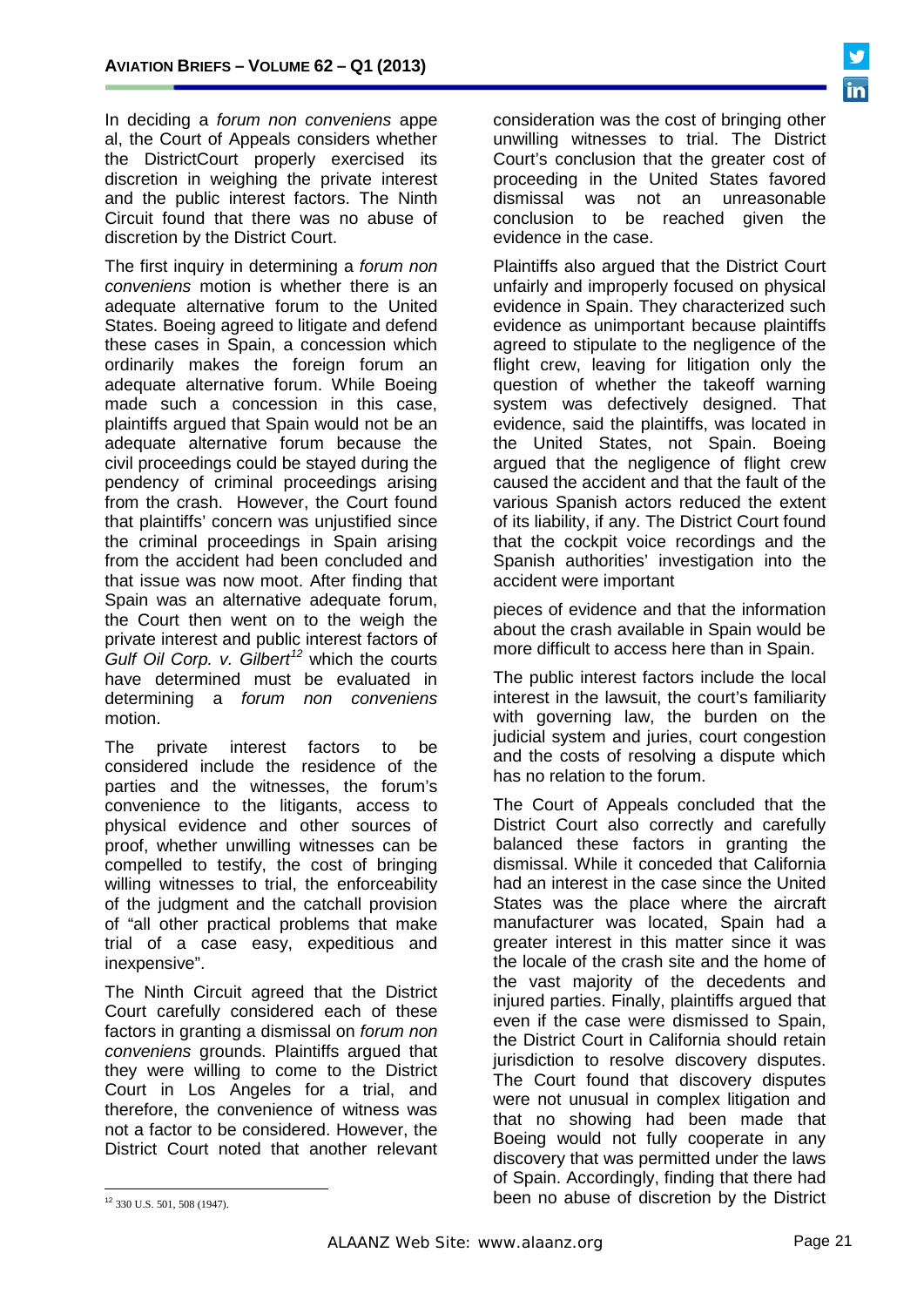Court, the Ninth Circuit affirmed the dismissal of the litigation arising from the Spanair accident on the ground of *forum non conveniens*. Plaintiffs now have 90 days within which to file a petition for writ of *certiorari* with the United States Supreme Court. It does not appear, based on the facts of the case, that a petition would be successful since the Court of Appeals' decision is consistent with those of other Courts of Appeals interpreting *forum non conveniens* issues as applied to non-United States aviation accidents.

This case marks another significant victory for defendants in seeking to keep foreign air crash cases out of the United States judicial system where plaintiffs are likely to recover more favorable verdicts and larger settlements than if these cases were litigated outside the United States.

*Michael J. Holland, Partner, Condon & Forsyth LLP*

This article has been reproduced with the kind permission of the author and first appeared in the Condon & Forsyth LLP's January 2013 Client Bulletin. For further information refer t[o www.condonlaw.com](http://www.condonlaw.com/)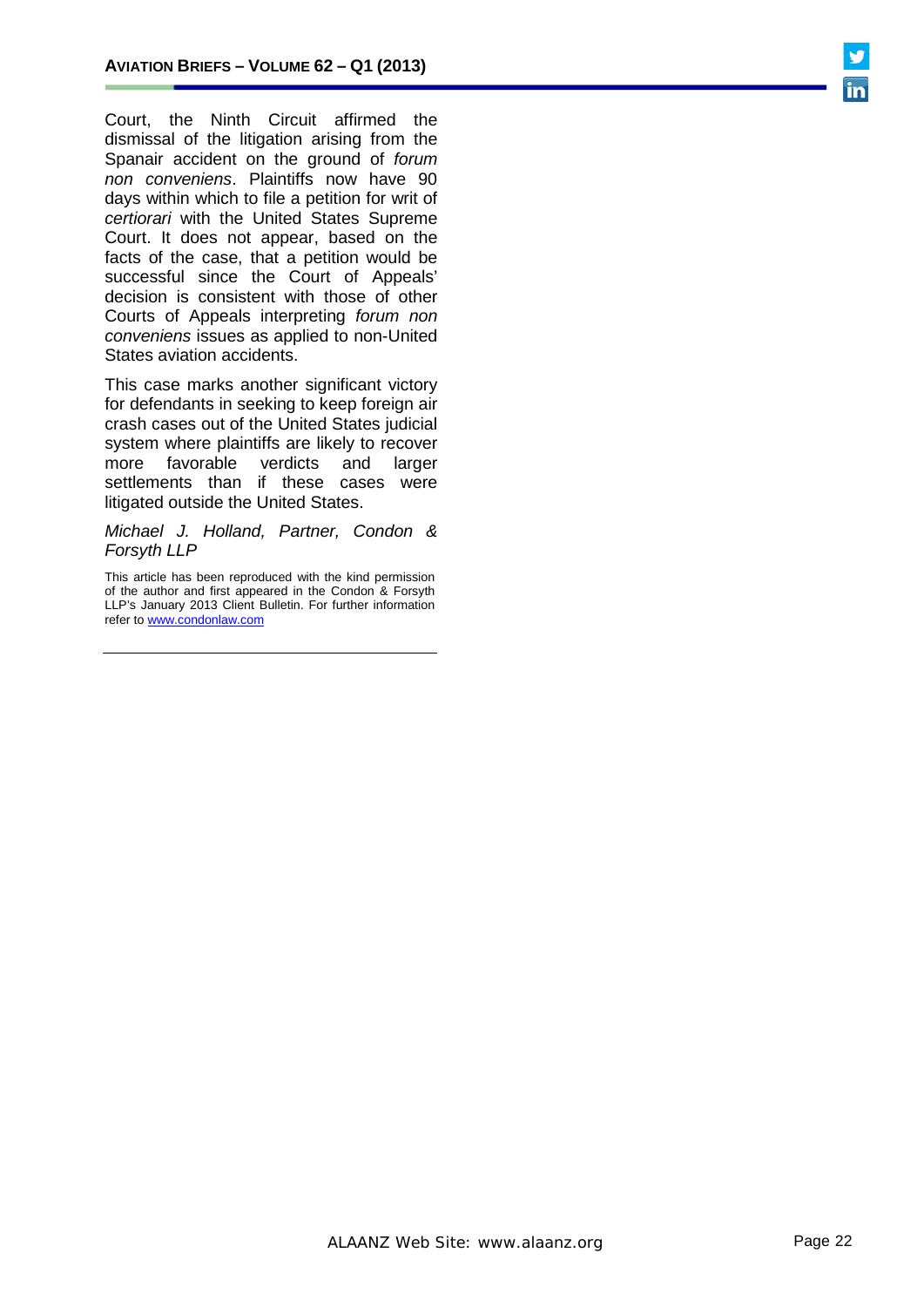# **UPDATE FROM CANADA**

#### **Litigation Privilege Denied in Aviation Insurance Case**

#### *Jetport v. Global Aerospace,* **2013 ONSC 235**

Jetport Inc., an executive aircraft charter operation, took delivery of a Bombardier Global Business Jet 5000 in July 2007. The aircraft was insured for \$40 million by a consortium of insurers in which Global Aero-space was the lead underwriter. The policy had a pilot training clause requiring any pilot operating the aircraft to have completed a certain amount of classroom and flight training hours.

The aircraft was to be flown by, among others, Jetport's Chief Pilot, Roger Adair. Upon Jetport's purchase of the aircraft, Capt. Adair took part in Bombardier classroom and simulator training. After this training was complete, both Transport Canada and Bombardier certified Capt. Adair as qualified to fly the aircraft.

On November 11, 2007, while being piloted by Capt. Adair, the aircraft was rendered a total loss after it touched down short of the runway at Fox Harbour, New Brunswick. The occupants of the aircraft were injured, but there were no fatalities. Airclaims was retained to conduct an investigation into the accident.

Jetport sought recovery for the \$40 million loss from the insurers under the insurance policy, through its broker, Jones Brown.

On December 7, 2007, Grant Robinson (of Jones Brown) advised Jetport that Global might deny coverage because Capt. Adair's training may have been insufficient to meet the requirements of the pilot training clause. More specifically, Global was alleging that Capt. Adair had not completed the required number of hours. Jetport retained litigation counsel the next day.

In January 2008, Airclaims delivered its report to Global — part of which was an investigation into whether Capt. Adair's training complied with the requirements of the pilot training clause.

On January 28, 2008, Global delivered a "reservation of rights" letter indicating that Jetport had violated the terms of the policy. A number of email communications ensued between Timothy Armstrong (Jetport's President and General Counsel) and Mr. Robinson.

On February 15 and March 19, 2008, Global advised Jetport that it was denying the claim. In the following weeks, representatives of Jetport and Jones Brown convened a meeting to discuss, according to Mr. Robinson, "*strategizing about getting facts in order so that we could figure out how to get the claim paid"*.

Three actions were commenced as a result of the insurance dispute, namely:

- 1. Jetport claimed against Global and the following insurers for denying the claim;
- 2. Global sued Jones Brown and Robinson (personally) for contribution and indemnity in the event that Jetport succeeded in the above referenced action. Jetport was added as a third party to this action; and
- 3. Jetport sued Jones Brown for negligence, breach of contract and its costs in the first action referred to above.

All three actions were consolidated on consent.

In the course of determining which documents to produce in the litigation, counsel for Jones Brown and Robinson located the emails exchanged between Messrs Armstrong and Robinson in February and early March 2008. They were surprised that Jetport had not produced these documents in its productions. Jetport's explanation was that they were not produced because they were subject to litigation privilege — that is, the privilege that attaches to certain documents which result from work undertaken in the course of litigation. In the Province of Ontario, in order for a document to be protected by litigation privilege, the document must have been pro-duced when litigation was in contemplation and the "dominant purpose" for preparing the document must relate to the obtaining of legal advice.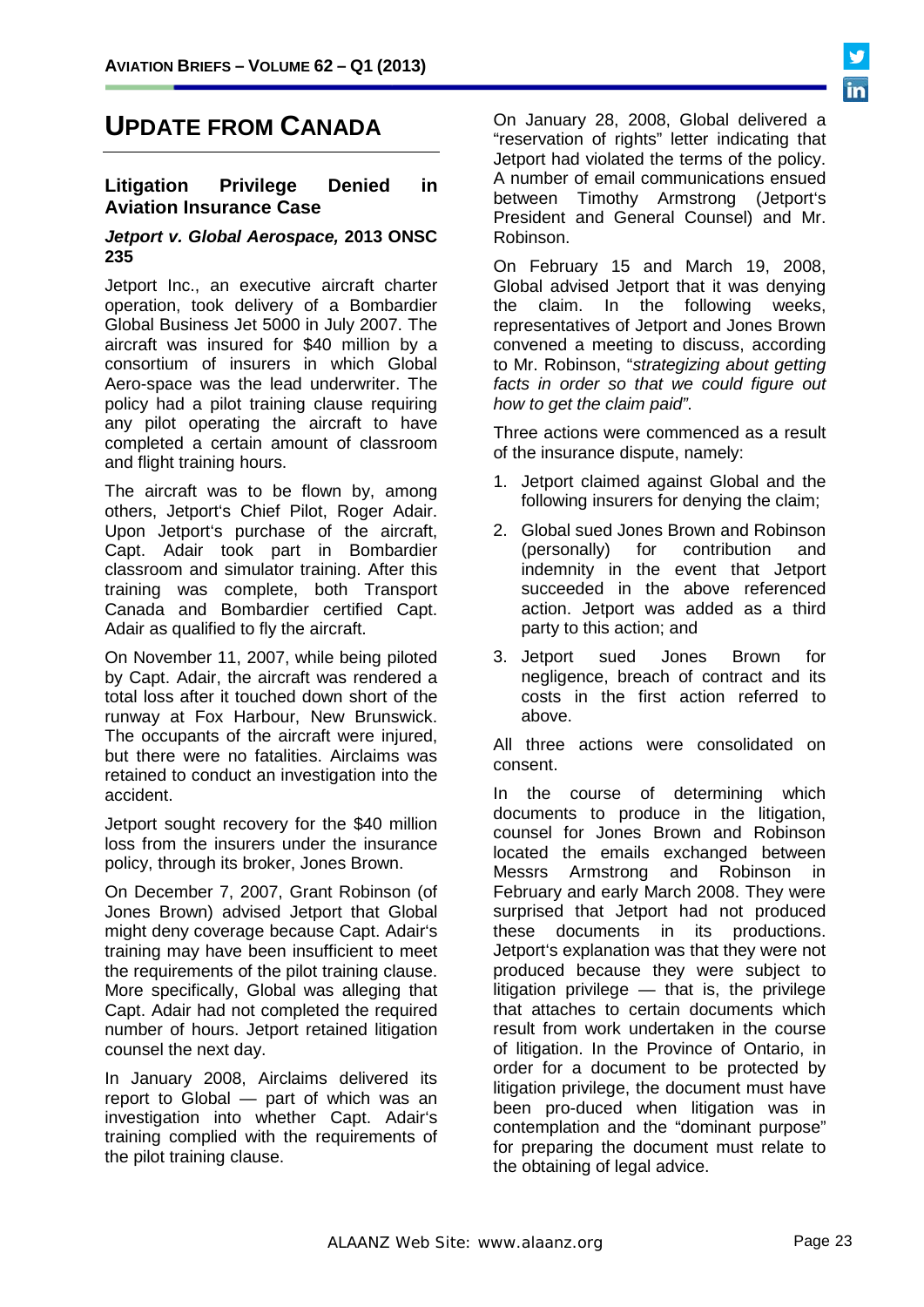In the course of the examinations for discovery, counsel for Global Aerospace requested production of the allegedly privileged emails from Mr. Robinson. Jetport rejected the request on the grounds that the documents were common-interest litigation privileged. Jetport also objected to questions relating to the spring meeting on the same basis.

Global brought a motion challenging the refusals before Master Graham. The Master ordered that the documents be produced and that the questions relating to the spring meeting be answered.

The key section of Master Graham's endorsement was as follows:

> *"In order to successfully assert this privilege, which was first claimed in 2011, Jetport must first put evidence before the court … that the dominant purpose for which the documents were created was the litigation. Although the documents post-date the retainer by Jetport of outside counsel … and the first reservation of right letter … there is no specific evidence that they were prepared primarily for the purpose of contemplated litigation. The response … [by Mr. Robinson] as to what transpired at a meeting … was that ―we are simply strategizing about getting facts in order so we could figure out how to get the claim paid.‖ This would suggest that the focus at that point was still advancing the claim rather than commencing litigation.*

> *I conclude that Jetport has not met the evidentiary onus to substantiate its claim of litigation privilege and documents must be produced."*

Jetport appealed this ruling.

The appellate court had to consider two issues:

- first, did Master Graham err in determining that Jetport failed to establish and evidentiary basis for its assertion of the privilege; and
- second, even if he did err, should the appeal be dismissed because litigation privilege has been dissolved.

On the first issue, in order for Jetport to succeed, it would have to establish that: (a) at the time the emails were sent, there was

a reasonable contemplation of litigation; and (b) the emails were created for the *dominant* purpose of litigation.

The appellate court found that there was enough evidence available to the Master to find that at the time the emails were prepared, litigation was in contemplation by the parties. However, the appellate court was also not persuaded that the Master had misapprehend-ed the evidence when he decided that the "dominant purpose" of preparing the emails was not litigation. The Court found that the chronology of events does not necessarily lead to the conclusion that the emails were prepared for this purpose. The Court noted, for example, that the mere retainer of litigation counsel in December 2007 does not automatically mean that all discussions con-ducted from then on were for the dominant purpose of litigation. He also noted that Mr. Robinson's evidence was that the spring 2008 meeting was geared towards —get[ting] the claim paid‖, which does not necessarily mean that this would be accomplished through litigation.

Justice Goldstein wrote:

*"Most of the evidence that Jetport relies on to advance its claim of litigation privilege goes to the issue of the date upon which there was a reasonable contemplation of litigation rather than the purpose of the communications. …* 

*If the law in Ontario were that it merely be sufficient that litigation be a ―substantial‖ purpose for the creation of a document, I might be persuaded that litigation cloaks the six documents and the spring 2008 meeting."*

He upheld the Master in finding that Jetport had failed to demonstrate that the emails were protected by privilege.

> *"… the retention of counsel is some evidence as to the purpose of the discussions. That said, the Master, in evaluating the evidence, was entitled to conclude that it was not enough in the circumstances."*

Finally, the Court considered whether litigation privilege would have been dissolved in any event, given that Jetport and Jones Brown were adverse to each other. In order to make this determination, Justice Goldstein referenced Justice Blair's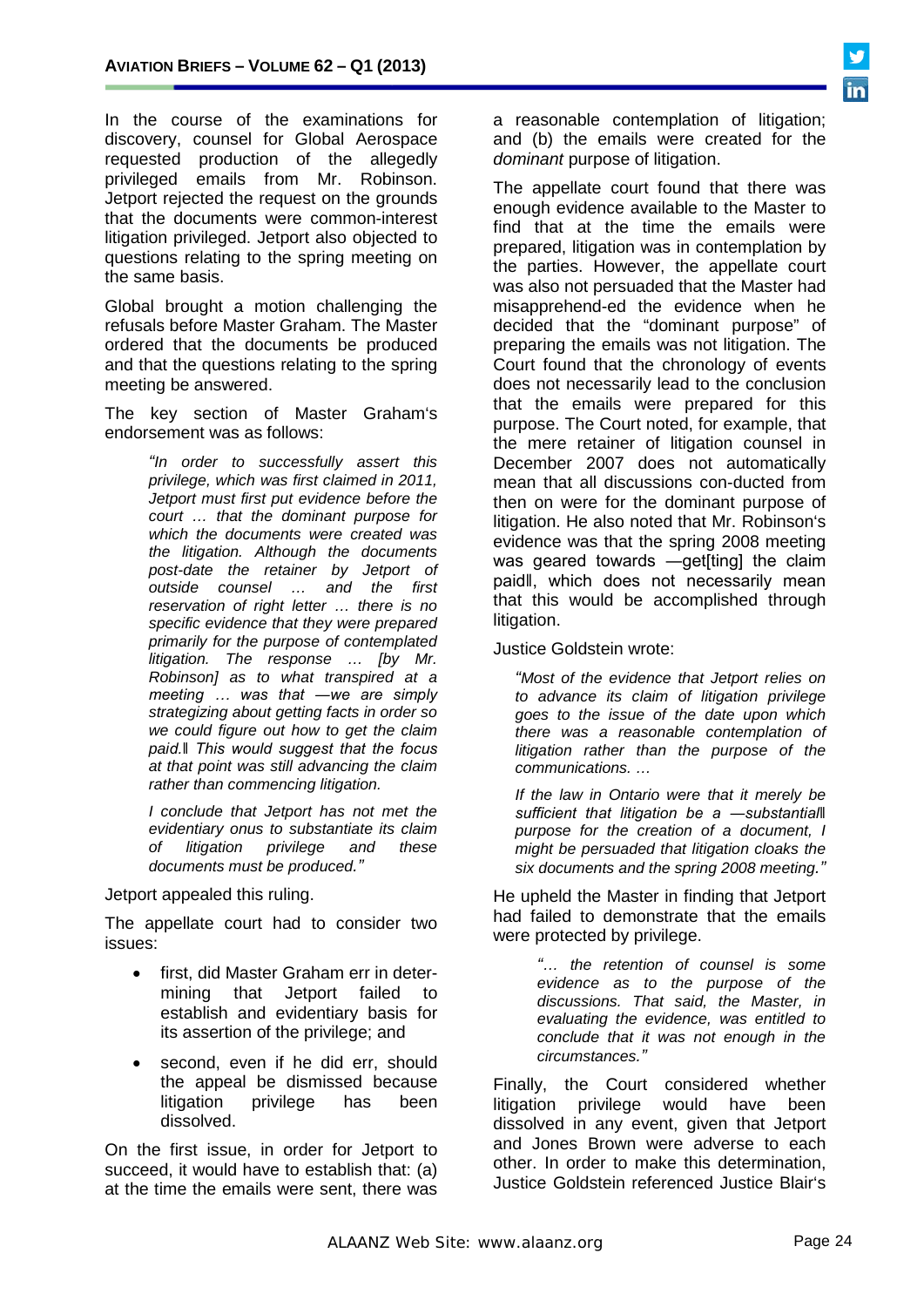*dicta* in *General Accident Assurance Co. v. Chruz*, [13](#page-20-0) where he held that:

> *"… litigation privilege is a protection only against an adversary … but a document in the hand of an outsider will only be protected by a privilege if there is a common interest in litigation or its prospect."*

Given that all of the actions were consolidated, and also given that Jetport and Jones Brown had commenced legal proceedings against each other in the claims being decided, the Court had no difficulty in finding that the common interest privilege had been lost, if it ever existed. Justice Goldstein ruled that:

"*I acknowledge that Jetport and Jones Brown may still have some interests in common — for example, if Jetport were to be successful against Global, it would no longer have an interest in recovering against Jones Brown. I find, however, that in the circumstances of this case if there was litigation privilege attaching to the emails and the spring 2008 meeting, it has been dissolved by reason of Jetport's action against Jones Brown.*"

The appeal was dismissed. The documents were ordered to be produced.

#### *[Carlos P. Martins,](http://www.lexcanada.com/lb_martins.html) Partner, Bersenas Jacobsen Chouest Thomson Blackburn LLP*

This article has been reproduced with the kind permission of the author and first appeared in Bersenas Jacobsen Chouest Thomson Blackburn LLP's Transport Notes, Volume 9, Issue 2, February 2013. For further information refer to www.lexcanada.com.

# **Porter Airlines' International Tariff Challenged**

#### *Lukács v. Porter Airlines Inc.,* **Canadian Transportation Agency, Decision No. 16- C-A-2013**

Gabor Lukács gives rise to yet another successful challenge of an air carrier's tariff before the Canadian Transportation Agency. This time, the carrier is Porter Airlines, a regional airline operating out of Toronto City Centre Airport with flights largely serving eastern Canada and the northeastern United States.

The nub of Mr. Lukács complaint is twofold:

First, that certain provisions of Porter's international tariff are unreasonable and therefore contrary to section 111 of the *Air Transportation Regulations*, SOR/88-58 (the "*ATR*s") because they are inconsistent with various articles of the *Montreal Convention*, including Article 19 which provides that:

> "*The carrier is liable for damage occasioned by delay in the carriage by air of passengers, baggage and cargo. Nevertheless, the carrier shall not be liable for damage occasioned by delay if it proves that it and its servants and agents took all measures that could reasonably be required to avoid damage or that it was impossible for it or them to take such measures*."

Second, that portions of the Porter tariff are drafted in an unclear manner, contrary to section 122(c) of the *ATR*s, which re-quire tariffs to contain:

> *"...the terms and conditions of carriage, clearly stating the air carrier"s policy in respect of at least the following matters, namely, (v) failure to operate the service or failure to operate on schedule, ... (x) limits of liability respecting passengers and goods, (xi) exclusions from liability respect ing*

> *passengers and goods, and (xii) procedures to be followed, and time limitations respecting claims."*

#### [*emphasis added*]

Regarding the conformity with the *Montreal Convention*, in the preamble to the decision the Agency made reference to section 111(1) of the *ATR*s which requires tariff provisions to be "*just and reasonable*". The Agency also noted "*in keeping with past Agency decisions, where the Agency has determined that a tariff provision that is contrary to the [Montreal] Convention is unreasonable, the Agency will consider the submissions of the parties and the issue of conformity with the [Montreal] Convention*."

Also in the preamble, with respect to the "*clarity*" aspect of this complaint, the Agency referred to its decision in *Lukács v. WestJet*, [14](#page-24-0) where it held that "*an air carrier* 

<span id="page-24-1"></span><span id="page-24-0"></span><sup>13</sup> [1999] O.J. No. 3291.

<sup>14</sup> Decision No. 249-C-A-2012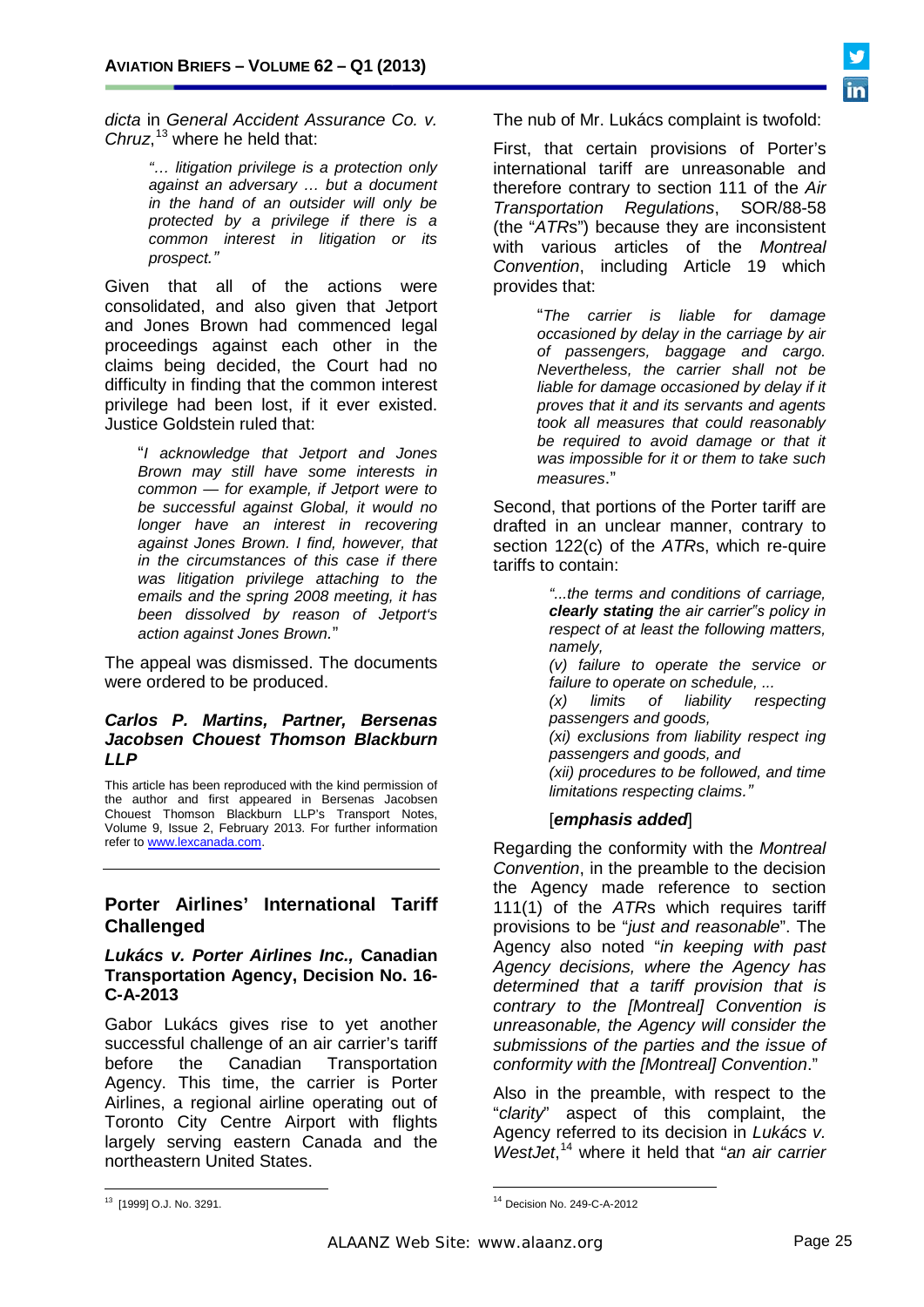*meets its tariff obligation of clarity when the rights and obligations of both the carrier and the passenger are stated in such a way as to exclude any reasonable doubt, ambiguity or uncertain meaning*."

In response to certain aspects of the complaint, Porter proposed alternative tariff wordings to address the issues raised by Mr. Lukács. In its decision, the Agency addressed both the original wording, as well as Porter's proposed amendments.

The first issue addressed by the Agency in its decision was whether Porter's tariff on flight delays violates section 111 of the *ATR*s. More particularly, this relates to Rules 18(a) and (c), which mirror the old IATA standard form Condition 9.

Rules 18(a) and (c) provide as follows:

- *"18(a) Carrier will endeavor to transport the passenger and baggage with reasonable dispatch, but times shown in timetables or elsewhere are not guaranteed and form no part of this contract. ...*
- *18(c) Schedules are subject to change without notice. The Carrier is not responsible or liable for failure to make connections, or for failure to operate any flight according to schedule, or for a change in the schedule of any flight. The Carrier is not liable for any special, incidental or consequential damages arising from the foregoing (including the carriage of baggage) whether or not the Carrier had knowledge that such damages might be incurred."*

Mr. Lukács argued that this language has been explicitly disallowed by Courts in the United Kingdom as well as the Quebec Small Claims Court in *Assaf v. Air Transat A.T. Inc.,[15](#page-24-1)* and in *Zikovsky v. Air France*. [16](#page-25-0)

The argument advanced by Mr. Lukács was that the effect of Condition 9-like language in air carrier tariffs is to pre-empt the remedies available to delayed passengers under Article 19 of the *Montreal Convention*  by "*rendering the notion of 'delay' meaningless*."

In response, Porter argued that the tariff provisions in question do not, in fact, have

the effect described by Mr. Lukács. Instead, argued Porter, these provisions "*simply provide passengers with notice of the possibility that scheduled operations may change, that schedules are not guaranteed and that nothing in [these] Rules exempts Porter from liability for delays*." Moreover, Porter argued that the *Montreal Convention*  does not require precise departure and arrival times to form part of the contract of carriage.

The Agency, for the most part, accepted Porter's arguments on this issue and held that Mr. Lukács did not adequately explain how the *Montreal Convention* could be read to compel air carriers to assume the onerous obligation of guaranteeing precise departure and arrival times as part of the contract of carriage.

Accordingly, Rule 18(a) and the first part of 18(c) were found to be reasonable and in compliance with section 111 of the *ATR*s. The Agency made an explicit (and helpful) finding that "*carriers should have the latitude required to amend flight schedules based on commercial and operational obligations, including the management of the air carrier's fleet so as to achieve optimal results, which may benefit both the carrier and the passengers, in order to conduct business in a dynamic environment*."

The Agency parted ways with Porter's argument in one respect, however. It found that the final sentence of Rule 18(c), where Porter disclaims liability for failure to make connections, operate flights according to schedule or changing the schedule of any flight was unreasonable on the basis that it conflicts with Article 19 of the *Montreal Convention*.

As a remedial measure, Porter agreed to make changes to Rules 18(a) and (c) to read as follows:

- *"18(a) The carrier will endeavor to transport the passenger and baggage with reasonable dispatch, but times shown in timetables or elsewhere are not guaranteed. Schedules are subject to change without notice.*
- *18(c) Notwithstanding the foregoing, passengers will be entitled to compensation or other remedies for*



<span id="page-25-1"></span><span id="page-25-0"></span><sup>&</sup>lt;sup>15</sup> [2002] J.Q. No. 8391<br><sup>16</sup> 2006 QCCQ 948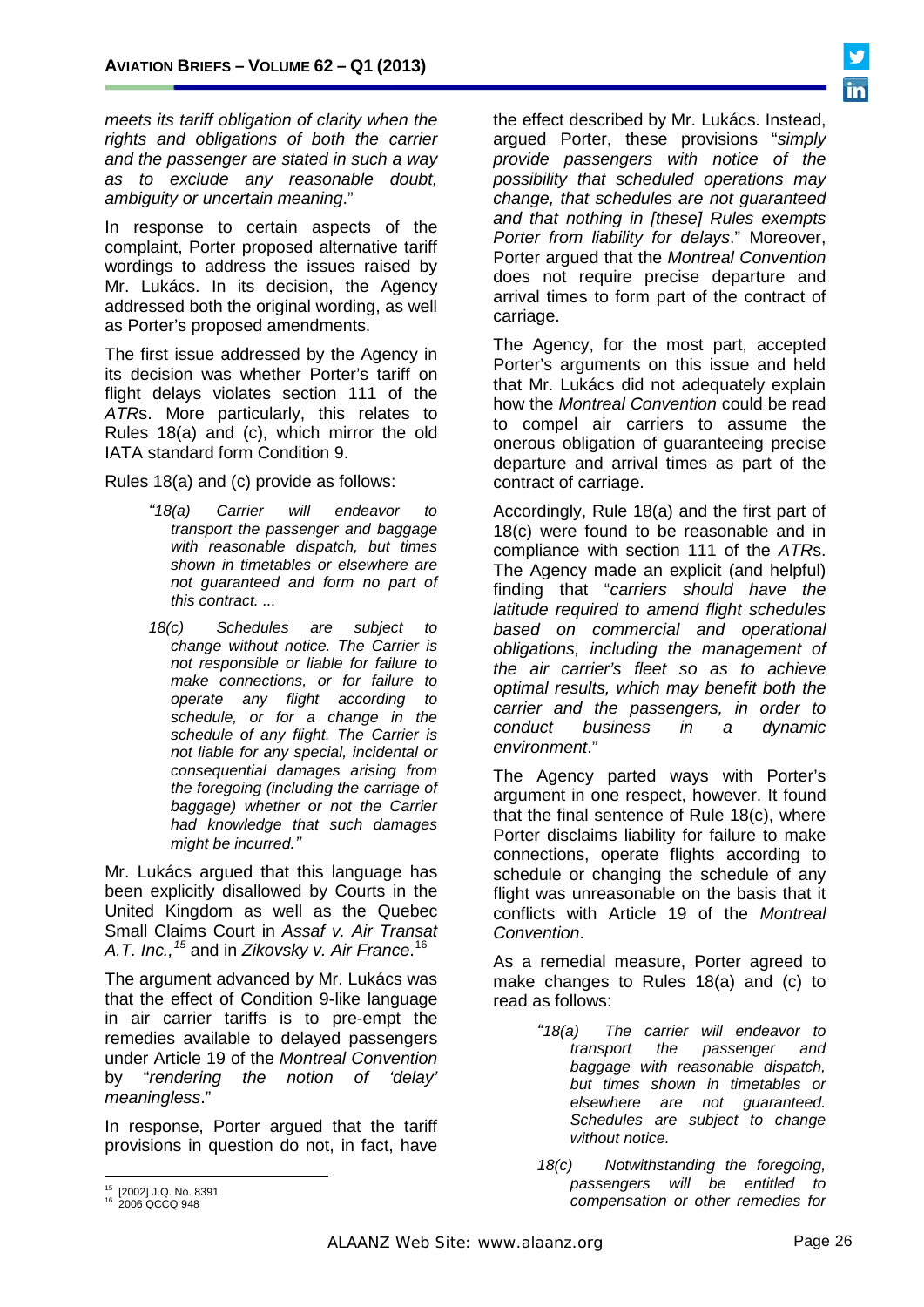*delays, including delays in the delivery of baggage, in certain circumstances as set out below."*

Mr. Lukács took issue with the revised wording. First, he argued that the new language creates ambiguity as to what constitutes a "schedule change" (which does not trigger liability) and a "delay" (which may do so). This argument was rejected by the Agency, which reiterated the statement from earlier in the decision, cited above, dealing with the need to allow carriers the flexibility to amend schedules.

Mr. Lukács also argued that because the Porter tariff ties check-in times to published departure times, in order for Rule 18(a) to be "reasonable", the tariff would have to be amended in such a manner as to require Porter to make reasonable efforts to provide passengers with timely information about delays and schedule changes and the reasons for them. In considering this argument, the Agency noted that other Canadian airlines have such provisions in their tariffs and ordered Porter to do likewise. It held that "the absence of similar provisions in Porter's Existing Tariff Rules would render the [Proposed Amended Tariff] Rule 18(a) unreasonable.

Mr. Lukács also took issue with the manner in which the amended Rule 18(c) was drafted. He argued that by referring to "other remedies", passengers may get the false impression that their compensation for a flight delay would be something other than a monetary payment — which would conflict with Article 19 of the *Montreal Convention*.

Further, he argued that the term "in certain circumstances" is misleading in that it suggests that compensation would only be applicable in narrowly defined circumstances.

The Agency accepted Mr. Lukács' submissions on both points, ruling that the proposed wording "*seems to broaden the conditions, beyond the condition set out in Article 19* [all reasonable measures], *under which a carrier can relieve itself of liability.*"

<span id="page-26-1"></span><span id="page-26-0"></span>The issue then turned to the interpretation of Rule 18(d), which provides that:

> *"18(d) Without limiting the generality of the foregoing, the Carrier cannot*

*guarantee that the passenger"s baggage will be carried on the flight if sufficient space is not available as determined by the Carrier."*

With respect to this provision, Mr. Lukács argued that it is well established that air carriers are required to carry passengers' bags on the same flight on which they are travelling. In support of this argument, he quoted *Cohen v. Varig Airlines*, [17](#page-25-1) where the Civil Court of New York court held that:

> *"… The rights of the travelling public includes (sic) the right to stop and receive their baggage at any regular station or stop-ping place for the (vehicle) on which they may be traveling. Any regulation that deprives them of that right is necessarily arbitrary, unreasonable and illegal …"*

The Agency did not accept this argument, noting that the same argument was rejected in *Lukács v. WestJet*, [18](#page-26-0) in the context of a WestJet tariff. In that decision, the Agency held that:

> *"[The analogous WestJet tariff rule] recog-nizes that situations may arise where, be-cause of insufficient space on the aircraft, WestJet is unable to carry a passenger"s baggage on the flight on which the passenger is being transported. The Agency does not agree with Mr. Lukács" submission that the Rule represents an exemption from liability. The Agency finds that, in accord-ance with the principles of the Convention, WestJet would remain liable for any damag-es incurred by a passenger to whom this may apply."*

The Agency held that Porter"s Rule 18(d) was reasonable, noting that Mr. Lukács had *"not introduced any submissions … that would persuade the Agency to reach a differ-ent finding ...*"

The attention then turned to Rule 18(e) which provides as follows:

> "*18(e)Subject to the Warsaw Convention, or the Montreal Convention, as the case may be, the carrier will not provide or reimburse passengers for expenses incurred due to delays or cancellations of flights."*



<sup>17</sup> 380 N.Y.S.2d 450 (aff'd 405 N.Y.S.2d 44) 18 Decision No. 252-C-A-2012.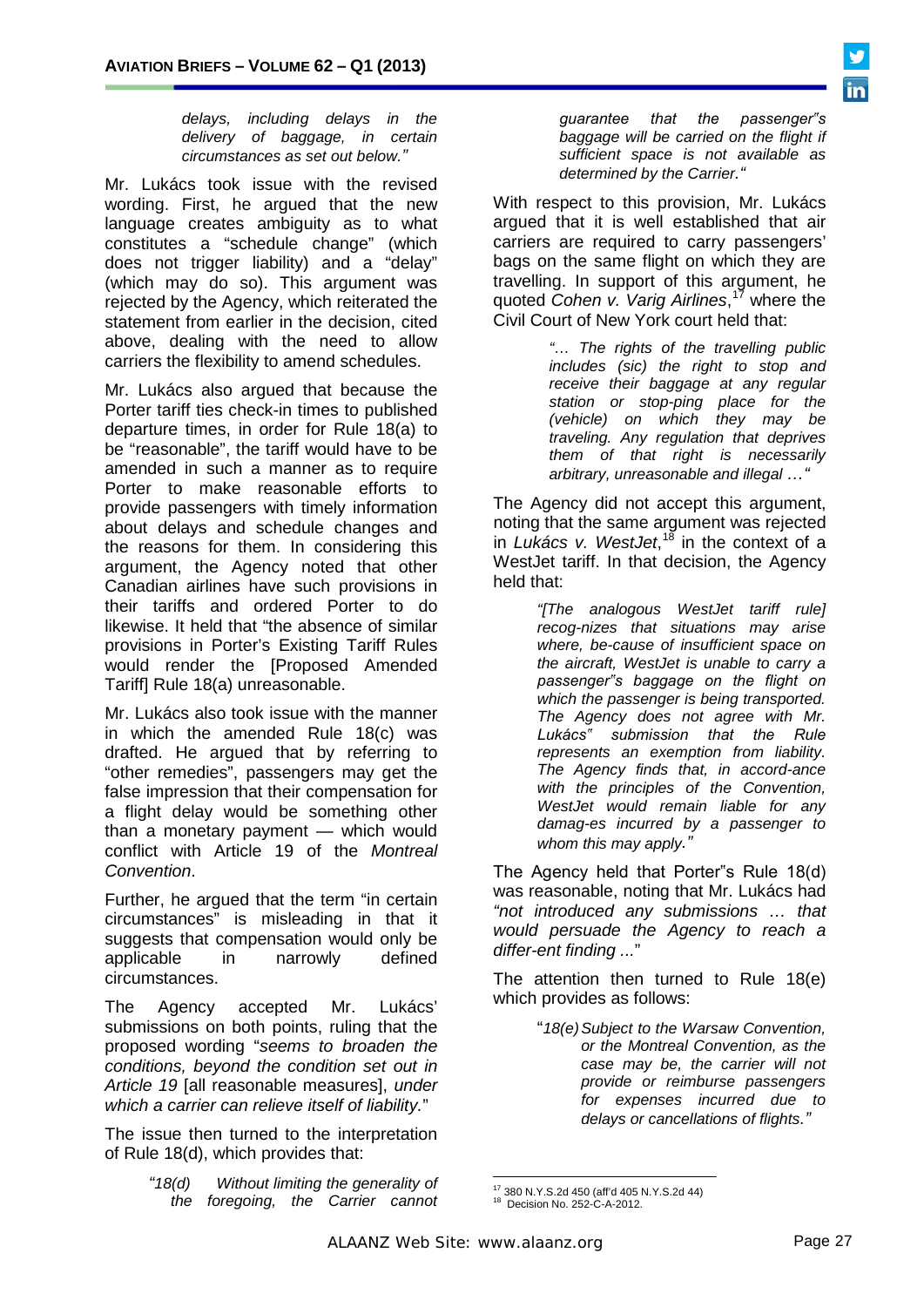Mr. Lukács argued that this wording was contrary to section 122 of the *ATR*s because it is not clearly drafted — leaving the impression that Porter is not liable for delay/cancellation expenses when, in reality, it is pursuant to the provisions of the referenced conventions. He cited a ruling made in *Lukács v. Air Canada[19](#page-26-1)*, where the Agency held:

*"...The substantive wording of [analogous Air Canada tariff rule], on its face, indicates that Air Canada has no liability for loss, damage or delay of baggage and only in exceptional situations (i.e., "Subject to the Convention"). In fact, it is the reverse which applies, namely Air Canada does have liability for loss, damage or delay of baggage and only in exceptional circumstances is Air Canada able to raise a defence to a claim for liability or invoke damage limitations. The wording of the existing and proposed [analogous Air Canada tariff rule] is more likely to confuse passengers, rather than clearly inform passengers, regarding the applicability of Air Canada's limit of liability. Accordingly, the Agency finds [the analogous Air Canada tariff rule] in itself is unclear and that the phrase "Subject to the Convention, where applicable" renders the application of [analogous Air Canada tariff rule] unclear."*

The Agency upheld Mr. Lukács complaint with respect to Rule 18(e) and found that it contravened section 122 of the *ATR*s because it was "likely to confuse passengers, rather than clearly inform them of the applicability of Porter's limit of liability."

The Agency also disallowed Rule 18(e) on the basis that it conflicts with Article 19 of the *Montreal Convention* as the provision, as worded, is alleged to "create a blanket exclusion of liability that relieves Porter from any and all liability for damages to its passengers occasioned by delay and or cancellation of flights" when, in reality, the *Montreal Convention* only allows a carrier to limit its liability for delay in very specific circumstances. In making this determination, the Agency cited *Lukács v. Air Canada*. [20](#page-27-0)

This ruling can be viewed with some skepticism. In our view, the tariff wording explicitly states that the limitation of liability is subject to the relevant conventions. It appears, on the face of the decision, that the Agency has conflated this argument with the section 111 ("clarity") argument discussed above.

Given the fact that some of the tariff provisions were found inadequate by the Agency, Mr. Lukács requested that the Agency consider the validity of Rule 18(b), even though he did not specifically complain about it. Rule 18(b) provides as follows:

"*18(b) The agreed stopping places are those places shown in the Carrier"s timetable as scheduled stopping places on the route. The Carrier may, without notice, substitute alter-native carriers or aircraft and, if necessary, may omit stopping places shown in the timetable.*"

In support of this submission, he cited *Lukács v. Air Canada*, [21](#page-27-1) where the Agency held that:

*"When portions of a section of a contract are determined to be null and void, consideration has to be given as to whether the defective portions can be severed from the section and leave meaning to the remaining wording in the section*."

The Agency did undertake such an analysis, but found that Rule 18(b) retains its meaning, despite the disallowance of the Porter tariff provisions set out above.

Given the proposed changes to Rule 18(c), as discussed above, Porter drafted two addition-al Rules to add to its tariff: Rule 18.1 (dealing with passenger expenses resulting from delays) and Rule 18.2 (dealing with baggage delays). Predictably, Mr. Lukács also challenged aspects of both of these pro-posed additions to the Porter tariff.

First, he took issue with Porter"s undertaking to reimburse reasonable expenses to delayed passengers (or passengers with delayed bag-gage), except where its "employees and agents" took all necessary measures to avoid the loss. Mr.



<span id="page-27-2"></span><sup>&</sup>lt;sup>19</sup> Decision No. LET-C-A-2011.<br><sup>20</sup> Decision No. 291-C-A-2011.

<span id="page-27-1"></span><span id="page-27-0"></span>

<sup>21</sup> Decision No. 208-C-A-2009.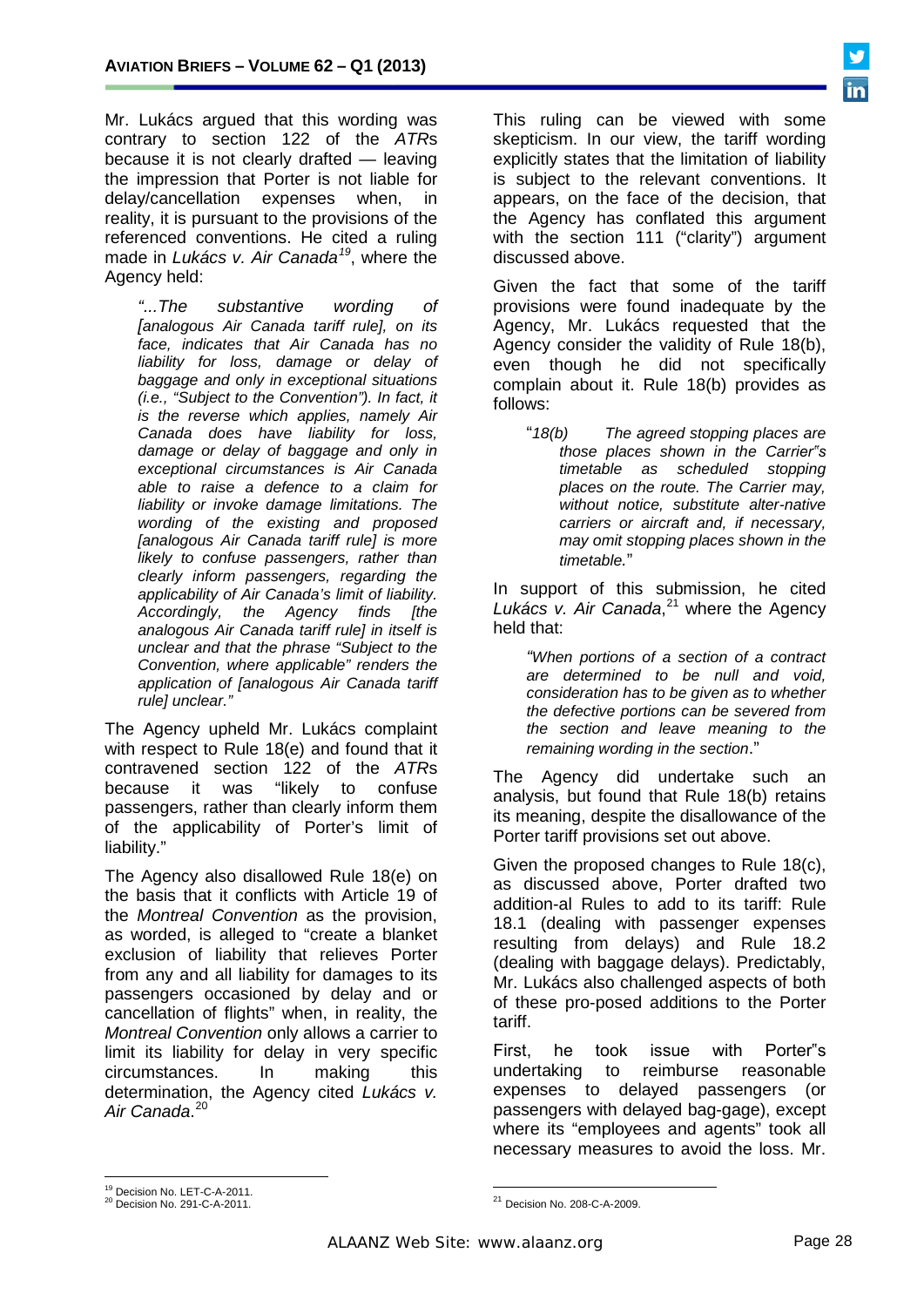Lukács argued that the term "servants and agents" would be more fitting as this is the language used in the *Conventions* and as such, the term has a well-established meaning in the case law.

The Agency did not see the merit in requiring a change in terminology, as it held that "*the issue of who is a servant or agent of the air carrier can only be determined on a case-by-case basis after an examination as to whether such servant or agent was used to fulfill the carrier"s obligations [arising] out of a con-tract for carriage*."

The next contentious issue was the provision in s. 18.1(ii) of the proposed Porter tariff which requires passengers seeking reimbursement of expenses from flight delays to provide notice of the claim, as well as particulars of the expenses together with receipts within 72 hours. Mr. Lukács argued that the only applicable limitation period in the *Montreal Convention*  is two years, as set out in Article 35 and, therefore, the proposed provision conflicts with that article.

The Agency accepted this argument and determined that this provision would be found to be unreasonable, if filed.

Also with respect to Rules 18.1 and 18.2, Mr. Lukács argued that, in several places, the tariff uses the words "as determined by the Carrier", when referring to instances where compensation may be payable. He further argued that such language tends to relieve Porter from liability, and therefore should be disallowed, as they contradict Article 19.

The Agency disagreed. It held that, when presented with a claim, it is the carrier that has to determine whether it is legitimate. This disposition is then subject to review by the Agency, which would then determine whether the carrier acted in accordance with its tariff. The Agency ruled that the term "*as determined by the Carrier*" would be found reasonable in these circumstances, if filed.

Next, Mr. Lukács challenged the language in Rules 18.1 and 18.2, where Porter purports to compensate aggrieved passengers by providing reimbursement for "expenses". He went on to submit that this scope of what is compensable under the

Article 19 of the *Montreal Convention* goes well beyond out-of-pocket expenses, giving examples such as lost in-come, loss of a portion of a cruise trip or inconvenience.

The Agency ruled that it would find the term "*expenses*" reasonable if used in this context and that it would allow the filing. It noted that "*ultimately, it is left to the Agency or the courts to determine whether an air carrier has compensated passengers who are affected by a delay in a flight or in the delivery of bag-gage that is in a manner that is consistent with Article 19*."

The penultimate issue raised by Mr. Lukács deals with two procedural requirements that passengers must comply with in order to pursue a claim for delayed baggage, failing which the claim would be extinguished.

The first of these was proposed Rule 18.2(b)(iii), which requires a passenger to report the delayed baggage within four hours of the completion of the flight. Mr. Lukács argued that this conflicts with Article 31(2) of the *Montreal Convention*, which allows 21 days.

The second complaint was with respect to proposed Rule 18.2(b)(iv) which provides that the passenger must submit a complaint in a form prescribed by Porter. He argued that this leaves much room for ambiguity and that the *Montreal Convention* does not "*bestow upon a carrier the right to determine in which form the complaint may be made, failing which the complaint must be rejected*." He also noted that Article 31(3) requires only that the complaint be in writing.

Finally, Mr. Lukács objected to Porter"s proposed Rule 18.2(c)(i) which placed a temporal monetary limit on delayed baggage claims. The proposed language provided maximum compensation limits as follows:

After the initial 24 hours following completion of the flight, authorize incidental expenses up to CAD\$25 per day for up to a maximum of 5 days, to be reimbursed by the Carrier subject to the passenger's submission of receipts or other documents establishing to the reasonable satisfaction of the Carrier that the expenses were incurred and arose from the delay.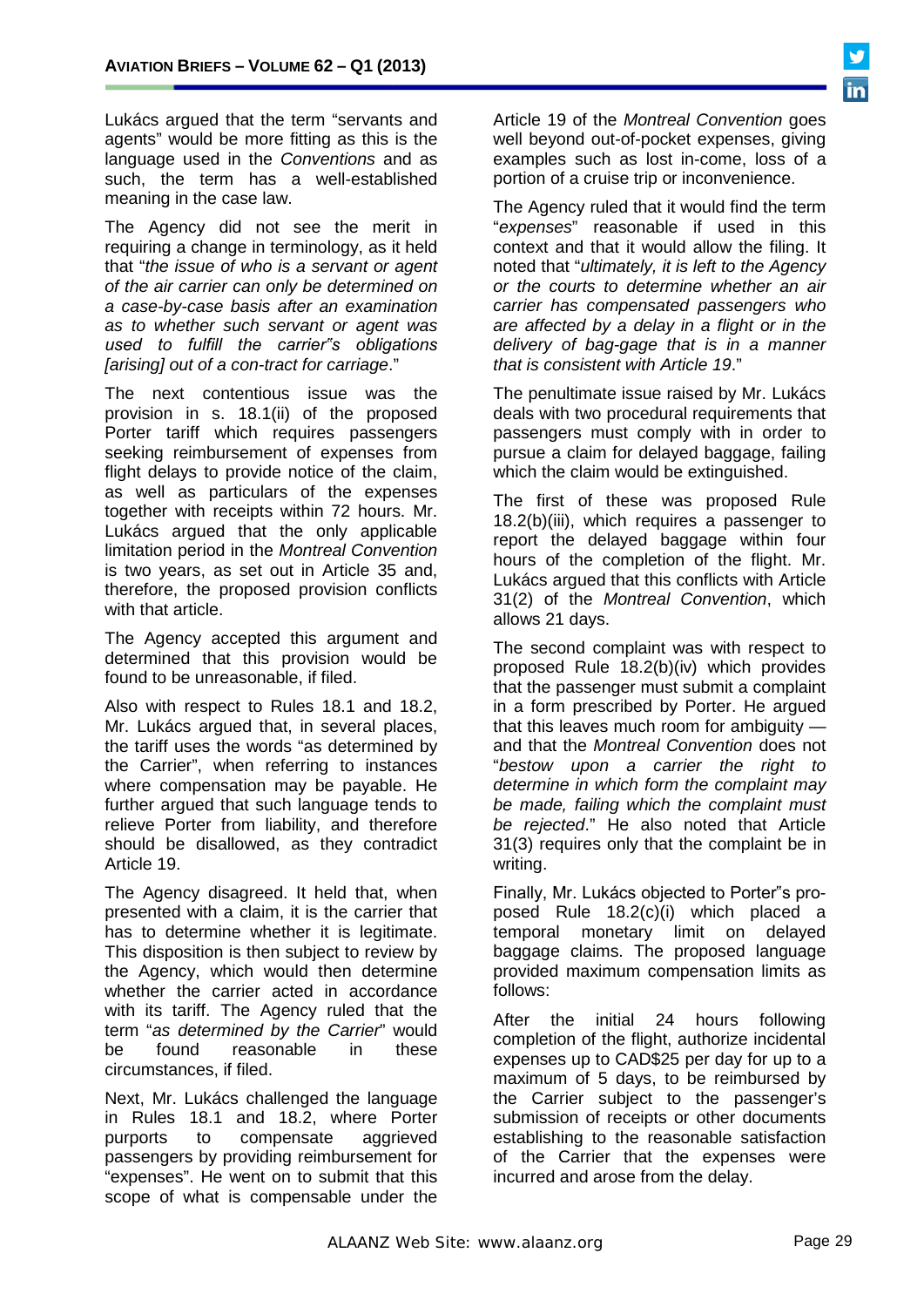Mr. Lukács argued that "*there is a very good reason for the decision of the drafters not to include such a 'per day' provision in the Convention as passengers often incur the greatest expenses in the first 24 to 48 hours of a delay in the delivery of baggage*."

The Agency agreed with Mr. Lukács' position on all three counts and held that the pro-posed provisions would be found unreasonable, if filed.

In the end, there are two notable observations arising from this decision. First, that the Agency is reiterating a point often made before — namely that, if a complaint is made, it will require air carriers to revise their tariffs in a manner that conforms to the requirements of the *Montreal Convention*.

Secondly, and perhaps more notably, is the extent to which Mr. Lukács has been able to build a record of precedents before the Agency, which are now being used by him in numerous contexts. We trust that, in reading this article in isolation, it is clear that this latest decision is the culmination of the various and sundry battles Mr. Lukács has had against other carriers in the previous few years.

#### *[Carlos P. Martins,](http://www.lexcanada.com/lb_martins.html) Partner, Bersenas Jacobsen Chouest Thomson Blackburn LLP*

This article has been reproduced with the kind permission of the author and first appeared in Bersenas Jacobsen Chouest Thomson Blackburn LLP's Transport Notes, Volume 9, Issue 1 January 2013. For further information refer to www.lexcanada.com.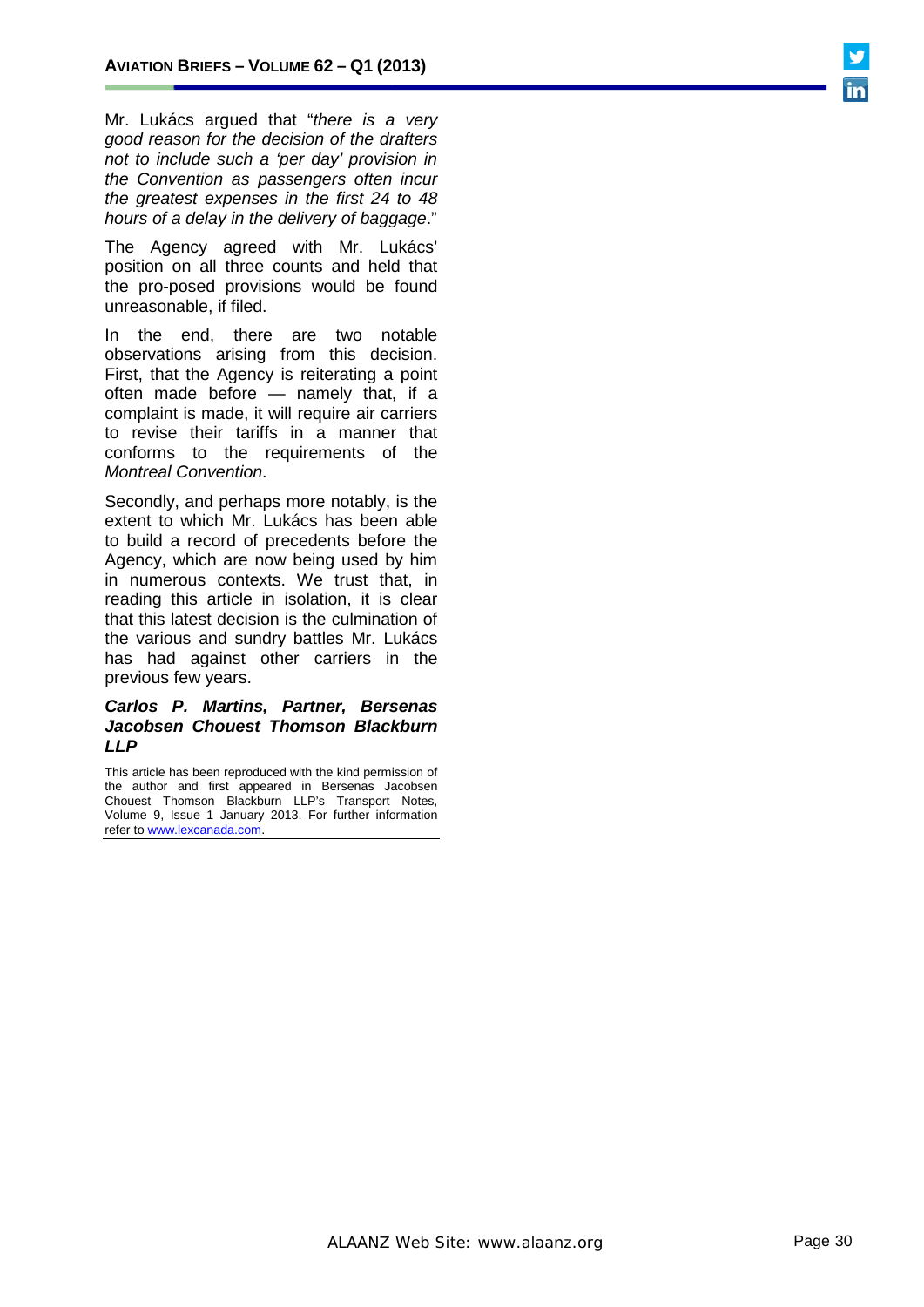# **UPDATE FROM FRANCE**

#### **Concorde crash: appeal judgment now issued**

#### **Introduction**

On July 25 2000 Concorde crashed shortly after take-off from Roissy Charles de Gaulle Airport in Paris, killing 113 people. On February 2 2010 the long-awaited trial – and the battle of experts – began before the Pontoise Criminal Court. Judgment was rendered on December 6 2010; however, almost all of the parties involved in this action lodged appeals against the lodged appeals judament.

On November 29 2012 the Versailles Court of Appeal rendered its much-anticipated judgment.

The accused in the criminal action were:

- the director of Aérospatiale's Concorde programme from 1978 to 1994;
- a former chief engineer of Aérospatiale's supersonic team;
- an ex-director of the French Civil Aviation Authority (DGAC);
- Continental Airlines; and
- two of Continental's employees.

The principal offence with which the accused were charged was manslaughter, which carries a maximum penalty of five years' imprisonment and a fine of €75,000 for individuals and €375,000 for companies. Damages were also claimed by a number of parties (including Air France, which claimed €15 million) that had constituted themselves as civil claimants.

#### **Possible causes**

The first instance and appeal courts were presented with at least three possible causes for the crash. The prosecution's case, supported by the French Accident Investigation Bureau's 2002 report, was that Concorde had run over a titanium strip which had been lost by a Continental Airlines DC10 aircraft, causing one of Concorde's tyres to burst and rubber shards to puncture one of its fuel tanks. This titanium strip had been installed by a Continental Airlines engineer at Houston

Airport on July 9 2000, in order to replace a worn part in one of the DC10's engines; the prosecution alleged that this strip had been improperly secured and, in any event, should not have been made of titanium.

Continental's case was that the evidence established that Concorde's engine was already on fire before it ran over the titanium strip, and that the fire had resulted from a failure by Air France technicians to reinstall a metal section linked to Concorde's wheels, causing a water deflector to be torn away, puncturing its fuel tanks. It was also alleged that Concorde had been overloaded.

The third hypothesis related to the potential overfilling of the fuel tank following a fuel transfer to redistribute weight.

#### **Decisions**

At first instance the Pontoise Criminal Court acquitted the three French accused and one of Continental's employees. However, Continental Airlines and its welder - who had participated in the installation of the titanium strip onto the DC10 – were found guilty of manslaughter and unintentionally<br>causing injury. Continental's welder causing injury. Continental's welder received a 15-month suspended jail sentence, while Continental Airlines was fined €200,000. Civil damages of €1 million were awarded to Air France; other civil claimants were awarded more modest sums.

In contrast, the French accused were acquitted of criminal charges. Nevertheless (as a matter of civil law), EADS (which had taken over Aérospatiale) was found vicariously liable for its employees' negligence and ordered to contribute 30% of the civil damages to the victims of the crash.

The first instance court had also conceded that Air France had committed an "error" in allowing Concorde to take off with an "excess load"; however, the court held that this had not caused the accident.

On appeal, the Versailles Court of Appeal, while accepting the sequence of events propounded by the prosecutor, overturned the judgment at first instance in relation to the criminal part of the action. The appeal court thus acquitted all of the accused of

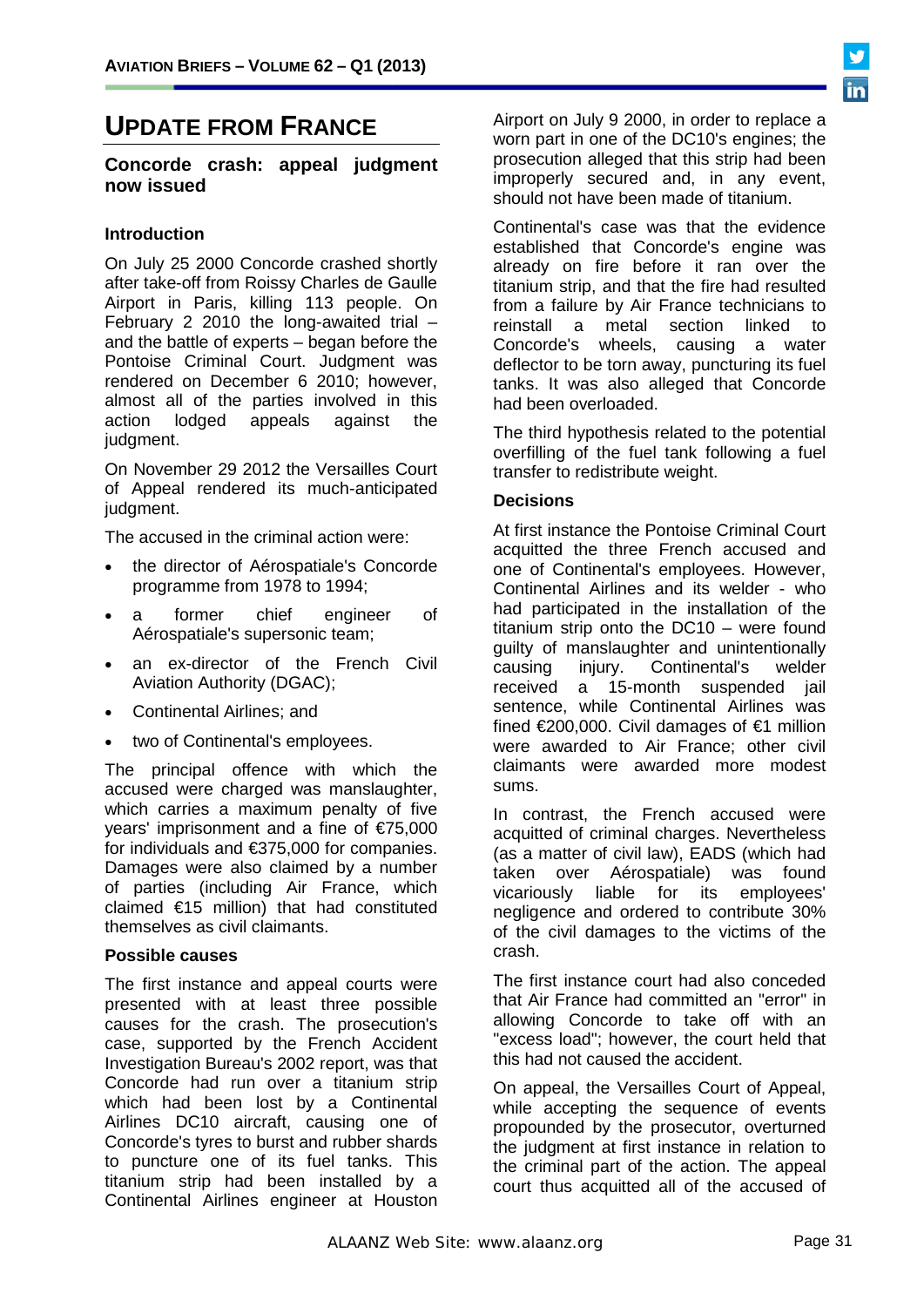the criminal charges, but found a number of them to be civilly liable for damages. These two aspects must be distinguished in order to understand the decision.

#### *Criminal*

In the absence of intentional wrongdoing, negligent acts or omissions carry criminal penalties only where these cross a threshold determined by the Criminal Code. The relevant criteria are:

- the seriousness of the negligence;
- awareness of the likely consequences; and
- a direct and certain chain of causation between the two.

Continental's welder, who had been found guilty of criminal negligence at first instance, was acquitted of this charge on appeal. The court found that while he had been negligent, the welder could not have anticipated that the potential fall of a titanium strip onto the tarmac could lead to this bursting another aircraft's tyre and causing a fatal accident. The court also found that the chain of causation between the welder's negligence and the crash was neither certain nor uninterrupted.

The second Continental employee, acting in a supervisory capacity, had been acquitted at first instance. This was upheld by the appeal court.

Continental, which had been convicted of manslaughter by the Pontoise Criminal Court, was acquitted on appeal, essentially on the grounds that neither the welder nor his supervisor could be considered, under criminal law, to be representatives of the company. This is consistent with a relatively recent shift by the Supreme Court, which showed a greater reluctance to attribute criminal wrongdoing to the corporate employer.

The court also considered the charges against a senior employee of the DGAC. He was found to have known of the risks<br>inherent in renewing Concorde's in renewing Concorde's airworthiness certificate notwithstanding a number of incidents between 1979 and 1994 involving its tyres in particular, and that this amounted to serious negligence on his part. However, the court found that there was insufficient evidence of a chain of

causation leading to the Concorde crash, since it was not proven that if the employee had sought to withdraw Concorde's had sought to withdraw Concorde's airworthiness certificate, such decision would have been accepted by the French and UK authorities.

# *Civil*

The appeal court upheld the award of damages granted at first instance. Continental has thus been ordered to pay Air France €500,000 as "moral" damages for the loss of life, and €500,000 for the loss of reputation resulting from the crash.

No damages were awarded against the DGAC employee, since only the administrative courts can rule on such a claim.

#### **Comment**

The Versailles Court of Appeal judgment has provoked similarly mixed reactions to those which greeted the Pontoise Criminal Court's judgment. Many parties remain dissatisfied.

The decision reflects what appears to be a salutary trend to avoid criminalising every negligent act or omission leading to an accident. However, the matter is not completely over. EADS is still being<br>pursued in separate nealigence in separate negligence proceedings for failing to investigate further the incidents which Concorde was known to have suffered involving its fuel tanks.

#### *Olivier Purcell, Partner, Holman Fenwick Willan LLP, Paris*

This article has been reproduced with the kind permission of the author and first appeared in the International Law Office Newsletter on 20 February 2013. For further information refer t[o www.hfwc](http://www.hfw/)om.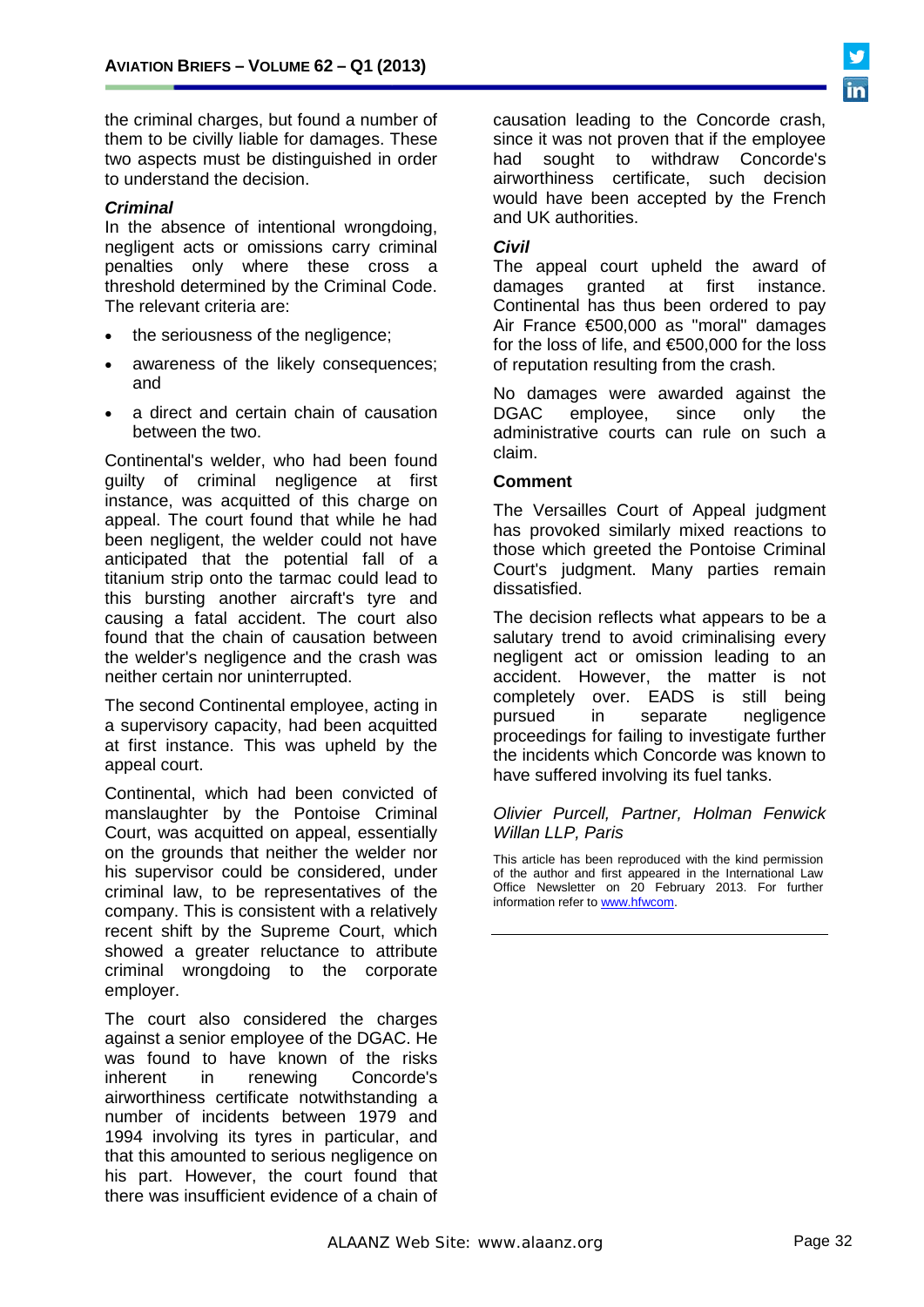# **GEOFF MANSEL AVIATION LAW PRIZE 2013**

ALAANZ is pleased to announce that the winner of the Geoff Mansel Aviation Law Prize 2013 is Mr. Uroš Alexander Košenina for his research paper "*Aviation Product Liability: Could Air Carriers face their "Life and Limb" being placed in Peril for the Exclusivity of the Montreal Convention?*"

Uroš is a currently undertaking an Advanced Master in Air and Space Law at University of Leiden's Institute of Air and Space Law.

The winner paper is reproduced as follows below.

**Aviation Product Liability: Could Air Carriers face their 'Life and Limb' being placed in Peril for the Exclusivity of the Montreal Convention?**

*A Comparative Analysis of Aviation Product Liability Developments in the United States and in Europe vis-à-vis the Exclusivity Principle of the Montreal Convention*

# **By - Uroš Alexander KOŠENINA**\*

Over the past five decades, product liability law in the U.S. and EU has evolved into a sustainable system of recoveries for injured claimants, mainly for its incorporated strict liability concept, providing for the consumer benefits. This article discusses product liability regimes in the U.S. and EU, where the two main aircraft manufacturers are based.

<span id="page-32-3"></span><span id="page-32-2"></span><span id="page-32-1"></span><span id="page-32-0"></span>In light of the development of product liability law in aviation, the author analyses the relation between the two sets of law i.e. the product liability regimes of the jurisdictions mentioned and the Montreal Convention, as the exclusivity principle laid down in this convention sheds a different light on this relationship. In examining the above subject, one can see that aviation product liability regimes may also concern the position of air carriers under the Montreal Convention, 1999. Damages which are recoverable from airlines under

the Montreal Convention may be different from, and may be legally differentiated from those which are available under product liability regimes. Hence this paper signals a tendency in EU States, including but not limited to civil law jurisdictions, pursuant to which claimants try to rely on the latter regime notwithstanding the exclusivity principle laid down in the Montreal Convention.

### **Introduction**

"*If you are looking for perfect safety, you will do well to sit on a fence and watch the birds; but if you really wish to learn, you must* 

*mount a machine* 

*and become acquainted with its tricks by actual trial.*"

— Wilbur Wright, 1901

Safety has always been a primary concern in aviation - from its infancy until the era of modern air transport, and it has been rapidly evolving ever since.<sup>[22](#page-27-2)</sup> EASA has currently declared air transport to be the safest mode of transportation.<sup>[23](#page-32-0)</sup> Moreover, according to ICAO, international civil aviation strives to remain the safest means of transportation. This can be seen from the recent ICAO studies which show the evolution of the accident rate since 2005, where the accident rate for 2010 dropped to only 4.0 accidents per million departures. $24$ A further drop in figures is expected:

> "*As the books closed on 2011, the accident rate for Western-built jet aircraft was the best in history. For every 2.7 million flights that took off, there was just one accident that resulted in irreparable damage to the aircraft. At that rate, a person could fly safely every day for about 7,000 years. Of course, any accident is one too many.*" [25](#page-32-2)

As much as it is highly desirable within the aviation community to achieve a zero rate



<sup>-</sup>\* The author has worked for law firms in Slovenia, the Slovenian Civil Aviation Authority and Emirates Airlines in the UAE. Currently, he follows the Advanced Master's Programme in International Air and Space Law at Leiden University with the support from Raymond and Beverly Sackler Scholarship.<br>
<sup>22</sup> http://www.flyingmag.com, last visited (30-10-2012).

 $23 \frac{\text{http://www.nynigning, count, last visible (31-10-2012).}}{\text{http://www.easa.europa.eu, last visited (31-10-2012).}}$ 24 ICAO Publication, State of Global Aviation Safety, 2011.<br>
http://www.icao.int, last visited (31-10-2012).

T. Tyler, Moving Forward, Airlines International, April-May 2012. See[: http://www.iata.org, last visited \(31-10-2012\).](http://www.iata.org/)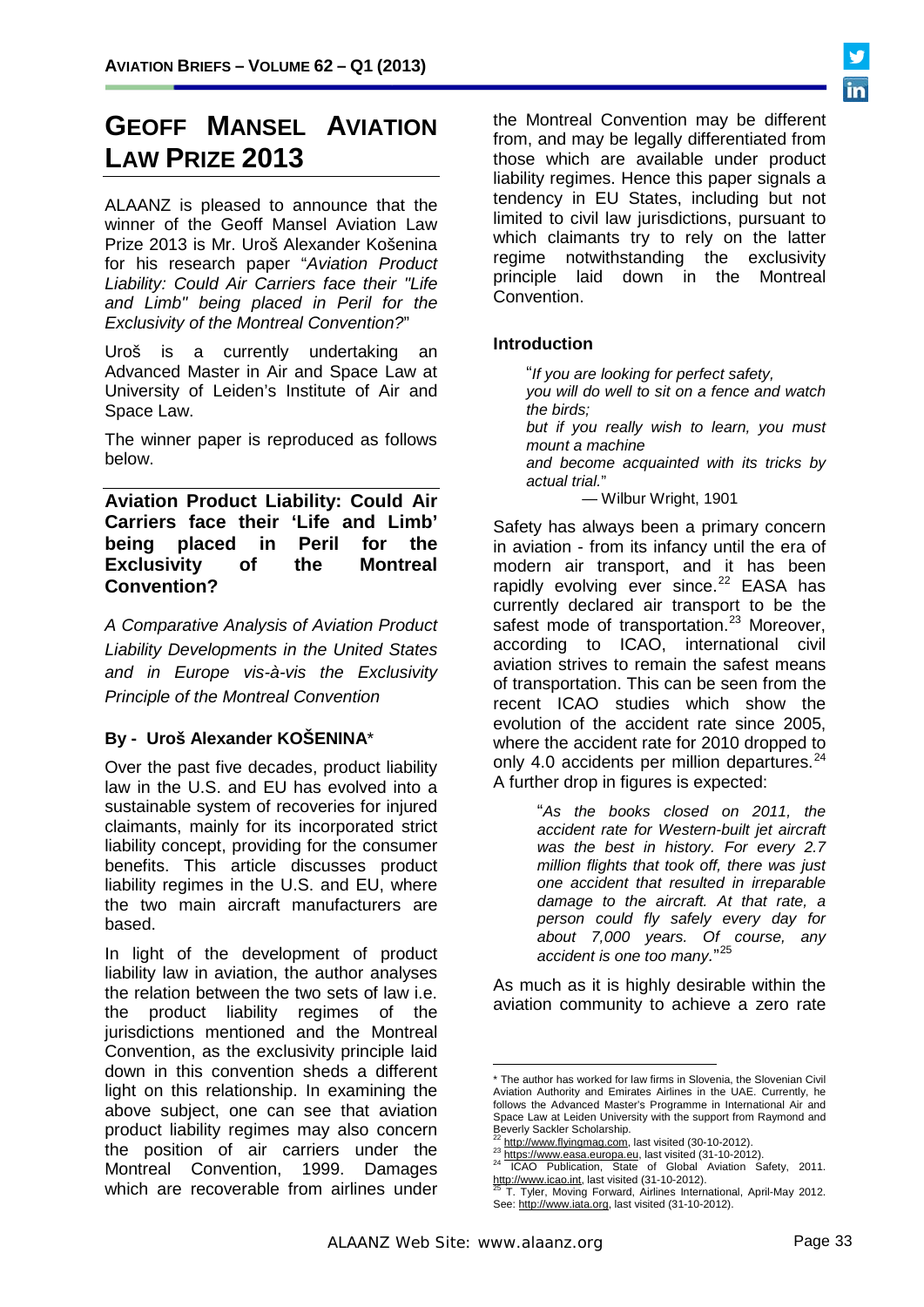in air accidents, $^{26}$  $^{26}$  $^{26}$  sitting on a fence and observing the birds would somehow still seem to be the only way to reach this goal, or at least until a crash-proof aircraft is built. Thus, air accidents still occur and when the following words were said by David Robert, co-pilot of the Air France Flight  $447^{27}$ : "*Damn it, we're going to crash… This can't*  be happening!",<sup>[28](#page-33-1)</sup> it was certain that this accident<sup>[29](#page-33-2)</sup> was again "one too many."

According to the final report<sup>[30](#page-33-3)</sup> on the AF 447 accident, pilot error and malfunctioning speed sensors (Pilots) were responsible for the disaster. Therefore, from a legal point of view the case is interesting as it encompasses both the question of the applicability of product liability law on the one hand, providing claimants damage awards which may be different than those under the Montreal Convention, 1999, the liability of air carriers $31$  and the applicability of that Convention on the other hand, which can be beneficial for claimants as well although it includes the exclusivity principle.

#### **Development of the Product Liability in the United States**

The development of the product liability system in the U.S. created three distinctive theories: negligence liability, warranty and strict liability in tort; the latter demanded the most attention in U.S. case law. If I paraphrase and quote C.N. Shawcross and K.C. Beaumont, the development of the field of liability in tort law in regard to product liability is "*one of the most important common law developments this century, both in England and in the United States*."[32](#page-33-5) Notably, there is one seminal case in the development of product liability

law in the U.S. which deserves attention, namely, the case of McPherson v. Buick of 1916, which established the fundamental rules of liability based on the concept of negligence.<sup>[33](#page-33-2)</sup> Until that time, a manufacturer in the U.S. could not be held liable for a product that had caused damage to a third party. However, in the case of Buick, the court decided to find the manufacturer of a product, which was "*reasonably certain to place life and limb in peril*" liable, although there was an absence of privity of contract between the injured person and the manufacturer. By this decision, the court paved the way for a third party to receive compensation.<sup>[34](#page-33-4)</sup> The Buick case therefore serves as a milestone in the philosophy of privity of the contract.<sup>[35](#page-33-6)</sup>

Over the past fifty years, the U.S. has diverted from the concept of negligence to the more consumer oriented concept of strict liability. The reason for the introduction of the new concept was the growing awareness of fair treatment for consumers who had de facto insignificant legal protection against the manufacturers under the adopted concept of negligence, which was mainly due to the onerous burden on their side to prove negligent conduct by the manufacturer. Moreover, until 1963 it was extremely difficult to gather evidence, as the state of aviation accident investigation from a technological point of view was at that time not at the same level as nowadays. Thus, this resulted in preventing the 'victims' of accidents from entering litigation proceedings against manufacturers, *as ei incumbit probatio, qui dicit, non qui negat*, [36](#page-33-7) and without evidence the case will not stand up in court.

The situation changed in 1963, when the concept of strict liability was applied for the very first time in the case of *Greenman v.* 

 $26$  As this is the case also for the Nigeria: "Aviation Minister, Princess Stella Adaeze Oduah has restated government's determination to achieve a zero rate of air accidents in the country." See: achieve a zero rate of air accidents in the country."<br>http://www.aviation.gov.ng, last visited (30-10-2012).

<span id="page-33-2"></span><span id="page-33-1"></span><span id="page-33-0"></span><sup>&</sup>lt;sup>27</sup> Hereinafter referred to as AF 447.<br><sup>28</sup> [http://www.telegraph.co.uk,](http://www.telegraph.co.uk/) last visited (30-10-2012).<br><sup>29</sup> The AF 447 [flight](http://en.wikipedia.org/wiki/Airliner) from [Galeão International Airport](http://en.wikipedia.org/wiki/Gale%C3%A3o_International_Airport) in Rio de Janeiro, Brazil to [Charles de Gaulle International Airport](http://en.wikipedia.org/wiki/Charles_de_Gaulle_International_Airport) in Paris, France, crashed into the mid-Atlantic on 1 June 2012 and became one of the world's worst aviation disasters, causing fatal injuries to

<span id="page-33-3"></span><sup>216</sup> passengers and 12 crew members on board Airbus A330-200.  $\frac{30}{30}$  Final report on the accident on 1st June 2009 to the Airbus A330-203, registered F-GZCP, operated by Air France, flight AF 447 Rio de Janeiro, (July 2012). See: <u>http://www.bea.aero,</u> last visited (04-

<span id="page-33-6"></span><span id="page-33-4"></span><sup>11-2012).&</sup>lt;br><sup>31</sup> Convention for the Unification of Certain Rules for International Carriage by Air (1999), which is successor to the Convention for the Unification of Certain Rules Relating to International Carriage by Air (Warsaw Convention of 1929); henceforth referred to as the Montreal

<span id="page-33-7"></span><span id="page-33-5"></span>Convention, or the Convention. <sup>32</sup> C.N. Shawcross and K.C. Beaumont, 99 Air Law 405 (2004), Chapter 12.

<sup>33</sup> McPherson v Buick Motor Co., 217 NY 382, 111 NE 1050 (1916). The [plaintiff,](http://en.wikipedia.org/wiki/Plaintiff) Donald C. MacPherson, was injured when one of the wooden wheels of his 1909 "Buick Runabout" collapsed. The [defendant,](http://en.wikipedia.org/wiki/Defendant) [Buick Motor Company,](http://en.wikipedia.org/wiki/Buick_Motor_Company) had manufactured the vehicle, but not the wheel, which had been manufactured by another party but installed by defendant. It was conceded that the defective wheel could have been discovered upon inspection. The defendant denied liability because the plaintiff had purchased the automobile from a dealer, not directly from the defendant.<br><sup>34</sup> ld.

<sup>&</sup>lt;sup>35</sup> Privity is a legal concept which in its effect allowed litigation only between parties of the contract, respectively between those who purchased a product and those who sold it directly to them. Third parties thus could not be compensated for injuries arising from the use of such a product.<br><sup>36</sup> Lat.: the burden of proof lies with who declares, not who denies.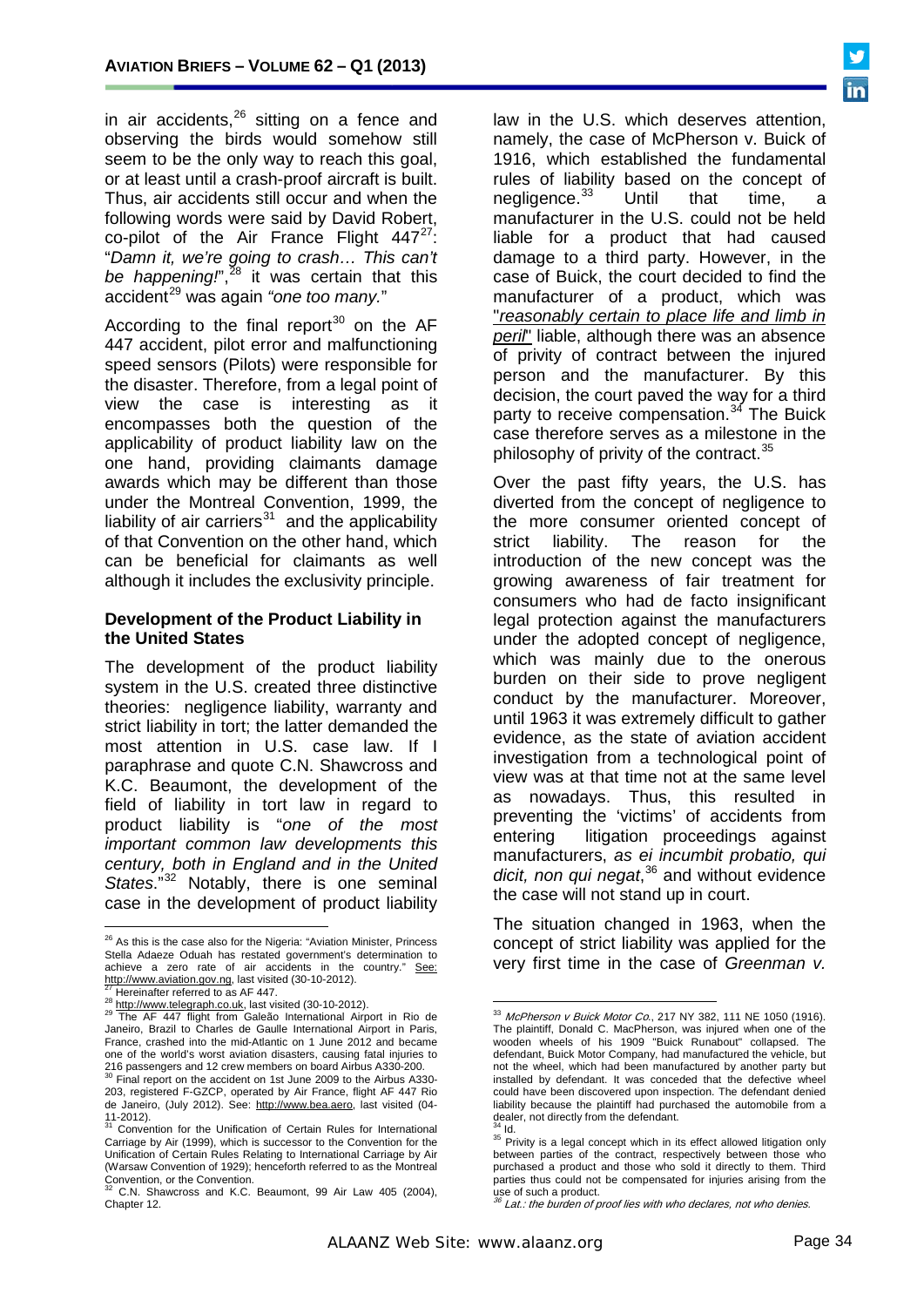*Yuba Power Products*. [37](#page-33-0) From this case it is evident that the court shifted from the traditional concepts of contractual law, such as privity of contract, warranty and disclaimer.<sup>[38](#page-34-0)</sup> After the decision made in the Greenman case, the concept of strict liability was widely adopted in U.S. tort law.<sup>[39](#page-34-1)</sup> Furthermore, the decision includes legal and social elements, which had a significant impact on the further development of product liability law in the  $U.S.<sup>40</sup>$  $U.S.<sup>40</sup>$  $U.S.<sup>40</sup>$ 

From a legal perspective, the new approach of strict liability was a breakthrough in comparison to the effects arising from the privity of contract doctrine. While the latter prevented third parties from recovering damages and the manufacturers could not be sued when the user misused or abused the product and caused injury to himself, the strict liability concept enabled consumers much more manoeuvring space for their legal actions. Moreover, the burden of proof of negligence was now transferred to the manufacturer. Thus, under the system of strict liability, even without negligence, a manufacturer can be held liable for selling a product which is either defective or not, but which could cause an injury.[41](#page-34-3)

In my opinion, the social or equity element of the decision may be interpreted in the way that the users of products lack any means of protection against defective products while thus enhancing equity treatment on the user's side; hence it is only fair to impose strict liability, with restricted defences given to the manufacturer.<sup>[42](#page-34-4)</sup> From a social point of view, consumers who are not able to protect themselves against defective products should be protected from bearing the costs resulting from such a defective product as they ought to be borne by the manufactures rather than by the 'harmed' users. Indeed, the manufacturer is able to protect himself by means of insurance and to further redistribute such costs by modest price increases in the products.<sup>[43](#page-34-5)</sup>

To conclude this brief historical overview of the development of product liability law in the U.S., the above case of Buick had established fundamental rules of liability based on negligence for aviation claims in the U.S. courts. Further case law has shown, however, that an onerous burden of proof was still placed on the individual, who, in respect of aviation cases, was the least likely to be able to discharge the burden.<sup>[44](#page-34-6)</sup> To create a more balanced consumer to business relationship, strict liability in tort has been widely adopted in courts and incorporated in U.S. state law.

Furthermore, the concept of strict liability has been recently adopted in almost all jurisdictions, as the emergence of a strict liability theory is far-reaching.<sup>[45](#page-34-0)</sup> In addition Europe, being one of such jurisdictions, has for example influenced the Japanese product liability regime.[46](#page-34-7) Moreover, the new tort law in  $China^{47}$  $China^{47}$  $China^{47}$  also imposes a strict liability concept as an increased liability,  $48$ whereas Tanzania on the other hand is one of the relatively few countries that has not yet adopted the principle of strict liability for product liability claims.<sup>[49](#page-34-4)</sup>

Notwithstanding the 'contagious' evolvement of the strict liability concept almost worldwide, I believe that the product liability law of each jurisdiction should be examined in somewhat more detail before making a solid conclusion that strict liability is being applied per se and not just latently. But can strict liability be imposed on

<span id="page-34-9"></span><span id="page-34-6"></span><span id="page-34-5"></span> $37$  See Greenman v. Yuba Power Products Inc., 59 Cal. 2d 57, 377 P. 2d 897, 27 Cal. Rptr. 697 (1963). In the case the court has ruled that "[a] manufacturer is strictly liable in tort when an article he places on the market, knowing that it is to be used without inspection for defects, proves to have a defect that causes injury to a human being." The court further stated that for establishing liability, a plaintiff needs only to prove that he was injured while using the [product] in a way it was intended to be used as a result of a defect in design and manufacture of which plaintiff was not aware that made the [product] unsafe for its intended use.

<span id="page-34-7"></span><span id="page-34-1"></span><span id="page-34-0"></span><sup>&</sup>lt;sup>39</sup> See W.L. Prosser, The Fall of the Citadel (Strict Liability to the Consumer), 50 Minnesota Law Review 791, 793-94 (1966).<br>
<sup>40</sup> C. Berenson, The product liability revolution: Let the manufacturer

<span id="page-34-2"></span>and seller be sued, 15 Business Horizons 76 (1972).

<span id="page-34-8"></span><span id="page-34-3"></span><sup>&</sup>lt;sup>41</sup> See P.A. Herbig & J.E. Golden, Innovation and Product Liability, 11 American Business Review 13-20 (1993).

<span id="page-34-4"></span><sup>&</sup>lt;sup>42</sup> See supra note 19, at 76.

<sup>43</sup> See I.H.Ph. Diederiks-Verschoor and Mendes de Leon, An Introduction to Air Law 287 (2012).

See e.g. Manos v. Transworld Airlines Inc., 324 F Supp. 470, 11 Avi Cas. 17,966; Vrooman v. Beech Aircraft Corp., 183 F 2d 479, 3 CCH Avi. 17,248; Northwest Airlines Inc. v Glenn L Martin Co., 224 F 2d (6th Cir, 1955), 4 Aviation Cases 17, 682; Randy Knitwear v. American Cyanamid Company, 181 N.E. 2d 402 N.Y. (1962); Connolly v. Hagi, 188 Atl. 2d 884 (1963); Farr v. Butters Bros & Co 2 KB 606. CA (1932); Henningsen v. Bloomfield Motors, Inc., 161 A. 2d  $(1960)$ .

 $^{45}$  K. Ross, Product Liability Goes Global, Risk Management<br>Magazine: See: http://www.rmmag.org, last visited (01-11-2011). Magazine; See: <u>http://www.rmmag.org</u>, last visited (01-11-2011).<br><sup>46</sup> See A. Marcuse, Why Japan's New Products Liability Law isn't, 5 Pacific Rim Law & Policy Journal 382 (1996).

<sup>&</sup>lt;sup>47</sup> The new tort law came into force on 1 July 2011.<br><sup>48</sup> P. Coles, Aerospace Bulletin September 2012 - Product liability<br>litigation in China: impact on foreign manufacturers, leaflet (2012). litigation in China: impact on foreign manufacturers, leaflet (2012). <sup>49</sup> [http://www.dlapiperproductliability.com, last visited \(17-10-2012\).](http://www.dlapiperproductliability.com/)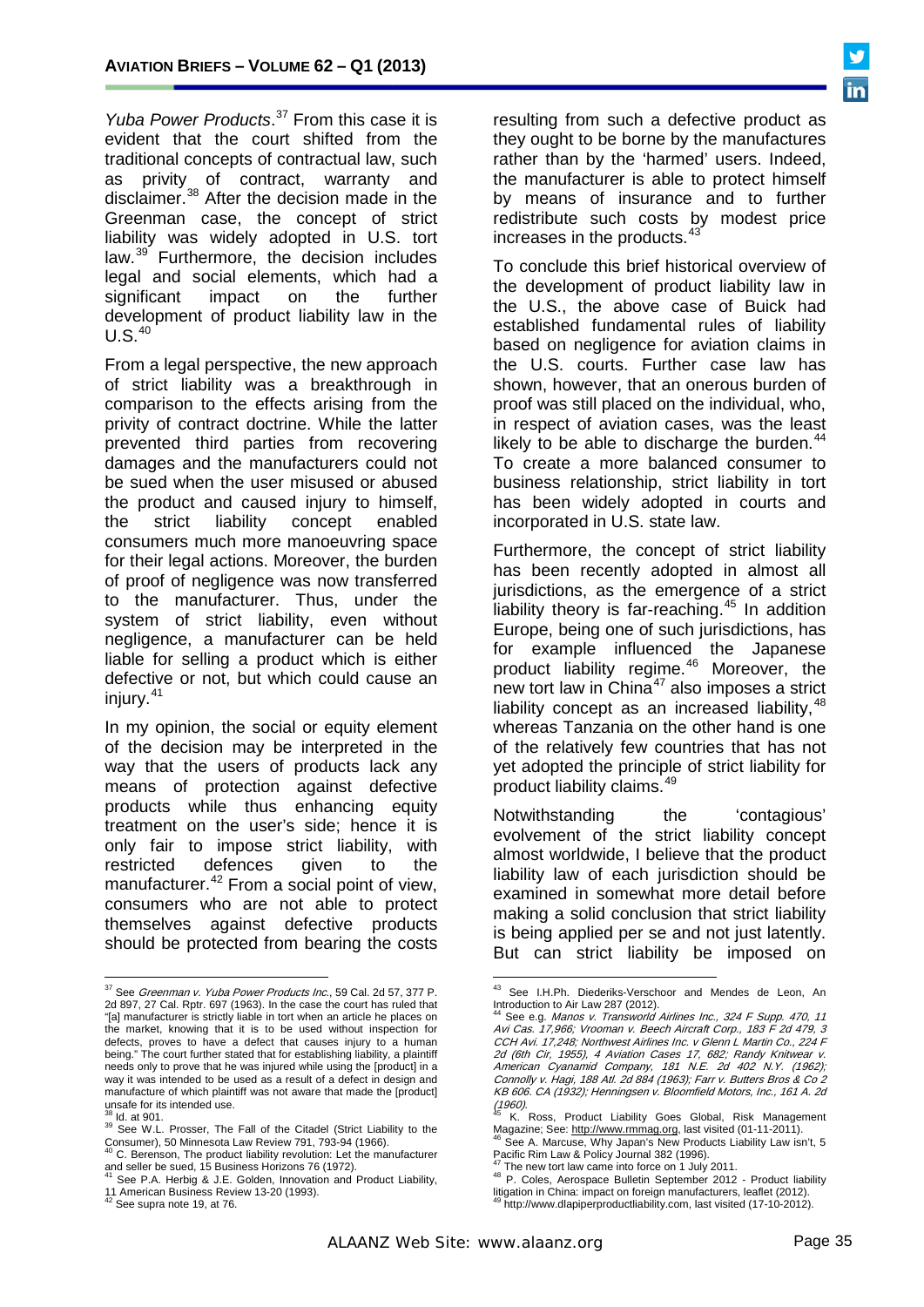manufacturers? For example, not all jurisdictions of civil law follow the legal maxim *lex specialis derogat legi generali<sup>[50](#page-34-9)</sup>* and thus a Civil Code based system may prevail, with reference to the negligence concept.<sup>[51](#page-35-0)</sup> This question will be briefly addressed in the next section.

#### **Product Liability Law in the United States and Europe**

• *The United States*

Generally, there are two separate legal systems in the U.S., the federal and the state system, where both federal courts and state courts make law by deciding cases. Moreover, as there is no uniform federal product liability codification in the U.S. and it is thus well possible to be subject to different sets of laws, cases can be adjudicated differently in different states.<sup>[52](#page-35-1)</sup> Despite many attempts $53$  made by the manufacturers to convince the U.S. Congress to pass uniform legislation, these efforts have not been successful. So up till now no revolutionary changes have been adopted in U.S. product liability law.<sup>[54](#page-35-3)</sup>

In the U.S., the current legal system of product liability is based on four legal theory categories by which, under state law, a plaintiff may bring a product liability action: breach of express or implied warranty, negligence, strict tort liability and intentional misrepresentation or fraud.<sup>[55](#page-35-4)</sup> In addition, in cases where damage occurs due to a defective product, an individual usually decides either on an action in tort or an

action for breach of warranty,  $56$  whereas the system of negligence would normally apply to the claiming of punitive damages. $57$  An action in tort nevertheless offers a desirable advantage to third parties by enabling them to be compensated despite having no contractual nexus with the manufacturer. On the other hand, an action for breach of warranty is normally only available for the purchaser of the product, based on the contractual relation between the purchaser and the manufacturer.<sup>[58](#page-35-7)</sup>

One of the important recent developments in the field of product liability law - in relation to the strict tort liability legal theory - is the adoption of the Restatement<sup>[59](#page-35-0)</sup> (Third) of Torts: Product Liability, which deals with the liability of commercial product sellers and distributors for harm caused by their products.<sup>[60](#page-35-8)</sup> Compared to the Restatement (Second), the new Restatement provides for clearer answers to the question of whether a product is defective by making a distinction between manufacturing defects,<sup>[61](#page-35-3)</sup> design defects<sup>[62](#page-35-9)</sup> and inadequate instructions or warnings defects.<sup>[63](#page-35-10)</sup>

What about product liability for aviation products? A significant development in this regard in the U.S. was the enactment of The General Aviation Revitalization Act (GARA). After the Greenman case,  $64$  the strict liability concept was widely incorporated in U.S. tort law; moreover, persistent product liability litigation against the manufacturers of small i.e. general

<span id="page-35-7"></span><span id="page-35-6"></span><span id="page-35-5"></span> $50$  The doctrine states that where two laws govern the same factual situation, a law governing a specific subject matter (lex specialis) overrides a law which only governs general matters (lex generalis).<br><sup>51</sup> Such as in the case of Japanese Product Liability Act. See supra

<span id="page-35-0"></span>note  $61.$ <sup>52</sup> T.A. Packer, Product Liability Law in the United States:

<span id="page-35-12"></span><span id="page-35-1"></span>Considerations for Foreign Companies, presented at the 1995 Annual Conference of Multinational Association of Independent Law<br>Firms (MULTILAW), Manila, Philippines. See:  $\frac{1}{100}$  (WOLTTEAW), Manila, Philippines.com, last visited (01-11-2012).

<span id="page-35-8"></span><span id="page-35-2"></span>Such as an attempt with the Model Uniform Product Liability Act in 1979, followed in 1986 by a bill produced by the Senate Commerce Committee; see C.N. Shawcross and K.C. Beaumont, Air Law,

<span id="page-35-9"></span><span id="page-35-3"></span>discussion on US Legislative reform para. 209.<br><sup>54</sup> As Stolker further argues: *"This is mainly because the various* pressure groups are quite well balanced politically. Manufacturers have tried for a long time to introduce liability limits or caps, the restriction or the abolition of the possibility of punitive damages and the restriction of strict liability. Other interest groups have tried to maintain as much strict liability as possible." See C.J.J.M. Stolker, Aviation Products Liability for Manufacturing and Design Defects:<br>Two Recent Developments, The World Bulletin 93-94 (1998).

<span id="page-35-11"></span><span id="page-35-10"></span><span id="page-35-4"></span>[http://www.hg.org,](http://www.hg.org/) last visited (04-11-2012). See also I. H. Ph. Diederiks-Verschoor and P.M.J. Mendes de Leon, supra note 23, at 282.

<sup>&</sup>lt;sup>56</sup> See e.g. Helicopter Sales (Australia) Pty. Ltd. v. Rotor-works Pty.<br>Ltd., High Court of Australia; I Air Law 189-190 (1976).<br><sup>57</sup> See a.g. Crimabau:

 $\sqrt{2}$  See e.g. Grimshaw v. Ford Motor Co., 119 Cal. app. 3d. 757, 174

Cal. Rptr 348 (1981).<br><sup>58</sup> See Diederiks-Verschoor and Mendes de Leon, supra note 22, at

<sup>282.</sup> <sup>59</sup> Restatements in the U.S. are a type of private, advisory codes, which are generally not binding. However, a court or legislature has the possibility to follow them. The most known has been the Restatement (Second) of Torts, which made a significant impact on

American tort law and was in place for 30 years.<br><sup>60</sup> Restatement (Third) of Torts: Products Liability (March 13, 1995), accepted in part by the members of American Law Institute. The new restatement revised and updated the Restatement (Second), completely superseding its Section 402A, which was revolutionary promulgated in 1964. See: [http://www.ali.org,](http://www.ali.org/) last visited (04-11-

<sup>2012).&</sup>lt;br><sup>61</sup> When the product departs from its intended design, even if all possible care was exercised.

When the foreseeable risks of harm posed by the product could have been reduced or avoided by the adoption of a reasonable alternative design, and failure to use the alternative design renders

the product not reasonably safe.<br><sup>63</sup> When the foreseeable risks of harm posed by the product could have been reduced or avoided by reasonable instructions or warnings, and their omission renders the product not reasonably safe.<br><sup>64</sup> See *Greenman v. Yuba Power Products Inc.*, supra note 16.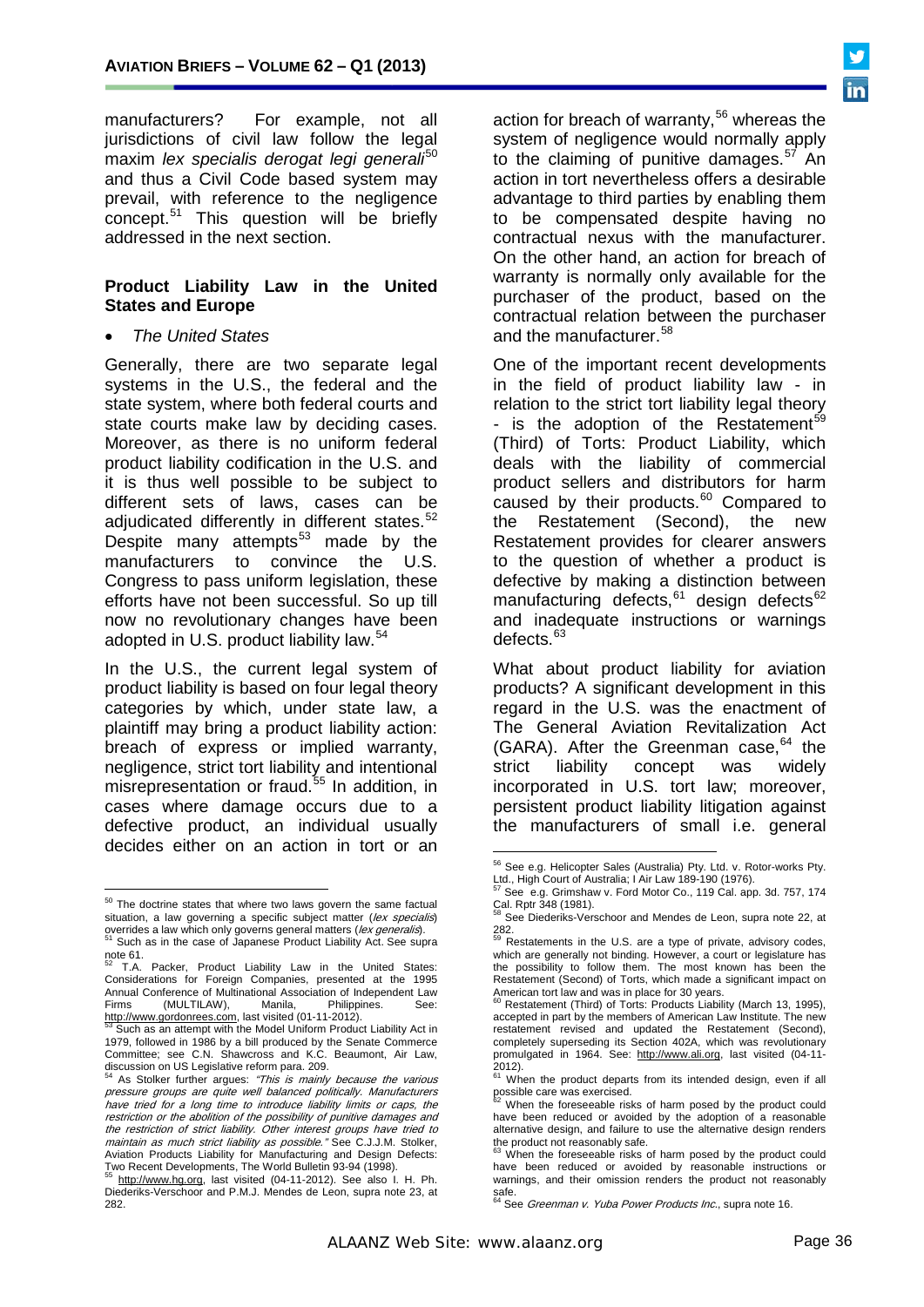aviation aircraft and new aircraft component parts caused their existence to be placed in danger.

As a response to the situation of a declining aviation industry,<sup>[65](#page-35-12)</sup> the U.S. Congress passed GARA in 1994. Its main objective is to provide immunity to general aviation aircraft manufacturers from long-term liability by creating an 18-year statute of repose.<sup>[66](#page-36-0)</sup> GARA is the aviation industry's tort reform and its vitality is slowly eroding with each new case published interpreting GARA's extents. Therefore the legal aviation community should shape it into a 'good law.'[67](#page-36-1) A noteworthy example of such a 'good law' is the recent case of United States Aviation Underwriters, Inc. v. Nabtesco Corp., dealing with the effect of the GARA period of repose on product liability claims for refurbished components, which in practice could be rather ambiguously interpreted under GARA.<sup>[68](#page-36-2)</sup>

To sum up, one can see that there is no uniform federal product liability regime in the U.S. and thus, the law of each state determines the liability of manufacturers on a case-by-case basis. Although product liability cases in U.S. courts are generally subject to the strict liability regime, it is, however, possible that in the same case the court in one state would adjudicate it for the benefit of the claimant and the decision of another state's court would be more favourable towards the manufacturer.<sup>[69](#page-36-3)</sup> Even though the Restatement of Torts and GARA play an important role in product liability litigation, a legislative reform at a federal level is needed to avoid such discrepancies between state court rulings. The easiest way to achieve that would be by changing the voluntary nature of the

Model Uniform Product Liability Act of 1979 and make it mandatory to be used by all states, as the Act for its substantial provisions comes very close to a well-established uniform codification.<sup>[70](#page-36-4)</sup>

• *Europe*

On 25 July 1985, the Council of Ministers of the European Economic Community adopted the EC Directive 85/374/EEC "on the approximation of the laws, regulations and administrative provisions of the Member States concerning liability for defective products."[71](#page-36-0) Among its 22 provisions, the Directive gives detailed definitions of the producer, damage, defect and product. Yet the core of the Directive is the first article, which incorporates the concept of strict liability. $72$  The injured person however has to prove the damage, the defect and the causal relation between damage and defect. On the other hand, the Directive offers six possible defences to the producer, under which he can escape liability.

Remarkably, one of the defences set out in Article  $7(b)$  draws special attention.<sup>[73](#page-36-6)</sup> From a close review of the provision one can see that the burden of proof lies on the producer. The reason for this can be found in the Explanatory Memorandum to the Draft proposal of the Directive, explaining that the liability, irrespective of fault, shall not burden the producer to an unjustified extent.<sup>[74](#page-36-7)</sup> Going further into the practical application of the provision, the question is how to prove negative facts and how strict the manufacturer's proof should be as the Directive does not provide any guidance in this respect.[75](#page-36-3) Moreover, the provision refers to the term "putting the product into

memorandum, 13 (1976). <sup>75</sup> See Stolker, supra note 33, at 97.

<span id="page-36-4"></span><sup>65</sup> N.J. Rice, The General Aviation Revitalization Act of 1994: A Ten-Year Retrospective, 2004 Wis. L. Rev. 945, 946 (2004).

<span id="page-36-8"></span><span id="page-36-0"></span> $66$  Section 2 of *GARA* stipulates that no civil claim for death, personal injury or damage to property against the manufacturer is allowed in case an aircraft or component part is more than 18 years old.<br><sup>67</sup> O.M. Brady, The General Aviation Revitalization Act of 1994 - an

<span id="page-36-1"></span>update, 71 The Journal of Air Law & Commerce 422 (2006).

<span id="page-36-6"></span><span id="page-36-5"></span><span id="page-36-2"></span>[United States Aviation Underwriters, Inc. v. Nabtesco Corp,](http://www.ca9.uscourts.gov/datastore/opinions/2012/10/01/11-35440.pdf) No. C10-821Z W.D. Wash. Ct. App. (2011). The opinion will indeed be very welcomed by component manufacturers, as the court held that the eighteen-year statute of repose set forth in GARA runs from the date that the component part, along with the aircraft in which it was installed originally, was delivered to its first purchaser. This opinion should provide sufficient protection for aircraft and component manufacturers, as on the growing market for used parts there is an ongoing tendency to remove, refurbish, and resale used parts for years after the original delivery. See: [http://www.salawus.com,](http://www.salawus.com/) last visited (22-10-2012).

<span id="page-36-7"></span><span id="page-36-3"></span><sup>&</sup>lt;sup>9</sup> Also Stolker, see supra note 33, at 94.

<sup>&</sup>lt;sup>70</sup> Model Uniform Product Liability Act, Department of Commerce, Federal Register, 31 October 1979, FR Doc. 79-33253.

Federal Register, 31 October 1979, FR Doc. 79-33253.<br><sup>71</sup> EC Council Directive on the Approximation of the Laws, Regulations and Administrative Provisions of the Member States concerning Liability for Defective Products, 85/374/EEC, henceforth

also referred to as the EC Directive.<br><sup>72</sup> Article 1 stipulates that *"the producer shall be (strictly) liable for the* damage caused by a defect in his product."

Article7(b) determines that the manufacturer shall not be liable if he proves "that, having regard to the circumstances, it is probable that the defect which caused the damage did not exist at the time when the product was put into circulation by him or that this defect came into being afterwards."

Proposal for a Council Directive relating to the approximation of the laws, regulations and administrative provisions of the Member States concerning liability for defective products, Bulletin of the European Communities Supplement 11/76, Explanatory Communities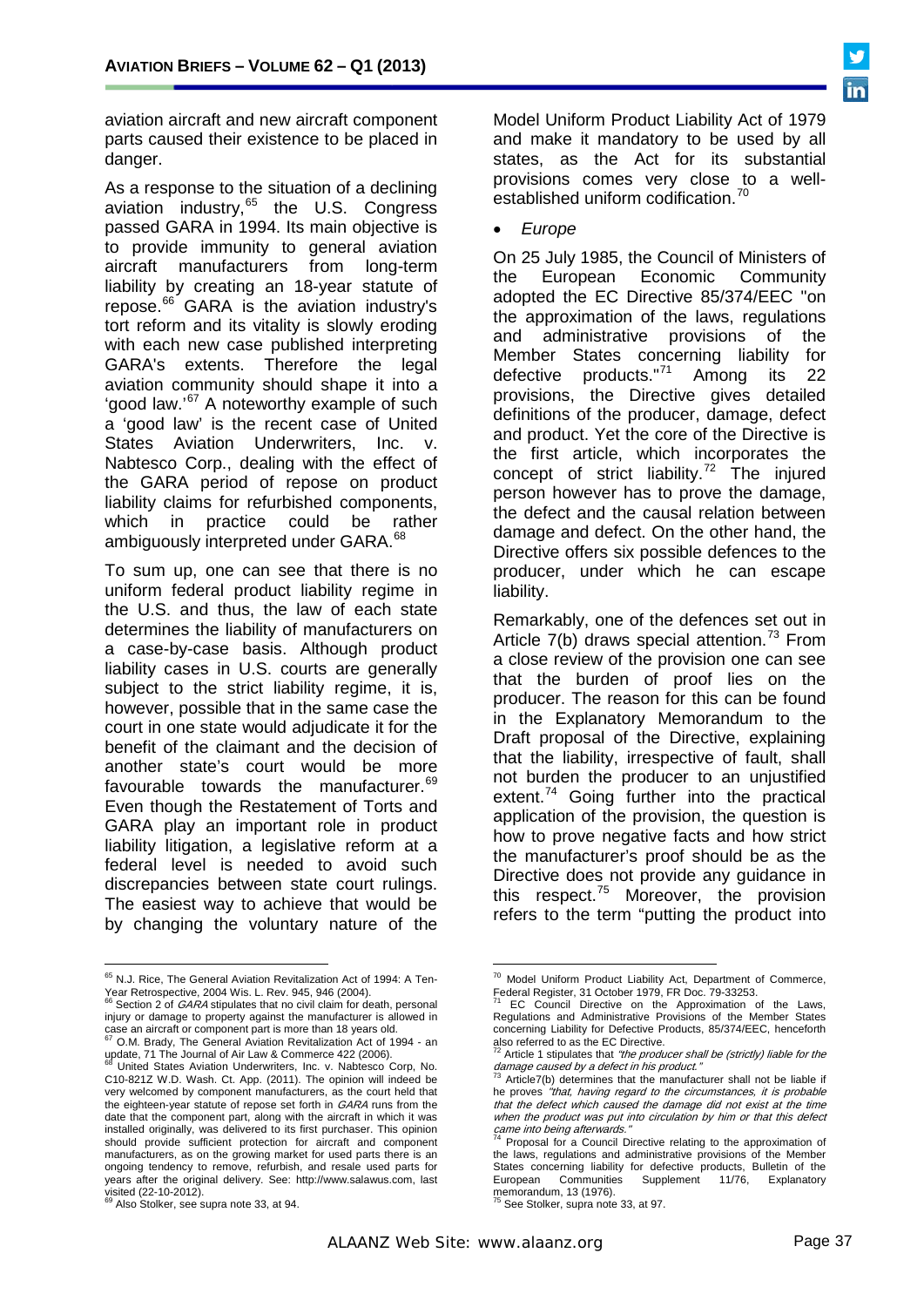circulation," but does not define this. $76$  For this reason, I believe we can expect complex legal discussions with emerging new cases in courts.

Another question that might raise practical issues is whether 'Acts of God' or vis major can be used as a defence by the producer in a possible product liability litigation case. The EC Directive does not specifically deal with this legal term as a possible means of defence. However, considering the history of the EC Directive, it can be concluded that strict liability should not be applied to damages resulting from 'Acts of God.'<sup>[77](#page-37-0)</sup> Moreover, if we compare the EU product liability with the EU environmental liability law, it is even clearer that commonly accepted defences given to the defendant, such as force majeure, should be allowed.<sup>[78](#page-37-1)</sup>

Furthermore, can the liability provisions of the EC Directive affect airlines, if we consider that they are not even mentioned in it? The answer is affirmative, as strict liability can be extended to the importer of a product based on Article 3(2). Therefore, in a case where an airline would for example import an aircraft from a non-EU state for immediate further resale, hire or lease and not for its own use, such an airline would be treated as a producer under Article 3(2) and hence be held liable. On the other hand, if an airline initially used the aircraft for its own operations and made it the object of a hire or lease agreement at a later stage, then such an airline would not be deemed to be a producer under the Directive.

<span id="page-37-3"></span><span id="page-37-2"></span>What about the legal position of an airline regarded as a producer under Article 3(2) of the EC Directive and which enters into a wet lease agreement? This situation could be legally challenging. Such a lease arrangement could mean a high risk of liability exposure for the lessor airline as it could be held liable both on the basis of product liability as the producer and under the Montreal Convention as the air carrier. In such a case, whereby one airline provides an aircraft, complete with crew, maintenance, and insurance (ACMI) to another airline for the provision of the carriage, the lessor airline is deemed to be a contracting carrier under Article 39 of the Montreal Convention and hence subject to liability under the Convention.<sup>[79](#page-37-2)</sup> Thus, one can bring actions for damages against the contracting carrier or the actual carrier (in this case the lessee airline), or both. A contrario, this 'double-liability' risk does not apply to a dry lease situation as in such a case liability under the Convention lies solely with the lessee airline.<sup>[80](#page-37-3)</sup>

#### **The U.S. Regime as compared with the European Regime on Product Liability**

A comparison with the U.S. shows that Europe is not a strong 'competitor' when discussing the quantity of (aviation) product liability cases before courts. $81$  Nevertheless, the EC Directive and its solutions often serve as a model in other countries. Thus, the significance of the Directive is to be found in its far-reaching effects outside the boundaries of the EU and thereby influencing non-EU countries in revising their product liability law through the lens of the Directive's provisions. $82$ 

<span id="page-37-5"></span><span id="page-37-4"></span> $76$  If we consider the argumentation of the Commission laid down in the Explanatory Memorandum to the Draft Directive, 'normally' a product is put into circulation when it has been started off on the chain of distribution. See also: J.L. Fagnart, 'La Directive du 25 Juillet 1985 sur la Responsibilite du fait des Produits' (1987), 23/01 Cahiers de Droit Europeen 3-68, at 45. In case an aircraft would crash on its test flight for example and damage would occur to third parties due to a manufacturing defect, the manufacturer could not escape liability because a test flight would be considered as the moment when the aircraft has been put into circulation. However, this can vary from case to case and not always can one determine the exact time of 'putting the product into circulation.'

<span id="page-37-6"></span><span id="page-37-0"></span>See J.M. Fobe, Aviation Products Liability and Insurance in the EU, Legal Aspects and Insurance of the Liability of civil aerospace products manufacturers in the EU, for damage to third parties, Kluwer Law and Taxation Publishers 53 (1994).

<span id="page-37-1"></span>See EC White Paper on environmental liability, COM(2000) 66 final 9 February 2000.

 $79$  In Best v. BWIA West Indies Airways, the court held that Article 39 of the Montreal Convention is designed to regulate liability in the context of code share agreements, and agreements under which a carrier enters into a 'wet' lease constructions. Case No. 06-CV-4589, 2008 Westlaw 4458867 (E.D.N.Y. 29 September 2008)

See W. Mueller-Rostin, Aviation product Liability in Europe - The EC Directive and Brussels Convention 1968, Paper presented at the 1987 ESC Aviation Law and Claims Conference in London 24 & 25 November 1987, at 5.

Only a few cases can be found on aviation product liability in the European courts, when compared to the United States, and mostly in the field of general aviation in countries such as France, Belgium, United Kingdom, Germany and Netherlands. See Fobe, supra note 56, at 92-110. See also Stolker, supra note 33, at 94. Stolker sees the explanation for that in out-of-the-court settlements rather than

bringing the cases before courts. <sup>82</sup> See Article 2-5 of the *Japanese Product Liability Act* (Act No. 85/1994), which is based on the EC Directive's provisions on the definitions, especially with respect to the term 'producer' and 'products liability,' time limitations and the manufacturer's or producer's defences; see: [http://www.consumer.go.jp,](http://www.consumer.go.jp/) last visited (01-11-2012).

Nevertheless, although the strict liability concept was incorporated into the Japanese Products Liability Act, the previous Civil Codebased system with severely limited scope and equally limited remedies prevents the strict liability system to function as intended; thus strict liability will in practice in Japan not be imposed on manufacturers. Remarkably, a fundamental provision of the Japanese Products Liability Act is also Article 6, which stipulates that not only the Products Liability Act, but also the Civil Code articles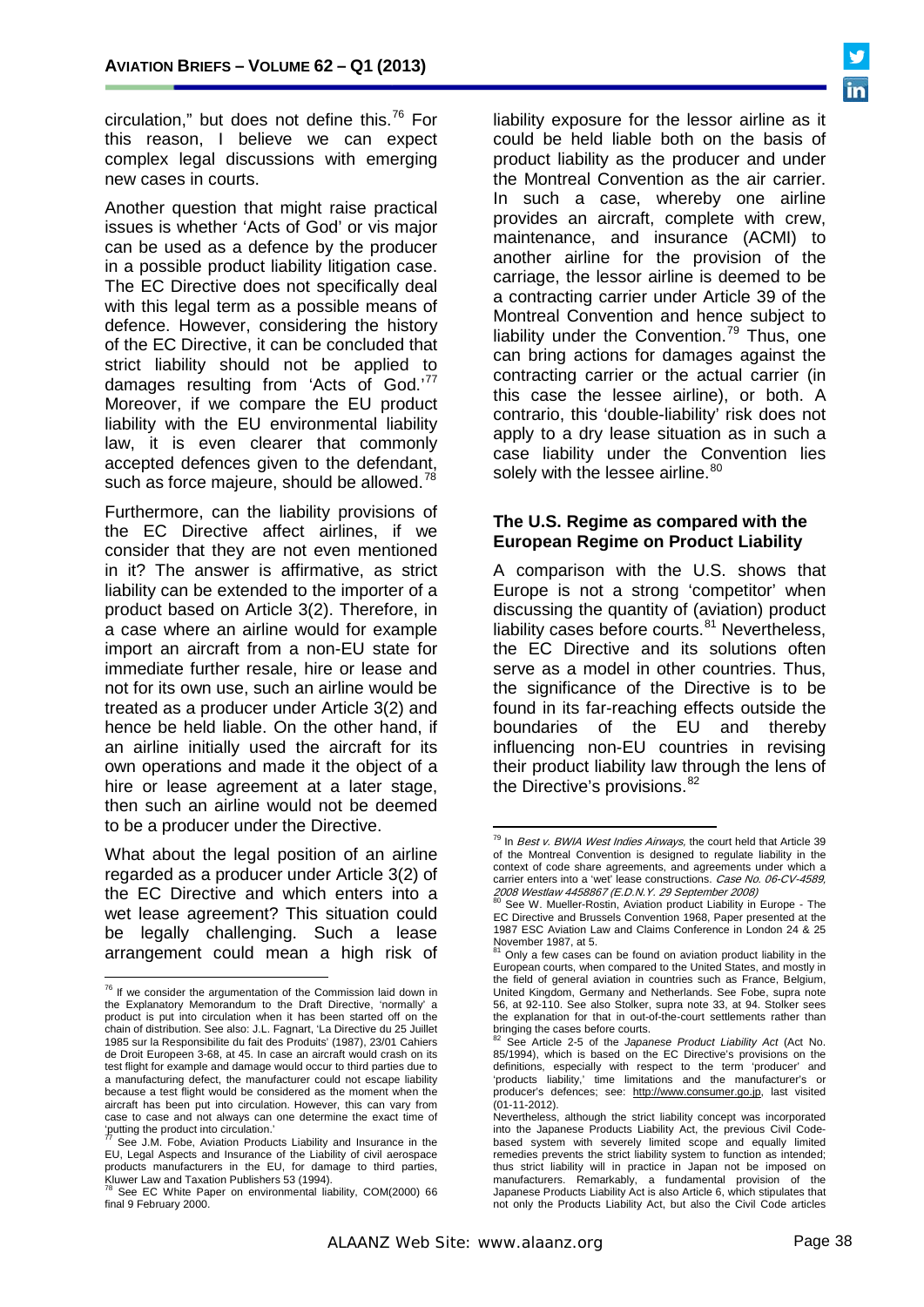When drawing a further comparison between the U.S. and Europe, one can conclude that at a first glance both product liability legal regimes are based on the concept of strict liability. However, when we drift away from the theory, is this actually the case in practice?

Product liability law in Europe is the only one which is explicitly based on strict liability.<sup>[83](#page-37-6)</sup> However, this does not preclude victims from pursuing claims on the basis of other forms of liability – such as those based on tort, contractual liability or statute, applying in such cases the national law of a Member State.<sup>[84](#page-38-0)</sup>

Such a strict system is also one of the reasons why only a few cases have been brought before European courts as the manufacturers rather opt for an out of court settlement. Nevertheless, in my opinion it may be uncertain whether in the EU strict liability will apply as a uniform principle in all Member States as the legal nature of the EC Directive allows different variations when implementing the Directive into national law. In addition, even if implemented uniformly, each national court may interpret the national law differently.

On the other hand, in U.S. courts, product liability cases are generally subject to the strict liability regime. However, as there is not yet uniform codification of the product liability law in the U.S. at a federal level, the court will apply the concept of strict liability differently.<sup>[85](#page-38-1)</sup> Moreover, in the U.S., even though it sounds strict, product liability is not always strict liability per se, especially when dealing with liability for design defects.<sup>[86](#page-38-2)</sup> Both the U.S. law and the EU law on product liability distinguish between manufacturing defects, design defects and cases of inadequate warnings or instructions. However, under the new Restatement  $(Third),<sup>87</sup>$  $(Third),<sup>87</sup>$  $(Third),<sup>87</sup>$  manufacturing defects remain subject to strict liability, and

<span id="page-38-5"></span><span id="page-38-4"></span> $\overline{a}$ 

a contrario, design defects are governed by a new liability standard which is certainly not strict liability, though it is more than 'just' a negligence system. [88](#page-38-4)

Furthermore, when comparing the GARA 18-year repose period with the 10-year statute of limitation as set out in Article 11 of the EC Directive, one can see that the U.S. regime is less strict. Additionally, GARA applies only to general aviation, whereas for commercial aviation there is no Federal Statute of limitations.

In summary, while the basic concepts are similar, product liability regimes are implemented and explained differently in Europe and the U.S. However, irrespective of the jurisdiction in which a claimant intends to enforce his rights for compensation, whether in the U.S. or in Europe, to have legal grounds for a successful product liability claim, the damage must be the result of either defective design,<sup>[89](#page-38-5)</sup> defective construction, or inadequate instructions for handling the product put on the market.<sup>[90](#page-38-1)</sup> In the end, of course, the courts will be the one to call all the shots. Thus what is really important, both in the U.S. and in Europe, is how the judge will and should handle the burden of proof, as it is still possible that he shifts it from the shoulders of the manufacturer to the shoulders of the claimant.<sup>[91](#page-38-6)</sup>

When referring to GARA and design defects as one of the most common causes of aviation accidents and especially to nonunified federal codification, it is hard to avoid the impression that the U.S. system of product liability is somehow retracting from the strict liability concept. With that development in mind, would passengers not be better flying with European

<sup>91</sup> See Stolker, supra note 33, at 101.

apply to the liability of a 'producer or the like' for damage caused by a defective product.<br>a defective product.<br> $^{83}$  See Article 1 and 3 of the EC Directive.

<span id="page-38-1"></span><span id="page-38-0"></span><sup>&</sup>lt;sup>84</sup> See Article 13 of the EC Directive.<br><sup>85</sup> See also P.P.C. Haanappel, Product Liability in Space Law, 2<br>Houston Journal of International Law 60-61 (1979).

<span id="page-38-2"></span>D.G. Owen. Defectiveness Restated: Exploding the "Strict"

<span id="page-38-7"></span><span id="page-38-6"></span><span id="page-38-3"></span>Products Liability Myth 1996 U. Illinois L.Rev. 743,786 (1996).<br><sup>87</sup> Restatements in the U.S. are a type of private, advisory codes, which are generally not binding. However, a court or legislature has the possibility to follow them. The most known has been the Restatement (Second) of Torts, which made a significant impact on American tort law and was in place for 30 years.

<sup>88</sup> See P.H. Corboy, The Not-So-Quiet Revolution: Rebuilding Barriers to Jury Trial in the Proposed Restatement (Third) of Torts:

Products Liability, 61:4 Tenn.L Ref.,1043 (1995). <sup>89</sup> For example, navigational equipment may be regarded as a defectively designed product as well. In Re Korean Disaster of 1 September 1983, whereas the court considered the Jeppesen chart as a product. See I. Awford, Civil Liability Concerning Unlawful Interference with Civil Aviation, in: P.M.J. Mendes de Leon/T.L Zwaan (Eds.), Aviation Security, Proceedings of a conference held in January 1987, 49 (1987).

See Diederiks-Verschoor and Mendes de Leon, supra note 22, at 281-282. See also respective case law: Northwest Airlines Inc. v Glenn L Martin Co., 224 F 2d (6th Cir, 1955), 4 Aviation Cases 17, 682; Brinson v. Raytheon Aircraft Company, 571 F.3d 1348 (11th Cir. 2009); Kay v. Cessna Aircraft, US Court of Appeals (9th Cir. 1977), U.S. Aviation Reports 375; United Aviation Underwriters, Inc. v. Pilatus Business Aircraft, Ltd. 2009 U.S. App. Lexis 25488 (10th Cir. 2009).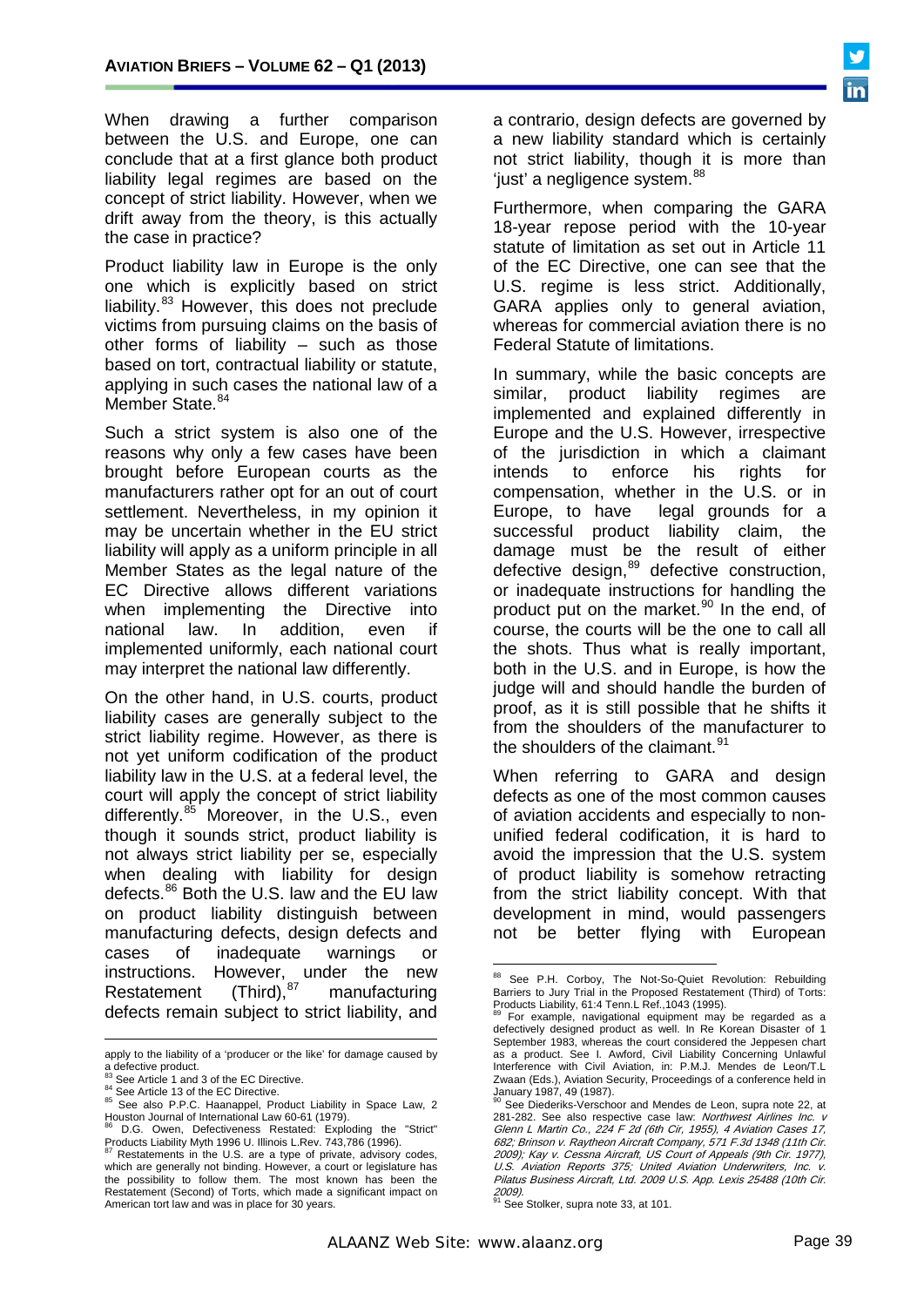manufactured aircraft for the sake of being subject to a strict liability regime in their relations with manufacturers in a potential litigation case? A detailed analysis of the most common causes of aviation accidents<sup>[92](#page-38-7)</sup> and their correlation with the quantity of the legal actions against manufacturers is needed before the question can be raised whether EU air carriers should replace their fleets with only European manufactured aircraft? Without going into further details concerning business and other considerations, I would argue that favorable product liability provisions form one but certainly not the determining factor for the choice of a manufacturer.

#### **\*\*\* The Issue of the Exclusivity of the Montreal Convention - Status Quo Ante for Air Carriers?**

"*It is obvious that if these Plaintiffs are going to have a meaningful recovery they're going to have to go after the products defendants*."[93](#page-39-0)

Nowadays, this remark, although made at the time of the Warsaw Convention, reflects the idea that manufacturers have become a preferential source for a potentially greater recovery of damages for claimants, as air carriers are protected under the Montreal Convention regarding the jurisdictional and other limitations on the amount of damages that may be claimed.

<span id="page-39-3"></span><span id="page-39-2"></span>In that respect, the chart at Schedule 1 compares regimes under the Montreal Convention and the EC Directive in the event of personal damage caused to a passenger.

<span id="page-39-10"></span><span id="page-39-5"></span><span id="page-39-4"></span>Moreover, manufacturers who are supposed to be financially stronger are, in comparison with the majority of air carriers, more attractive litigation targets for claimants. This facet was shown in the case of the AF 447 litigation proceedings, where the claimants brought claims against product manufacturers in the U.S. However, in that case the common law forum non conveniens doctrine $94$  was used and the

court dismissed the actions on this procedural rule.[95](#page-39-2) This decision also makes clear <sup>[96](#page-39-3)</sup> how complex the relation between the product liability law and the Montreal Convention can be.<sup>[97](#page-39-4)</sup>

The multifaceted relation between the two sets of law, i.e. the product liability law and the Montreal Convention brings us to the question of whether a claimant is limited in choosing the legal basis for his claims for the damage he suffered in an aviation accident. By decisions made in the two seminal cases, Sidhu v. British Airways<sup>[98](#page-39-5)</sup> and El Al Israel Airlines v. Tseng,  $99$  the question whether a cause of action<br>independent from any contractual or independent from any tortious situation can be regarded 'exclusive' across the whole field of the liability of the carrier in international carriage by air, was settled, at least in the U.S. and in the U.K.<sup>[100](#page-39-7)</sup>

Especially in the Tseng case, the court explicitly ruled that the Convention has a preemptive effect<sup>[101](#page-39-8)</sup> as it " ...precludes a passenger from maintaining an action for personal injury damages under local law when her claims does not satisfy the conditions for liability under the Convention."[102](#page-39-9)

<span id="page-39-9"></span><span id="page-39-8"></span><span id="page-39-7"></span><span id="page-39-6"></span><span id="page-39-0"></span> $\frac{92}{33}$  [http://www.jacobymeyers.com,](http://www.jacobymeyers.com/) last visited (05-11-2012).<br><sup>93</sup> A remark made by Judge Bertelsman in the litigation against Air Canada, accident of DC9-32 aircraft at Cincinnati on 2 June 1983.

<span id="page-39-1"></span>See Fobe, supra note 56, at 81. <sup>94</sup> Under the Montreal Convention a passenger can sue in a variety of countries as a result of air accidents: (1) the carrier's domicile, (2)

the carrier's principal place of business, (3) where the ticket was purchased, (4) the flight's destination, and (5) the passenger's 'principal and permanent residence', which is defined as 'the one fixed permanent abode of the passenger at the time of the accident'.<br><sup>95</sup> See A.I. Mendelsohn, 'Foreign Plaintiffs, Forum Non Conveniens,

and the 1999 Montreal Convention,' 36 Air and Space Law 300-303  $(2011).$ 

 $^6$  See also: Cf. United States District Court for the Northern District of California MDL No. 10-2144-CRB, Slip op. (N.D. Cal. Oct. 4, 2010). By the words of the Judge Breyer: "If Air France can be sued by the Manufacturing Defendants as a third-party Defendant it creates tension with the [Montreal Convention] in two ways. First, Air France, though a party, would not be presumptively liable to the Plaintiffs as contemplated by the Montreal Convention ... Second, Air France's presence as a third party Defendant would undercut the MC's jurisdictional restrictions, because Air France will end up indirectly litigating the passengers' claims outside of the five forums expressly provided for in the Montreal Convention."

See also: G.N. Tompkins, Jr., Liability Rules Applicable to International Air Transportation as Developed by the Courts in the United States 63-64 (2010).

<sup>&</sup>lt;sup>98</sup> House of Lords, Abnett v. British Airways PLC and Sidhu and Others v. British Airways PLC (1997).

 $^{99}$  El Al Israel Airlines Ltd. v. Tseng, 525 U.S. 155 (1999).<br> $^{100}$  See C.N. Shawcross and K.C. Beaumont, 99 Air Law 405 (2004).<br> $^{101}$  "... where the Convention is applicable to the transportation, and if liability does not arise under the Convention, there is no liability whatsoever, and resort to local law for the assertion of the claim is barred by the exclusive and preemptive nature of Article 25 of the Convention. "See Tompkins, supra note 76, at 49.

See supra note 78. However, even before the Tseng case, there are myriad cases in the U.S., in which the courts held that the Convention is the exclusive basis for all claims and preemptive for state law based claims. See e.g. In re Air Disaster at Lockerbie, Scotland on December 21, 1988, 928 F.2d 1267 (2. Cir.); Rein v. Pan American World Airways, Inc., 502 U.S. 920 (1991); Pflug v. Egyptair Corp., 961 F.2D 26, 28-30 (2d Cir. 1992); Potter v. Delta Air Lines, Inc., 98 F.3d 881 (5th Cir. 1996); Ajibola v. Sabena Belgium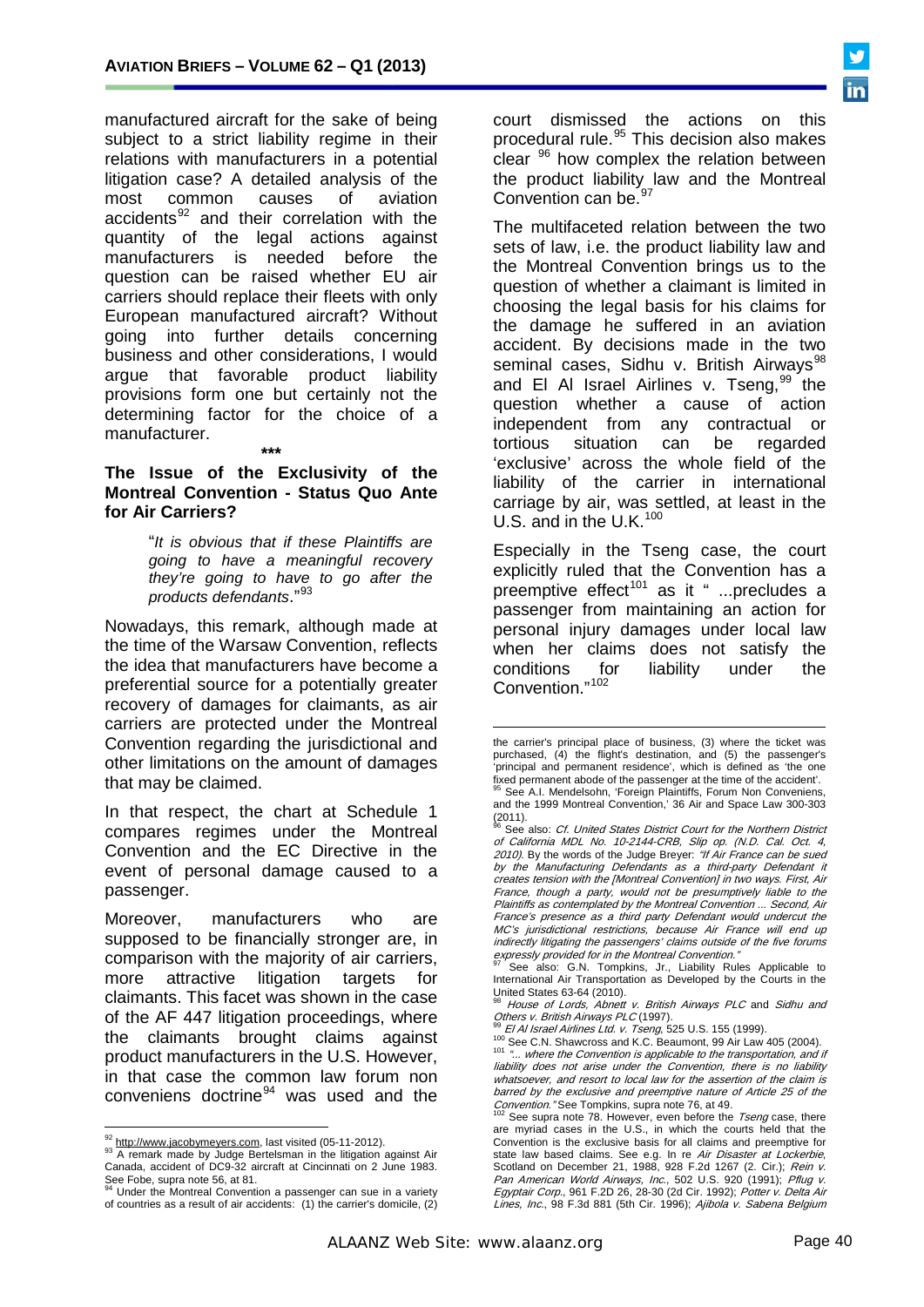On the other hand, the question of the exclusivity of the Montreal Convention $103$ vis-à-vis the legal actions against the manufacturers has not yet been raised before courts, except in France.<sup>[104](#page-40-0)</sup> If manufacturers were to use this defence in litigation, would the court extend the reasoning from the Tseng case and hence push the air carriers into the situation of being the sole litigation target even when manufacturers were solely responsible for the aviation accident?

If one only looks at the strict wording of the exclusivity provision of the Convention as set out in Article  $29.105$  $29.105$  it can be easily argued that legal actions against the manufacturer, based on product liability for example, would conflict with the exclusivity principle so that the first question above can be answered affirmatively. However, it seems that a wider interpretation of the provision is required before making such a conclusion. Therefore, it is crucial that the systematic, historical and teleological interpretation of the provision is also considered.[106](#page-40-2) In addition, "...Article 29 falls within the chapter: 'The Liability of the Carrier' ... suggesting perhaps that it only concerns the carrier."<sup>[107](#page-40-3)</sup> Furthermore Article 30 of the Montreal Convention specifically gives protection to the servants and the agents from being a litigation target, but the same is not mentioned for the manufactures who are neither servants nor agents.

In addition, it is also important to look at the object and purpose of the Montreal Convention and look back to see in what period and for what reason the exclusivity provision was introduced. One can see that no channeling or exclusivity of carriers or the exclusion of manufacturers is<br>mentioned, nor was the Convention was the Convention designed to protect manufacturers.<sup>[108](#page-40-1)</sup>

The view presented above, however, also needs to be reflected from the standpoint of opponents, who find their arguments in the Tseng case. The alternative view argues that claims must be brought exclusively against the airline.<sup>[109](#page-40-4)</sup>

Nevertheless, it is to be highlighted that the Montreal Convention does not explicitly stipulate that no other person shall be liable, nor that the claim for compensation can be raised against the carrier only. This view is articulated in the decisions of the French courts<sup>[110](#page-40-5)</sup> and therefore in France. which provide that the exclusivity of the Montreal Convention does not conflict with legal actions against the manufacturer. Moreover, claimants are free to choose to bring either a claim against the manufacturer or the air carrier, however in the former case the claim would be limited by the conditions and limitations of the Montreal Convention.<sup>[111](#page-40-3)</sup>

Going beyond the scope of the Montreal Convention, it is questionable whether this Convention would not infringe the constitution of the ratifying State by presenting this exclusivity provision. For example, according to the Slovenian Constitution, laws and regulations must comply with generally accepted principles of International Law and with Treaties that are binding on Slovenia.<sup>[112](#page-40-6)</sup> Thus the Constitution recognizes supremacy of (ratified and published) treaties over the laws and regulations but not over the Constitution itself, which is the supreme law of the Slovenian legal system. It is therefore difficult to accept that the Montreal Convention could prevent claimants from

 $\overline{a}$ *Airline*, 1995 WL 552737 (S.D.N.Y. 1995); *Donkor v. British Airways*, 62 F. Supp. 2d 963, 968 (E.D.N.Y. 1999).<br>
<sup>103</sup> Henceforth also referred as the Convention.<br>
<sup>104</sup> See: *Decision of the French Republic on Behalf of the French* 

<span id="page-40-0"></span>People Arising out of the Accident of Gulf Air Flight, Cour de Cassation, Civil Division 1, Public hearing on 12 November 2009, Appeal No.: 08-15269; and Decision of the French Republic on Behalf of the French People Arising out of the Accident of Kenya Airways Flight, Cour de Cassation, Civil Division 1, Public hearing on 11 July 2004 Appeal No.: 04-18644. From the decisions in both cases one can see that passengers are not precluded to raise claims against the manufacturer despite the exclusivity of the Convention.

<span id="page-40-4"></span><span id="page-40-1"></span><sup>&</sup>quot;In the carriage of passengers ... any action for damages, however founded, whether under this Convention or in contract or in tort or otherwise, can only be brought subject to the conditions and such limits of liability as are set out in this Convention ...<br>
<sup>106</sup> See alse Artial *CONVERT AS ARE* Set out in this Convention ...

<span id="page-40-2"></span>See also Article 30(1) Vienna Convention on the Law of Treaties. Article 30 stipulates that treaties must be interpreted "in good faith in accordance with the ordinary meaning given to the terms of treaty in their context and in light of the object and purpose." See also Air France v. Saks, 470 US 392, 397 (1985).  $107 \text{ See } P$ . Neenan, The effectiveness of the Montreal convention as

<span id="page-40-6"></span><span id="page-40-5"></span><span id="page-40-3"></span>a Channelling Tool Against Carriers, The Aviation & Space Journal 24 (2012).

<sup>&</sup>lt;sup>108</sup> Id., at 18-31.<br><sup>109</sup> See Mendelsohn, supra note 74. Medelsohn proposed that "US courts in future cases should extend the Tseng doctrine one step further: not only must the victim of an air crash disaster in international air transportation bring his/her claim exclusively under the provisions of the 1999 Montreal Convention, but also, more importantly, that claim must be brought exclusively and only against the airline on which the death or injury occurred."<br><sup>110</sup> See supra note 83.

<sup>111</sup> See supra note 86, at 18-31.<br><sup>112</sup> Constitution of the Republic of Slovenia, Official Gazette RS, Nos. 33/91-I, 42/97, 66/2000, 24/03, 69/04 and 68/06.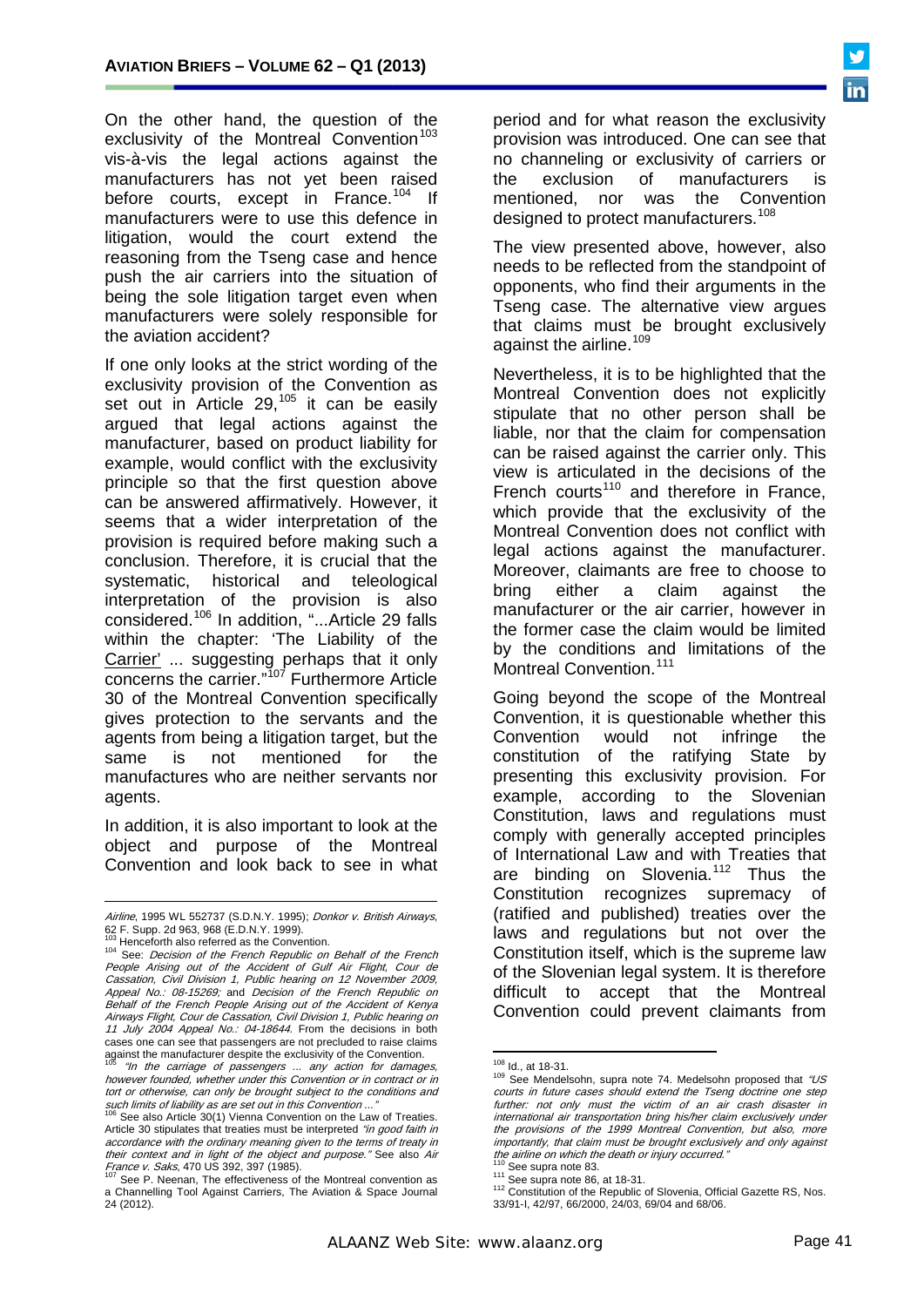bringing claims other than under the Convention itself, whereas it is crucial to consider that such legal actions constitute the constitutional right of an individual to judicial protection under national law. As this could appear as an issue within the European legal systems, in the U.S. the Constitution declares that the Constitution, the Laws of the U.S. and all Treaties made under the Authority of the U.S. are, together, the supreme Law of the Land, equal in stature.<sup>[113](#page-40-5)</sup> Therefore, Montreal Convention as a treaty validly consummated under the Constitution of the U.S. is equal in stature with the Constitution and an Act of Congress.

However, it seems that the implications of the exclusivity principle laid down in the Montreal Convention for aviation manufacturers and their product liability adds new dimensions to the issue each time it is brought up for discussion. An interesting illustration of this can be given in the situation where an airline, which has entered into a wet lease agreement for example, is deemed to be an importer and thus possibly liable both as a producer, pursuant to Article 3(2) of the EC Directive 85/374/EEC, and as the air carrier under the Montreal Convention.<sup>[114](#page-41-0)</sup> If we follow the alternative view on the exclusivity issue, would such a narrow interpretation of the exclusivity principle then not result in making the EC Directive unenforceable with regard to the claims made by the passenger against the manufacturer? Thus, I expect that this specific provision of the EC Directive (Article 3(2)) shall be employed as an additional argument for the conclusion that the exclusivity principle applies to air carriers only so that claims can also be raised against the manufacturer on a different legal basis than the Montreal Convention.

\*\*\*

#### **Conclusion**

In conclusion, pursuant to this short analysis and while bearing in mind that argumenta *non sunt numeranda, sed ponderanda*, [115](#page-41-1) one can see that an injured passenger having suffered damage during international carriage by air may therefore bring an action against the manufacturer on the basis of product liability law and against the air carrier under international law - this should be done only pursuant to the provisions and principles of the Convention. Since the manufacturer is not considered to be the agent of the carrier, any claim against the manufacturer is not and cannot be barred by the exclusivity of the Convention. The exclusivity rule applies only to other claims against the carrier, based on tort or national law. Thus, the manufacturer can be sued under product liability law in addition to the carrier, particularly if the carrier is able to rely on the defence of "*liability of a third party*" and is thus able to limit its liability. In such a case the airline should plea the exclusivity provision of the Convention in order to prevent the manufacturing defendants from obtaining jurisdiction against the carrier for a contribution outside the limits of the Convention.

However, will the next aircraft accident wake up manufacturers to raise the issue of exclusivity and rely on it as a defence? In my opinion the Tseng case only pertains to the legal position of air carriers which cannot affect that of manufacturers. However, here again the courts will have the final word and the French case law can be good jurisprudence to refer to, especially for civil law jurisdictions. In addition, the risk of a potential 'exclusivity' defence raised by manufacturers and unknown decisions by the courts rests with the airlines. Thus, the airlines should establish and define contractual relations with manufacturers with care, especially when negotiating liability clauses, making sure they are balanced and mitigating the worst-case scenario.

> *"In flying I have learned that carelessness and overconfidence are usually far more dangerous than deliberately accepted risks."*

*— Wilbur Wright*

<span id="page-41-1"></span><span id="page-41-0"></span>

<sup>&</sup>lt;sup>113</sup> [Article VI,](http://en.wikipedia.org/wiki/Article_Six_of_the_United_States_Constitution) Clause 2 of the [United States Constitution.](http://en.wikipedia.org/wiki/United_States_Constitution)<br><sup>114</sup> See Section III. above.<br><sup>115</sup> Lat.: Arguments should be defined not by quantity, but by their<br>value.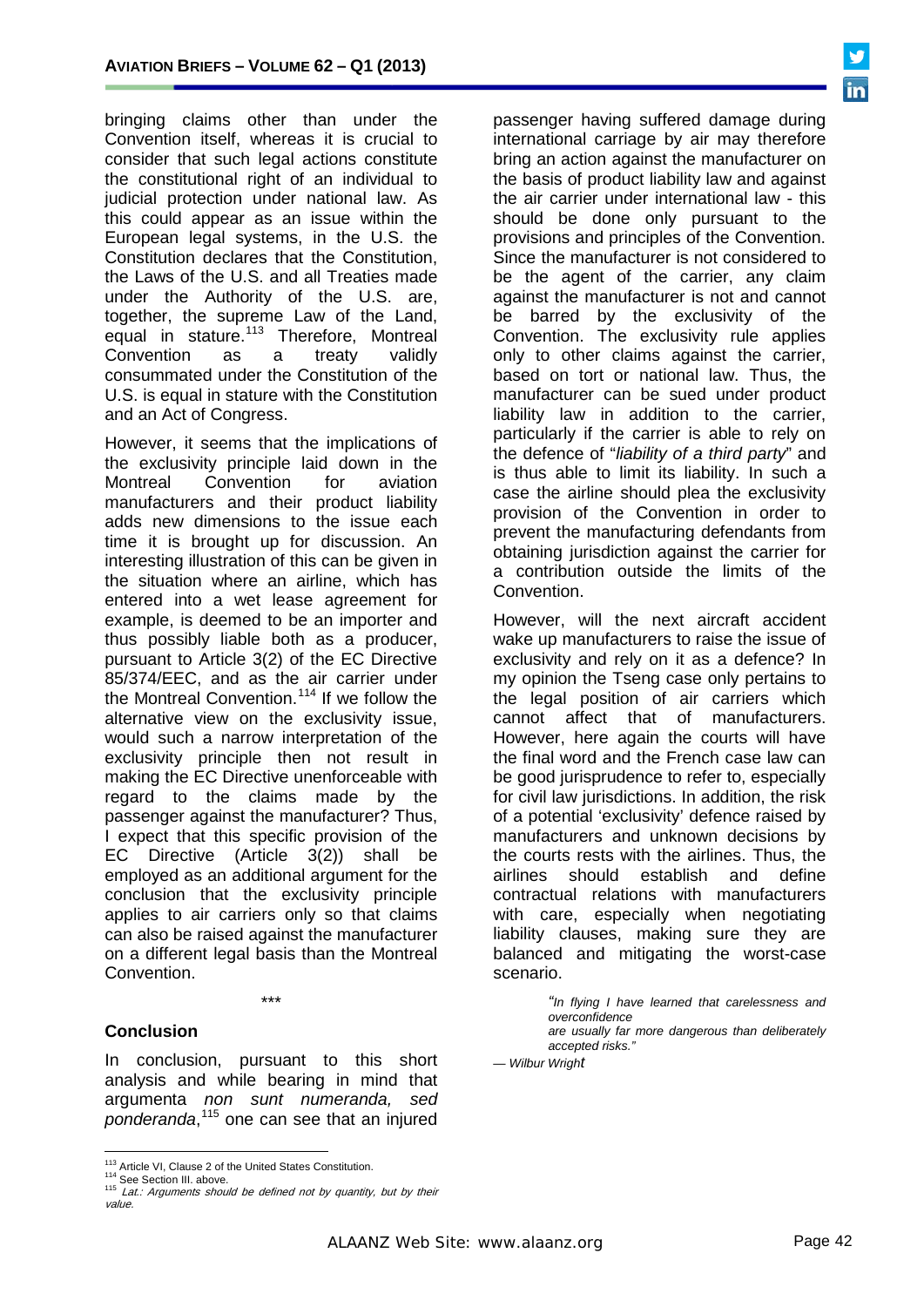# **Schedule 1**

<span id="page-42-0"></span>

| <b>Principles</b>                       | MC 99                                                                                                                                                                                                                                                                                                                                                                                                                                                                   | EC Dir 85/374                                                  | Comments                                                                                                                                                                                                                                                                                                                                                                                     |
|-----------------------------------------|-------------------------------------------------------------------------------------------------------------------------------------------------------------------------------------------------------------------------------------------------------------------------------------------------------------------------------------------------------------------------------------------------------------------------------------------------------------------------|----------------------------------------------------------------|----------------------------------------------------------------------------------------------------------------------------------------------------------------------------------------------------------------------------------------------------------------------------------------------------------------------------------------------------------------------------------------------|
| Compulsory<br>elements for a<br>claim   | (1) accident<br>(2) damage:<br>death or<br>bodily injury<br>(3) accident<br>takes place<br>on board<br>aircraft /<br>embarkation,<br>disembarkation                                                                                                                                                                                                                                                                                                                     | (1) product<br>(2) damage:<br>death or<br>personal injury      |                                                                                                                                                                                                                                                                                                                                                                                              |
| Damages                                 | bodily injury and<br>death                                                                                                                                                                                                                                                                                                                                                                                                                                              | death and<br>personal injury                                   |                                                                                                                                                                                                                                                                                                                                                                                              |
| <b>Burden of proof</b>                  | causality between<br>accident and<br>damage                                                                                                                                                                                                                                                                                                                                                                                                                             | causality<br>between<br>damage and<br>defect of the<br>product |                                                                                                                                                                                                                                                                                                                                                                                              |
| <b>Liable parties</b>                   | air carrier                                                                                                                                                                                                                                                                                                                                                                                                                                                             | producer*                                                      | Defined as:<br>producer of finished<br>products, raw<br>materials,<br>component parts,<br>and any person<br>who by putting his<br>name, trademark or<br>other distinguishing<br>feature on the<br>product presents<br>himself as its<br>producer.                                                                                                                                            |
| <b>Statute of</b><br><b>limitations</b> | 2 years                                                                                                                                                                                                                                                                                                                                                                                                                                                                 | subjective 3<br>years /<br>objective 10<br>vears*              | 3 years from the<br>moment when the<br>claimant became<br>aware of<br>the<br>damage,<br>the<br>defect and identity<br>of the producer,<br>however the right<br>of the claimant<br>extinguishes after<br>10 years from the<br>date<br>when<br>the<br>product was put<br>circulation<br>into<br>(unless)<br>proceedings<br>against<br>the<br>producer<br>instituted<br>in<br>the<br>meantime). |
| <b>Jurisdiction</b>                     | (1) the court of the subject to<br>domicile<br>carrier; or<br>(2) of its principal rules<br>place of business.<br>or<br>(3) where it has a<br>place of business<br>through which the<br>contract has been<br>made; or<br>(4) before the court<br>place<br>at<br>the<br>of<br>destination; or<br>(5) or in the territory<br>of a State Party in<br>which at the time of<br>the<br>accident<br>the<br>passenger has his<br>or her principal and<br>permanent<br>residence | of the national and<br>private in't law                        |                                                                                                                                                                                                                                                                                                                                                                                              |